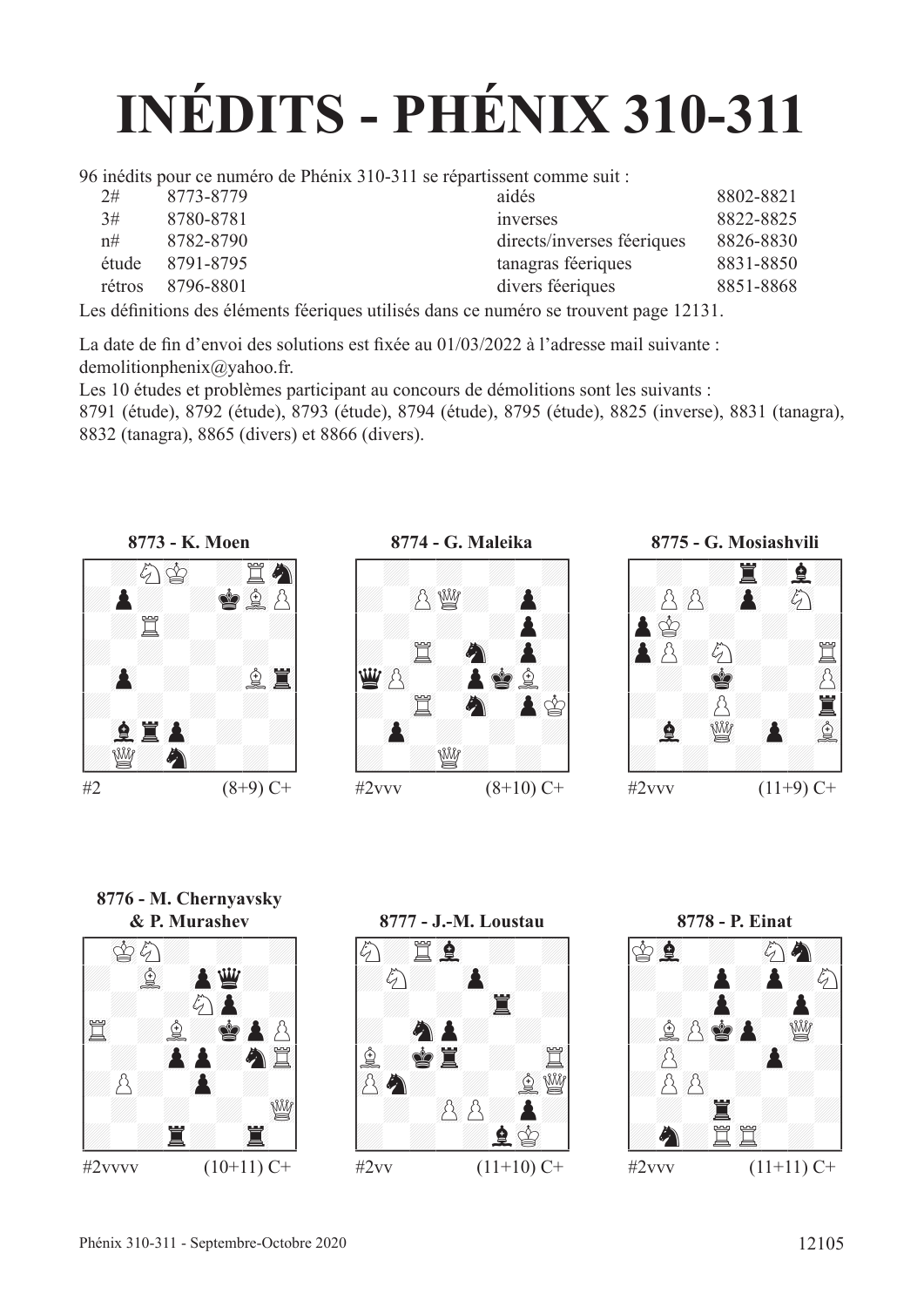



**8781 - L. Makaronez**











**8786 - B. Courthiau** *après The Problemist 1983* !--------! / : :T: 23D/ /45TP: 67fP:c/ /P()p :P()pP:/ /()p ()p : ()pR/ /t: ()pP: ()p/ /: : ()p :r/ /c: : : :/ /: : : : / \$\_\_\_\_\_\_\_\_\$ #6v (13+10) C+

**8787 - B. Courthiau**

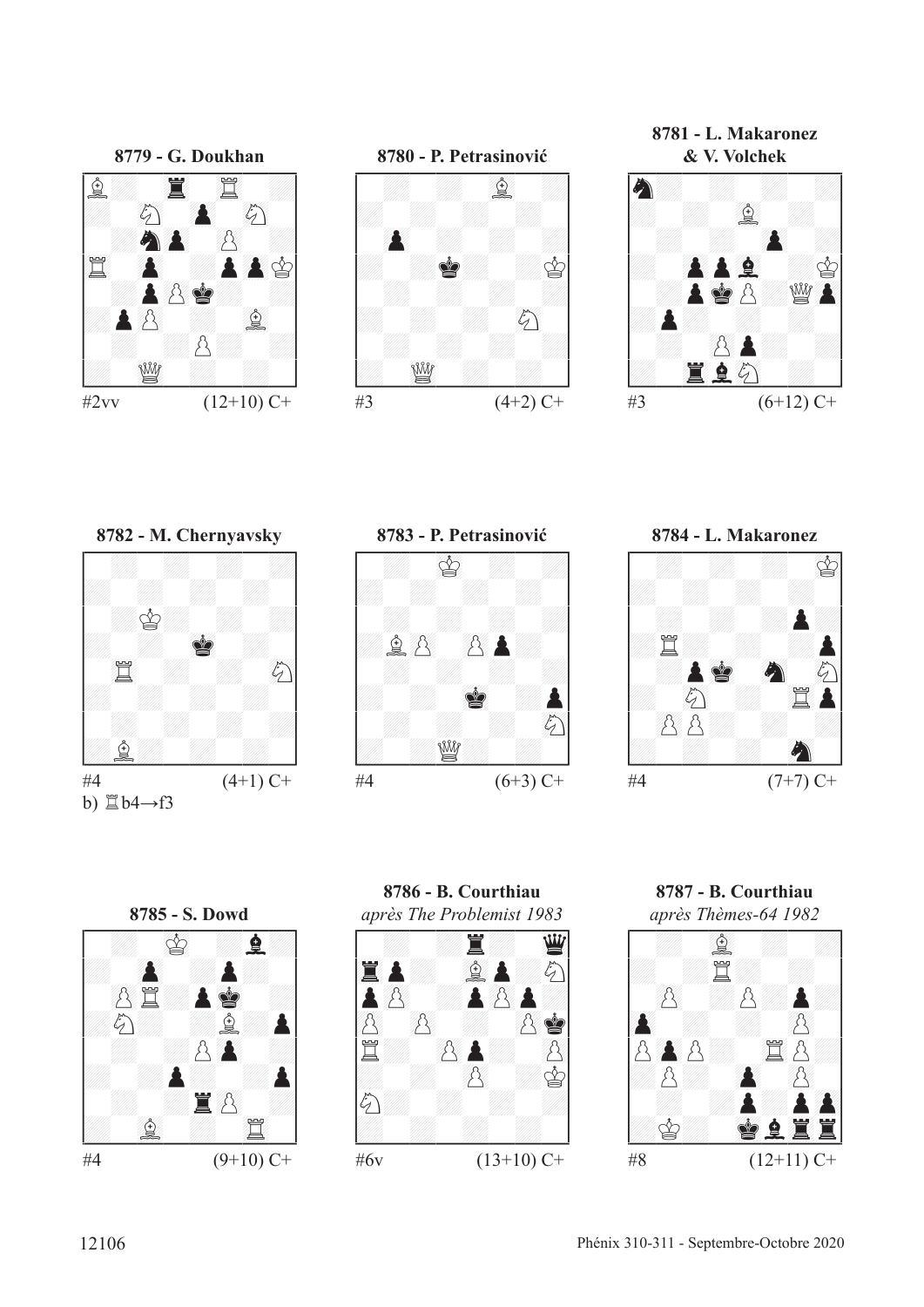







**8792 - P. Arestov**

 $\#9$  (7+11) C+

b)  $-\xi$ f6



**8793 - V. Samilo**





**8795 - M. Campioli**<br> **8795 - M. Campioli**<br> **A MARA & SORIES** 



Partie Justifcative b) Pions Berolina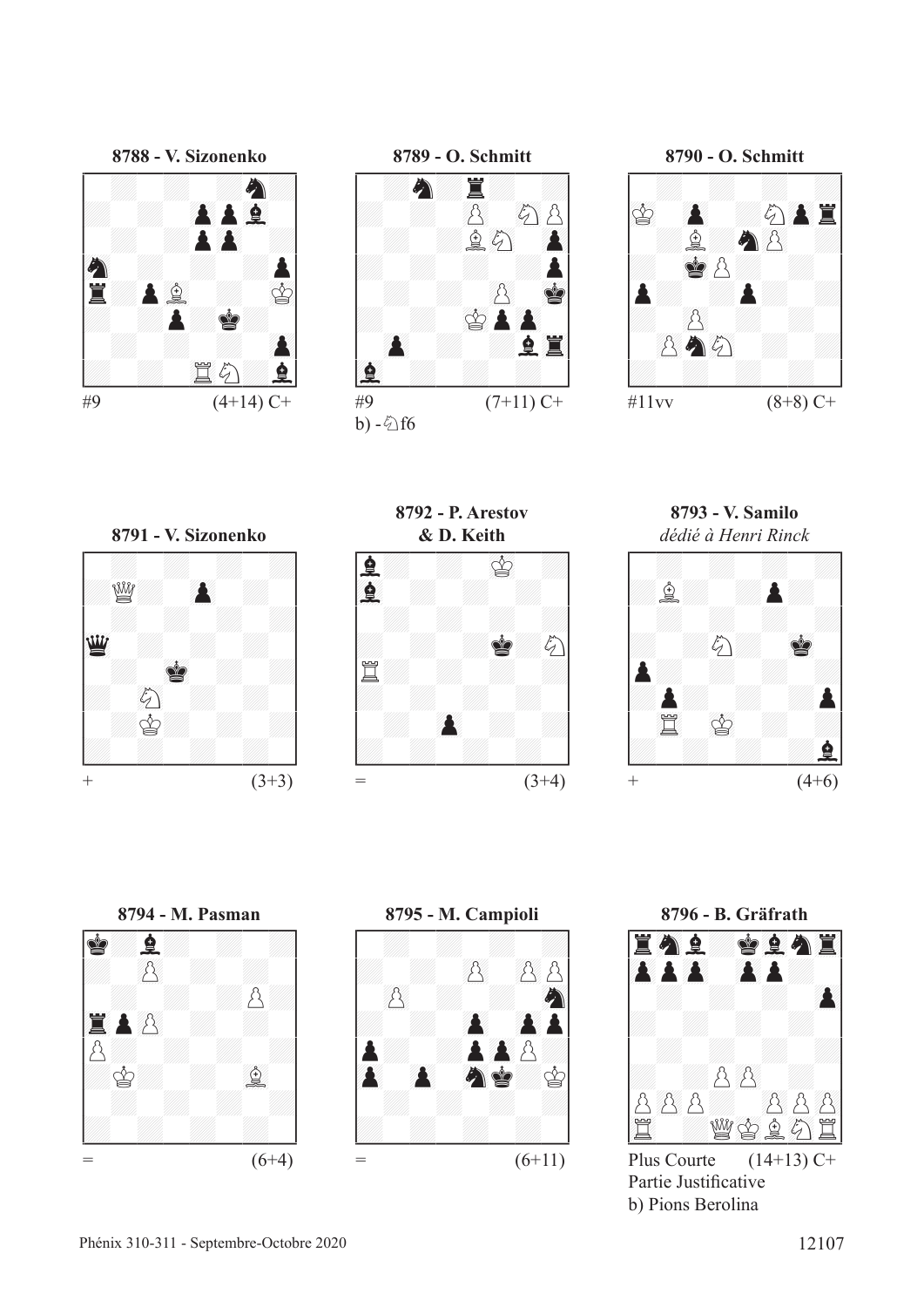8797 - A. Buchanan <u>Wh</u> ☝ B R A A A A \$ A A 買め ぶ 買

Plus Courte  $(15+16)$  C+ Partie Justificative **Cylindre Vertical** 

8800 - G. Wicklund

罝

9

B.

Partie

8798 - M. Caillaud



Partie  $(16+7)$  C+ Justificative en 10,5 coups Einstein

8801 - A. Frolkin



Partie  $(14+14)$  C+ Justificative en 21,5 coups

8799 - É. Pichouron



Partie  $(14+12)$  C+ Justificative en 14,0 coups Knightmate

8802 - J. Pitkanen



8803 - M. Cvetković

R

Justificative en 19,5 coups

 $\lambda$ 鱼幽公鱼

 $\mathcal{L}_{1}$ 

 $(16+12)$  C+



8804 - M. Cioflanca  $\mathbb{Q}$  $\ddot{Q}$  $\mathbf{Q}$ 買 R,  $\mathcal{B}$ 賞  $\, \Delta$  $h#2$  $2.1.1.1.$  $(5+4)$  C+

8805 - C. Jonsson

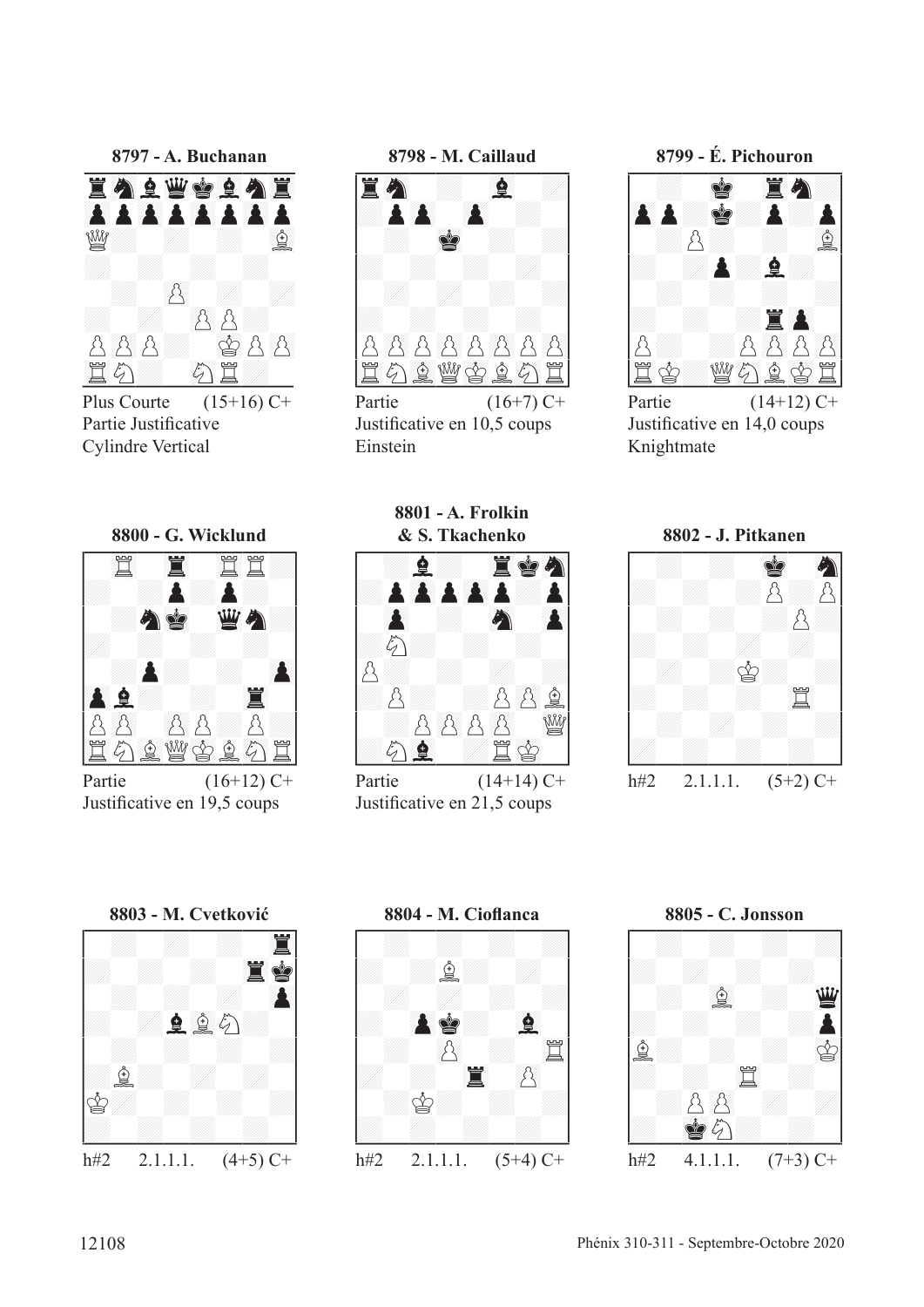

**8807 - M. Vasyuchko**



**8808 - V. Kopil**



**8809 - M. Dragoun**



**8810 - M. Ciofanca**



**8813 - V. Liskovets**







**8814 - M. Ciofanca** !--------! / : : : :/ /: ()P :R: / / : 45T : :/ /: : : : / / : : :P:/ /:F:t: : / / :f: : :/ /: :r: : / \$\_\_\_\_\_\_\_\_\$ h#3 2.1.1.1.1.1. (3+5) C+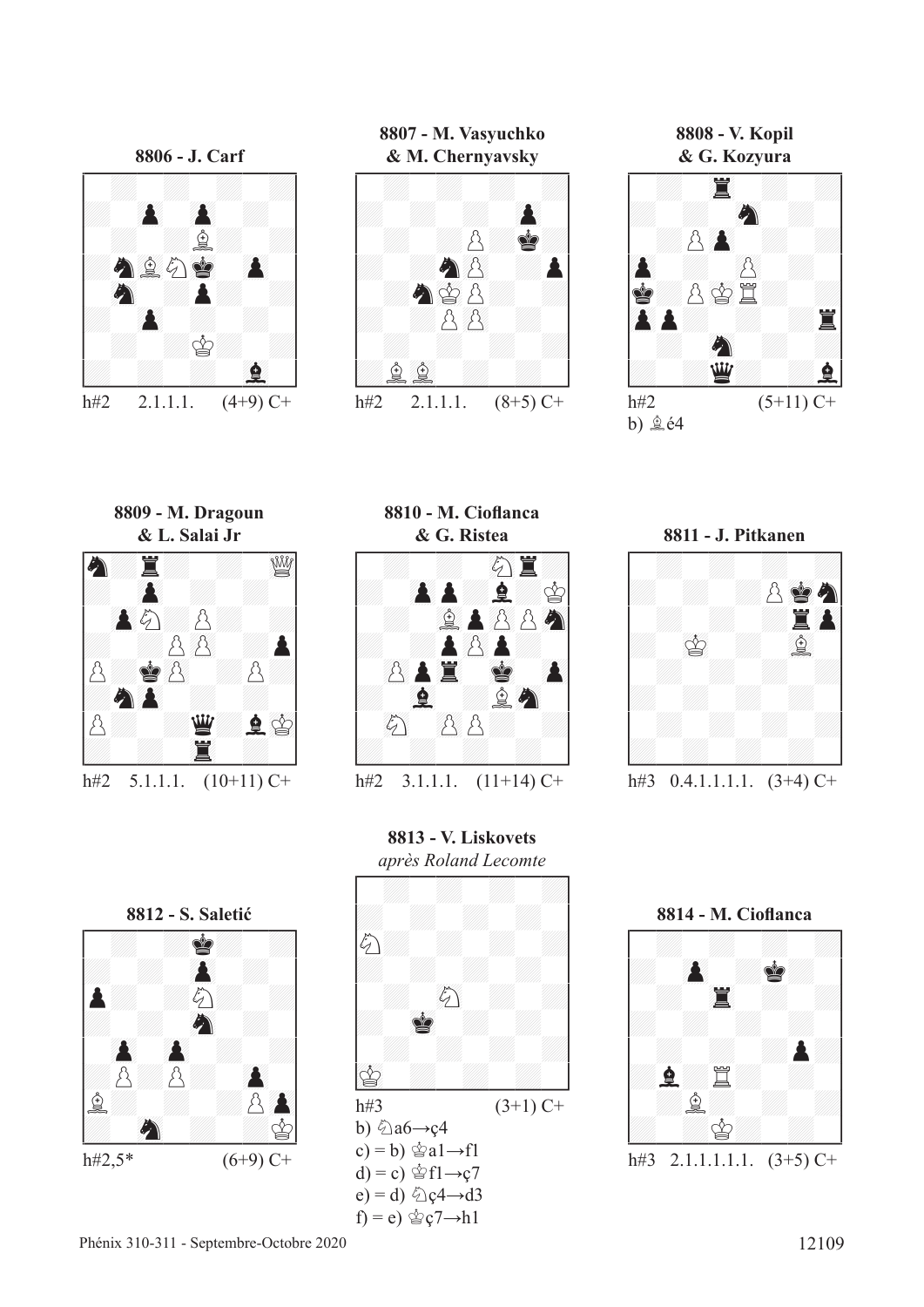

h#3\* 2.1.1.1.1.1.  $(6+7)$  C+





h#4  $0.1.1...$   $(3+3)$  C+  $b)$   $B$  $b8$ 

**8818 - S. Luce**









**8822 - M. Caillaud** !--------! / : : : :/ /:P: : : / /F()P : : :/ /:T()Pf: 89c / / ()Pr: 45t 45t/ /:p: : 01R / / : 67f 89Cc()P/ /: : 23de 67F / \$\_\_\_\_\_\_\_\_\$ s#3 (9+10) C+

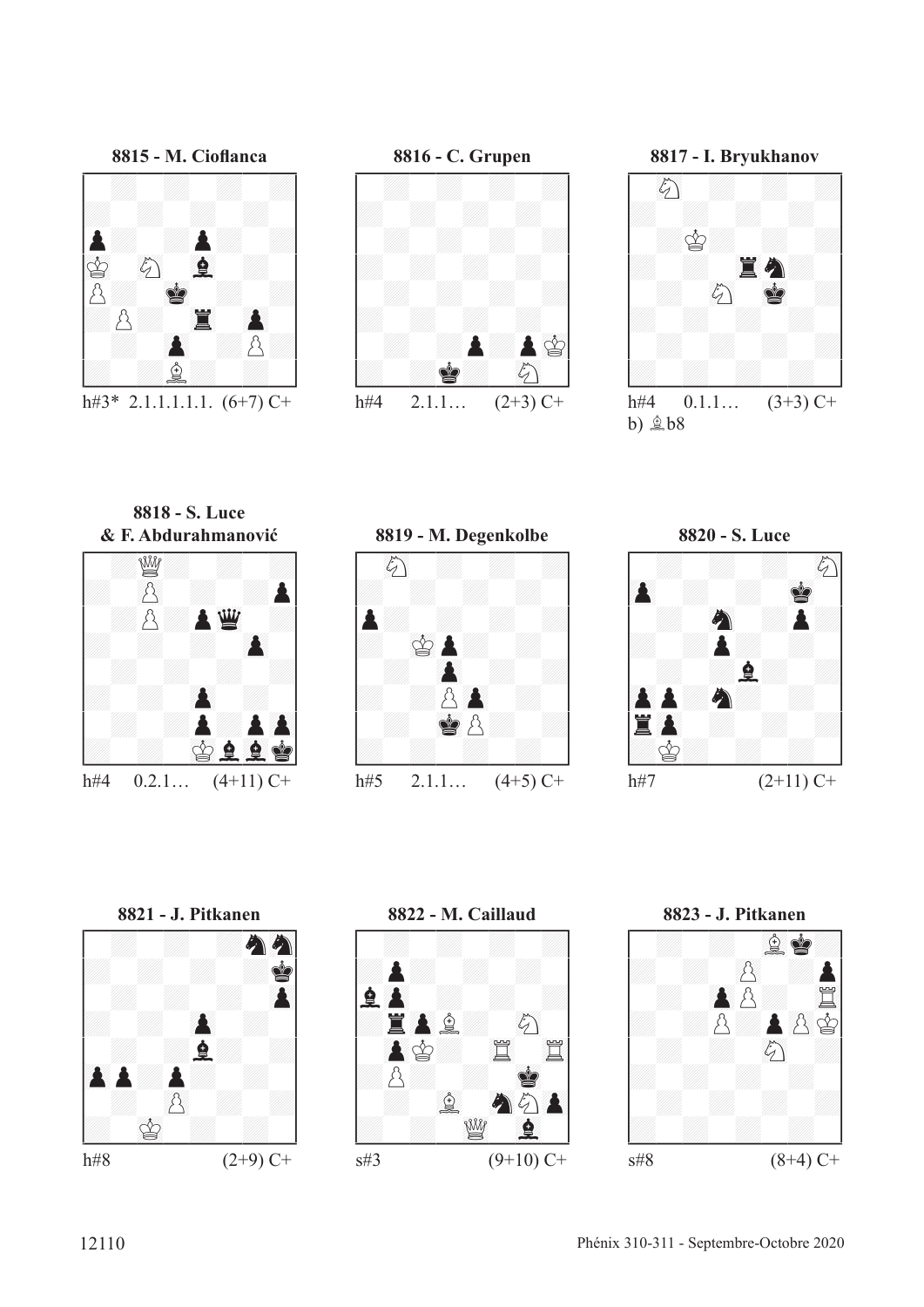





 $s\#10$  (5+2) C+



Conditionsfromply=4 Conditionsuntilply=6 Maximum, Maximum Blanc









Circé

**8831 - V. Crişan & É. Huber**





Proca-Retractor Circé Assassin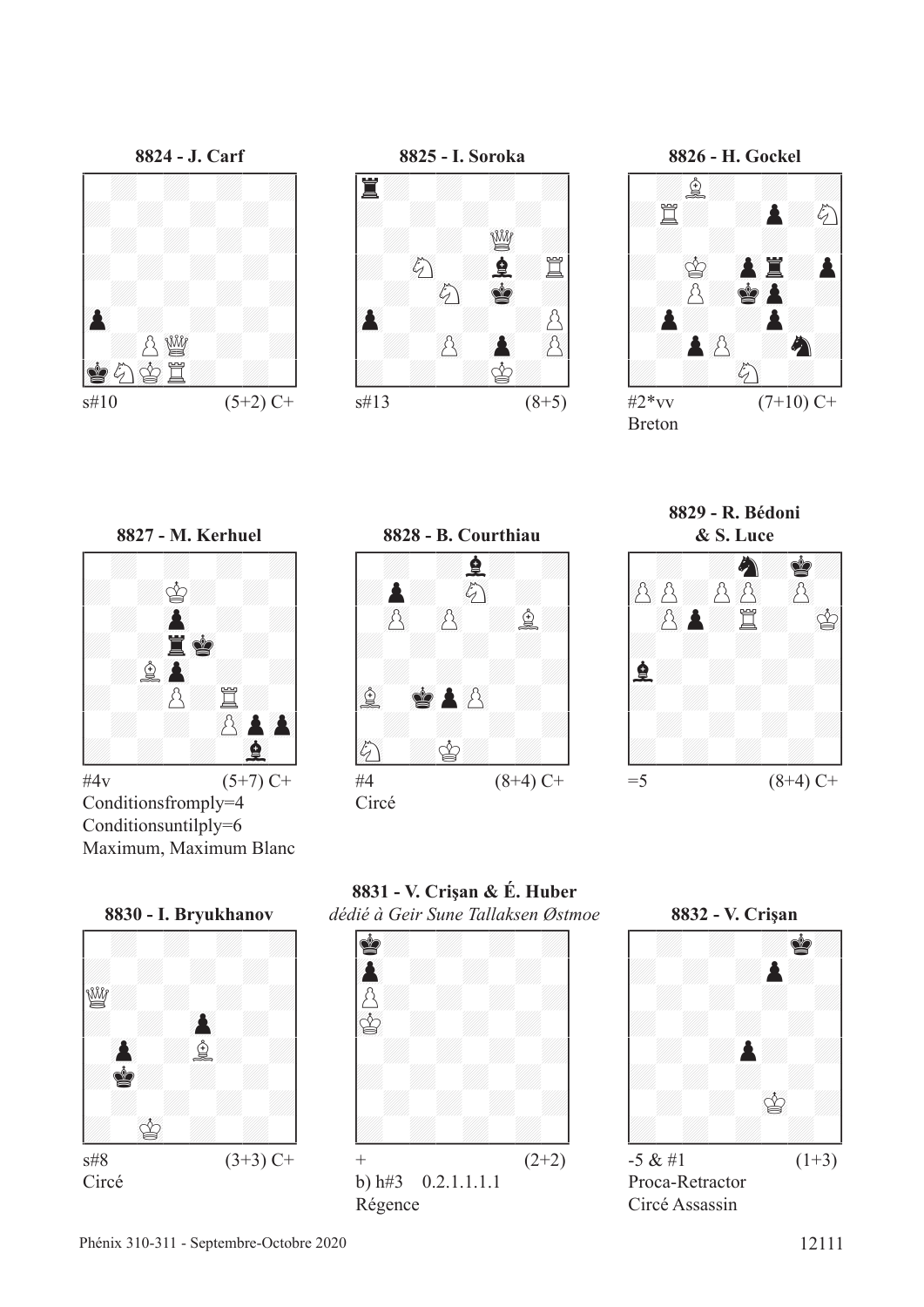

=Pièce Royale





 $h#2$  $3.1.1.1.$  $(2+1)$  C+ **Bolero Rex Inclusiv** 





h#2  $4.1.1.1$ .  $(0+1+3)$  C+ **Transmission Menace** 





b)  $\pm$ hl $\rightarrow$ çl c)  $\pm$ é2 $\rightarrow$ a2 d)=c)  $\pounds$  f2 $\rightarrow$ h7 e)=d)  $\pounds$  h7 $\rightarrow$ a7 Brunner; Back-to-Back

8837 - S. Luce



Make & Take

8838 - G. Jordan





8839 - P. Tritten



 $0.2.1.1.1.1$   $(2+1)$  C+  $h#3$  $\bigcirc$ =Querquisite

8840 - K. Mlynka



Fonctionnaires

8841 - J. Štúň



Circé Échange ; Einstein Roi KoBul noir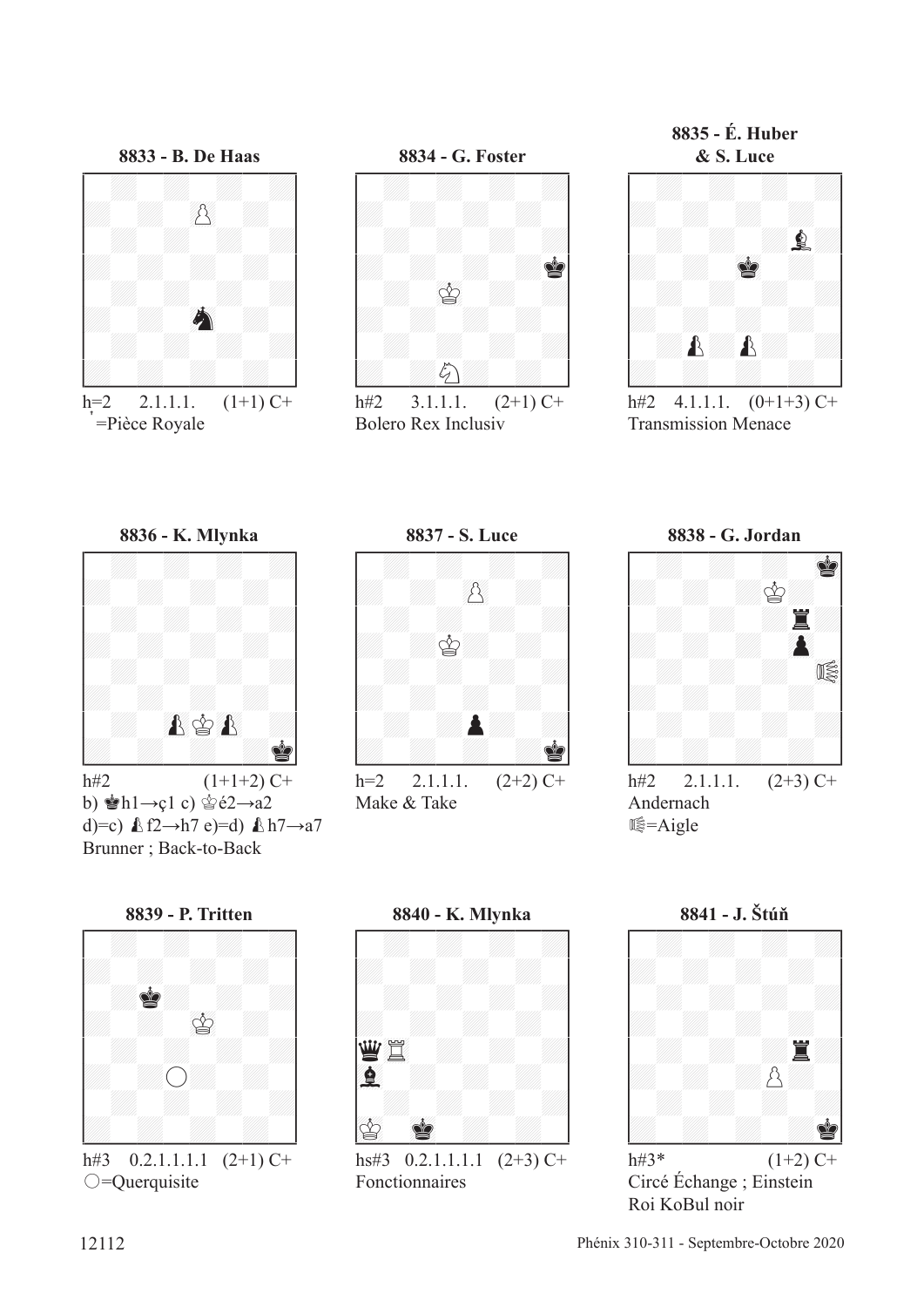

h#3 2.1.1.1.1.1  $(2+3)$  C+ **Bicolore** 





b)  $\&$  é2→g4 c)  $\&$  d5→f5 e) =d)  $\hat{\otimes}$ é2 $\rightarrow$ c1 d)  $\circledS$ é8 $\rightarrow$ é1 Köko; Circé Parrain



 $hs#9,5$ 



 $(2+3)$  C+



b)  $\dot{\mathbb{Q}}$  g4  $\rightarrow$  h2 Grille; Messigny Sentinelles en Pion Adverse

8846 - S. Luce



b)  $\sin 62 - h2$ 

Roque ; Circé Mutant Locuste **氚**=Sauterelle ③=Locuste

8849 - S. Luce 氚  $\sqrt{2}$  $h#10$  $2.1.1...$  $(1+2)$  C+ Nostalgiques

V=Noctambule M=Sauterelle

8844 - S. Luce dédié à Yves Tallec



h-4 officiers côte à côte-4 b)  $180^\circ$  $(0+0+4)$  C+ Circé 赢=Sauterelle - Souste

8847 - V. Kotěšovec



 $\hat{=}$   $Elan$ 

8850 - F. Pachl



b)  $\triangle$  d5 $\rightarrow$ a5 Maximum Maximum Blanc Köko Circé Échange 12113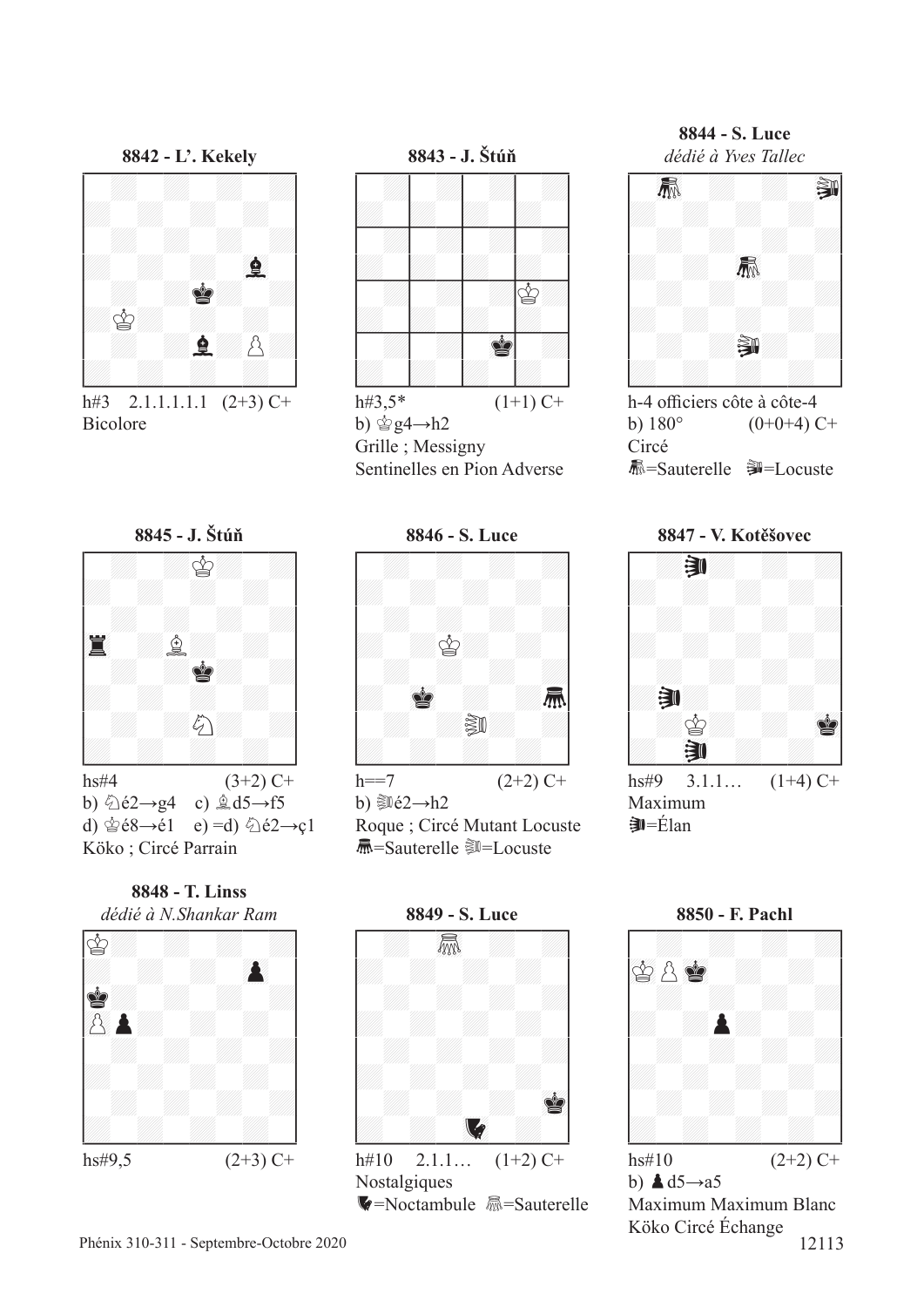

 $hs#2$  $(2+4)$  C+ b)  $\triangle$  f4 $\rightarrow$ d4 Make & Take

8852 - J. Štúň



 $h#2$  $4.1.1.1.$  $(2+5)$  C+  $\Box$ =Pièce Imitatrice

8853 - A. Vilkauskas



 $h#2$  $(2+5)$  C+  $3.1.1.1.$ Back-to-Back









Take & Make

8856 - M. Rittirsch



**Breton Adverse** 

8857 - E. Trakhtman & J. Rotenberg



Take & Make



 $h#2$  $2.1.1.1.$  $(1+7+5)$  C+ Take & Make



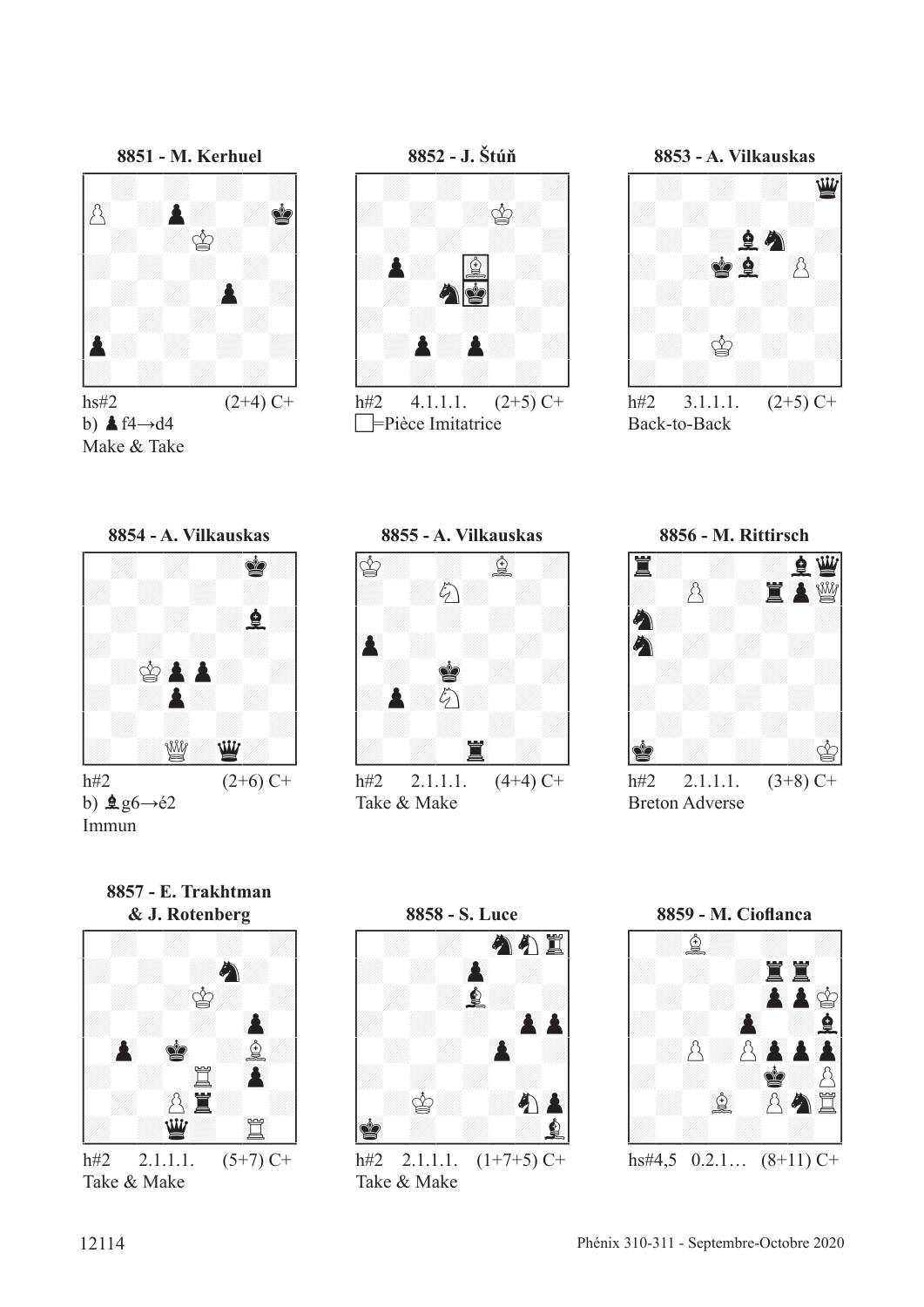=Pièce Auto-Paralysante

**8863 - J. Štúň** !--------! / : : : :/ /: 89c : : / / : : : :/ /: : 01R : / / : : : :/ /: :P67fp: / / : : : :/ /: : 01rF: /

**8866 - S. Luce** !--------! / : : : :/ /#()P : : : / /#P: : : :/ /()P : : : / /P: :P:c:/ /:P: 01R #01r / / :F:P()pP()p/ /45t : : : / \$\_\_\_\_\_\_\_\_\$ ss#17 (5+10)

Circé Échange

parry-h#6 2.1.1...  $(4+3)$  C+



h=7  $(3+4)$  C+



**8861 - P. Piet<br>
A & X**<br> **A & X**<br> *Q*<br> *Q*<br> *Q* 

h=5  $(2+5)$  C+

Captures Blanches Obligatoires

Circé

Virrey

Alphabétiques





Alphabétiques







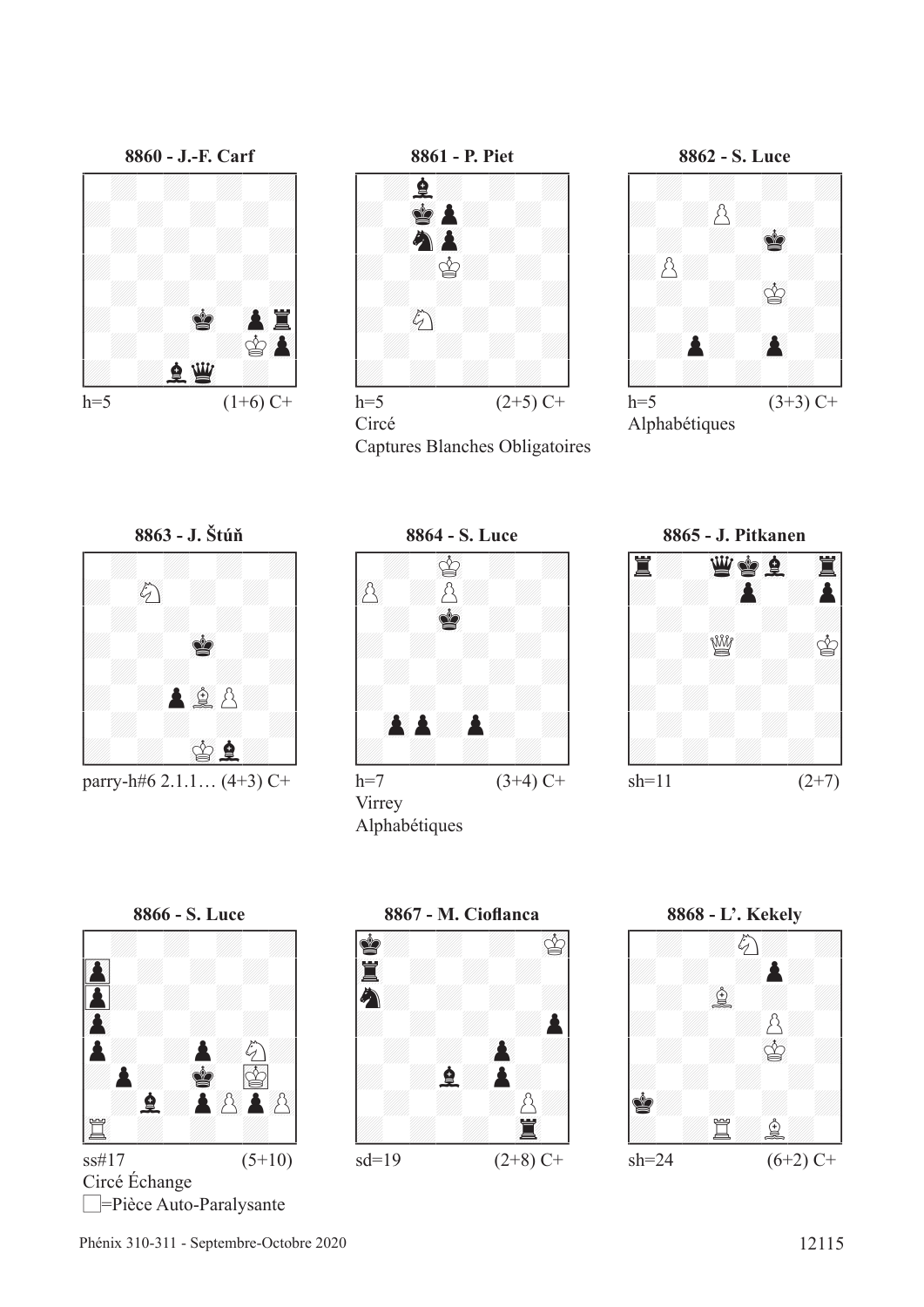## **SOLUTIONS - PHÉNIX 310**

## **DEUX-COUPS**

#### **8773 - Kabe Moen**

**1.** $\hat{\mathbb{Q}}$  **ç3!**  $[2.\hat{\triangle}$ d6, $\hat{\mathbb{Q}}$  é6, $\hat{\mathbb{Z}}$  f6, $\hat{\mathbb{Z}}$  ç7#] 1... $b \times \csc(\mathbf{X} \times h7, \mathbf{X} \times g4, \mathbf{X} h6)$  $2.\textdegreeled{1}$ d6( $\textdegreeled{1}$ é6, $\textdegreeled{1}$ f6, $\textdegreeled{1}$ ç7)#  $1...$   $\triangle \times$ ç3( $\angle \angle \times$ ç3, $\angle$  $\times$ ç3, $b \times$ ç3)

2. 營f1(營b3, 營f5, 營a2)#

*Karlstrom-Fleck theme (au moins trois menaces sont diférenciées par les premiers coups noirs, il n'y a aucun dual après chaque coup noir, et au moins un coup noir pare toutes les menaces) and disappearing Nowotny. The theme is partial in the sense that there a Black moves that allow more than one threat, however, the four moves that separate the threats are unique (auteur).*

#### **8774 - Gerhard Maleika**

1. ad6? [2. @×é5#] mais 1... ^d5!

1...  $\triangleq$ 3ç4( $\triangleq$ 3×g4) **a**(**b**) 2.  $\angle$ f7( $\angle$  $\angle$ 7×g4)# **A**(**B**) 1. WY 7d2? [2. WY ×é3#] mais 1... 4d3!

 $1...$   $\bullet$  5 $c4$ ( $\bullet$  5×g4) **c**(**d**) 2. *W* f1(*W* 1×g4)# **C**(**D**) 1. 27d6? [2. 2×é5#] mais 1... 曹é8!

 $1...$  **a** $3c4$ ( **a** $3\times$ g4) **a**(**b**) 2.  $\mathbb{F}$ f1( $\mathbb{F}$ 1 $\times$ g4)# **C**(**D**)

#### 1. [2. [2. ] **1d2!** [2. ] [2] ×é3#]

1... **A** 5ç4( **A** 5×g4) **c**(**d**) 2. *W* f7( *W* 7×g4)# **A**(**B**) Thème du tournoi Internet de Belgrade 2019, jugé par Paz Einat et dont l'intitulé était : changements réciproques de deux mats en quatre phases.

Le thème est doublé dans le 8774. À noter les trois jolies réfutations et tous les mats thématiques utilisant les clouages des Cavaliers noirs. Le prix à payer est la présence de deux Dames blanches et la position un peu symétrique.

### **8775 - Givi Mosiashvili**

1...  $2 \times d5$  2. 2f5, 2 é5#

| $1.\overline{\bigcirc}$ f4? [2. $\overline{\bigcirc}$ é2#] | $1.\,^{\circ}$ c <sub>6</sub> ? [2. $\&$ e5, $\circ$ f5#]                     |
|------------------------------------------------------------|-------------------------------------------------------------------------------|
| $1$ $\mathbb{Z} \times d3$ 2. $\mathbb{W} \times d3$ #     | $1$ $\mathbf{\underline{Q}} \times d5 + 2.$ $\mathbf{\mathbb{Z}} \times d5$ # |
| 1 ■ é3 2. 暨×b2#                                            | $1$ $\mathbb{I} \times$ h2 2. 營é3#                                            |
| $165$ 2. $\circ$ f5# Somov                                 | 1 ■×d3 2. 暨f4#                                                                |
| mais $1f1=\mathbf{W}!$                                     | mais $1 \dots \mathbb{Z}$ g3!                                                 |
|                                                            |                                                                               |

1.  $\mathbb{W}$  c2? [2.  $\mathbb{W}$  c4#] mais  $1...a \times b5!$  $1...$  $\mathbb{Z} \times d3(\mathbf{\underline{0}}, c3, \mathbf{\underline{0}} \times d5)$ 2.dea4(de×ç3,cf5[2.fé5? Ré3!])# **1.** 彎é2! [2. 彎é4#]

 $1...$   $2 \times d5($   $\cancel{\Xi} \times d3,$   $2 \cancel{h7},$   $\cancel{\Xi} \cdot 63)$ 

 $2.\n$ 鱼é5[2.乞f5? 宫ç3!]( $\frac{w}{2}$ g4,乞é6, $\frac{w}{2} \times 63$ )# Dombro-Zagorouïko (sur 1... $\mathbf{\hat{Q}} \times d5$ ) avec antiduals, thème Ellerman-Makihovi sur la défense 1...  $\mathbf{\hat{Q}} \times d5$ ; mats changés trois fois sur 1...  $\mathbf{\hat{Z}} \times d3$ , une fois sur  $1... \mathbb{Z}$  é3, deux fois sur  $1... \mathbb{Q} \times d5$ .

**8776 - Mikola Chernyavsky & Pavel Murashev** 1. WY c2? [2. WY ×é4#]  $1...$  $\mathbf{W} \times 66$ ( $\mathbf{\triangle}$ f2)  $\mathbf{a}(\mathbf{b})$ 2.  $\hat{\mathbb{Q}} \times \acute{\epsilon}4(\hat{\mathbb{Q}} \cdot \csc 4)$ # **A(B)** jeu de batterie  $1...d3$   $2.\odot$   $d4\# X$ mais  $1...$  $\mathbb{Z}$ d3!

1. h3? [2. g c<sub>4</sub># **B**] jeu de la batterie  $1...$  $\mathbb{Z}$ a1( $\mathbb{Z} \times h$ 5) 2. $\Diamond \times d$ 4( $\Diamond \times e$ 7)# **X(Y)**  $1...$  $682.$   $2.5$   $g7#$ mais 1... **W**×é6! a

 $1.\textdegreeled{}2.2 \pm \textdegreeled{\times}64 \# \text{A} (2.\textdegreeled{}66? \text{W} \times 66!)$  $1...g\times h4$ ( $\ddot{w}$ é6 **a**)  $2.\ddot{w}$ f4( $\hat{a}\times\acute{e}6$ )# **Z(C)** mais 1...  $\triangle$  f2! **b** (2. $\triangle$  ×é4? **A**  $\triangle$  ×é4!)

1. ①f4? [2. **g** é6# **C**]  $1...$  $\mathbf{\ddot{W}} \times d5(\mathbf{g} \times f4)$  2.  $\Diamond$   $\times$   $\Diamond$ 7( $\mathbf{\ddot{W}} \times f4$ )#  $\mathbf{Y}(\mathbf{Z})$ mais  $1...$   $\bullet$  é5! **c** (2. $\stackrel{\triangle}{\cong}$  ×é4? **A**  $\stackrel{\triangle}{\bullet}$  ×é4!)

**1.** $\triangle$ **d8!** [2. $\triangleq$  é6# **C**] jeu de la batterie 1...  $\triangle$  é5 **c** 2.  $\triangle$  ×é4# **A** destruction de batterie  $1...$ é5 2. $\hat{\phi}$ d6# destruction de batterie  $1...$  $\mathbf{W} \times d5$ ,  $\mathbf{W} \times h5$  2. $\Diamond$   $\times$   $\Diamond$ 7#

Contenu très dense : option du Cavalier é6, combinaison blanche (+ anti pseudo-le Grand - **cA**?, et anti-Hannelius - b! A#?), pseudo le Grand (**AC**) Hannelius et jeu de batterie (**aA**,**bB**-**Ba**!-**Ab**!) effet Dombrovskis (aA), Shedeï (A), quatre mats transférés (**AXYZ**), jeu, activation et destruction de batterie, Hannelius cyclique :

?-**bB** – ?B-a! – ?A- b!,aC – ?C-c! – !-cA

|          |                  | a              | $\mathbf b$    | $\mathbf{C}$ |
|----------|------------------|----------------|----------------|--------------|
| ?        |                  | А              | $\overline{B}$ |              |
| ?        | $\boldsymbol{B}$ |                |                |              |
| ?        | А                | $\overline{C}$ |                |              |
| $\Omega$ | $\overline{C}$   |                |                |              |
|          | $\overline{C}$   |                |                |              |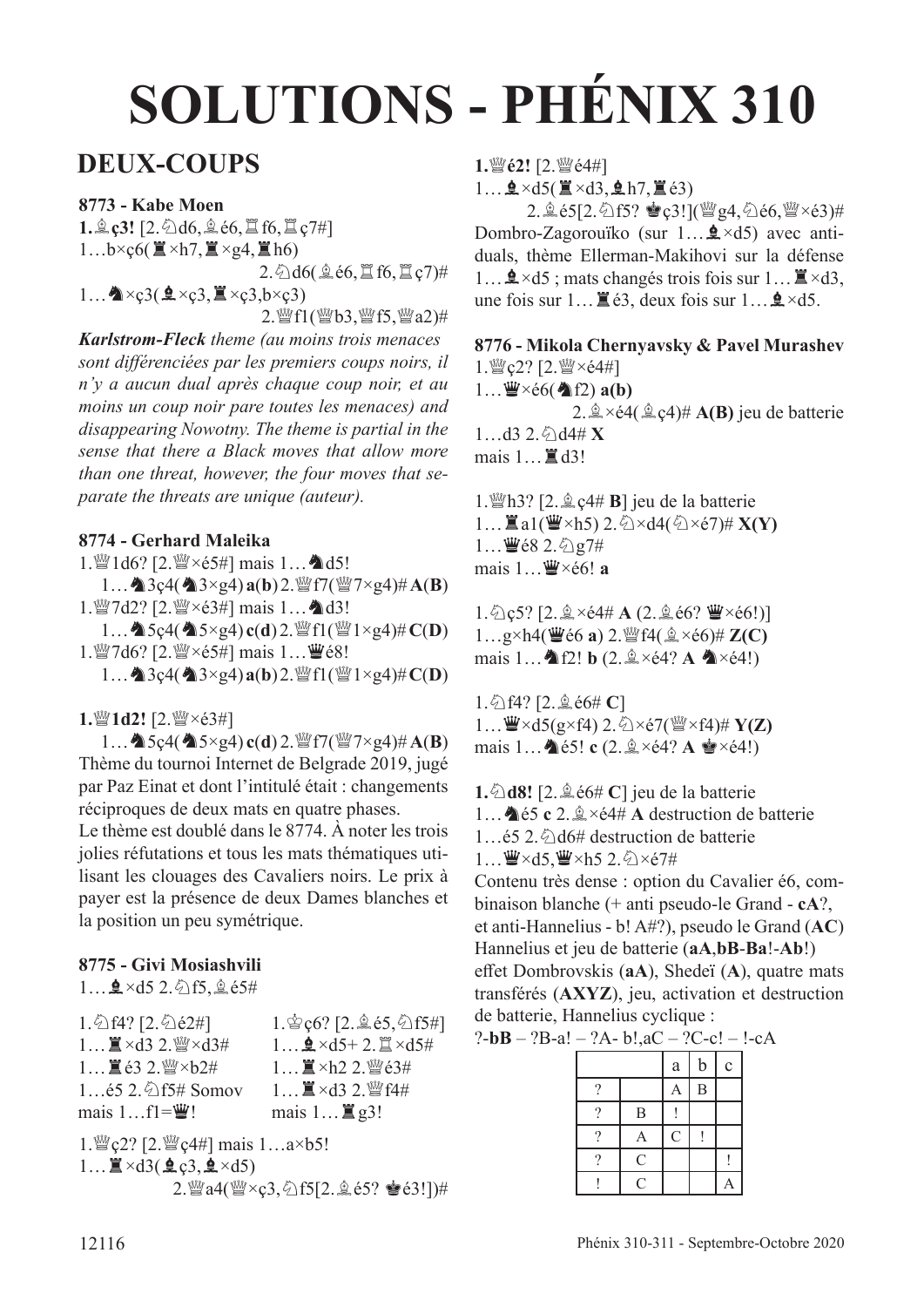#### **8777 - Jean-Marc Loustau**

1.fg3~? [2.ded3,de×b3,deç3# **A**,**B**,**C**] mais  $1...$   $\mathbb{E}[5!]$ 1.**愈f4?** [2. $\mathbb{W} \times b3$ , $\mathbb{W} \in \mathbb{R}$ **B,C** (2. $\mathbb{W} \times d3+$ ?  $\mathbb{Z} \times d3!)$ ]  $1...$  $\mathbb{Z}$ d3 2. $\mathbb{W} \times d3 \# A$  $1...$   $\triangle$  ×d2 2.  $\mathbb{I}$  ×c5# 1... ■ f3?? est maintenant impossible mais  $1 \dots \mathbb{Z} \times d2!$ 

**1.**  $\hat{\mathbb{Q}}$  **ç7!!** [2. $\hat{\mathbb{W}}$ ç3# **C** (2. $\hat{\mathbb{W}}$ d3+?  $\hat{\mathbb{Q}}$  ×d3!,

 $2.\frac{100}{2} \times b3+?$   $\clubsuit \times b3!)$ 1... 1d3 (ou 1...  $\triangle x$ a4) 2.  $\frac{300}{4} \times d3 \# A$  (2.  $\frac{300}{4} \times b3$ ? impossible ou  $2... \cong \times b3!$  sur  $1... \cong \times a4 \times 2 \times \times b3$ ) 1...  $\triangleq$  é4 2.  $\mathbb{W} \times 63 \# B$  (et non 2.  $\mathbb{W} d3 + ? \equiv \times d3!$ ) 1...  $\triangle \times d22$ .  $\triangle a5\# change$  (2.  $\cong \times c5$ ?? impossible)

 $1...$   $R$  f3 2.  $%$  b6#

- **deux corrections blanches** combinées avec une **diminution progressive du nombre de menaces**, ce qui constitue un paradoxe.

- **l'esprit d'une correction de menace du troi**sième degré ; en effet :

- ⇒ anti-duals progressifs de menaces (ici par déclouages de pièces noires)
- ⇒ dans chaque phase les menaces évitées apparaissent comme mats de variantes.

Évidemment il n'y a pas de correction de menace au sens strict, car tous les effets blancs utiles (effets de menace) sont présents dans les clés des trois phases.

Cette thématique semble nouvelle ; de plus :

- les variantes thématiques du jeu réel présentent un couple anti-dual

- un mat changé supplémentaire dans le jeu réel après interception de la Tour ç8 et du Fou d8.

#### **8778 - Paz Einat**

1.rb7? [2.fç4# **A**] mais 1…d×ç5! **a** 1... 2a3, X<3 2. I ×d2#

 $1.$ *leg*<sub>2</sub> $1$ ? [2.c<sub>4</sub># **B**] mais  $1...$ é4! **b** 1... **4** a3,  $\triangle \times$ ç3(d×ç5) 2.  $\mathbb{Z} \times$ d2( $\mathbb{W} \times$ ç5)#

1. fo? [2. $\mathbb{W} \times f$ 7#] mais 1... Ah6!  $1...d \times c \cdot 5$ (é4)  $a(b)$  2.  $\&z \cdot 4$ (c4)#  $A(B)$ Thème Dombrovkis dans les trois essais.  $1...$   $\triangle \times$ ç3( $\triangle \times$ f6) 2.  $\cong \times$ d2( $\oslash \times$ f6)#

**1.** *i* é7! [2. *i* × f7#]  $1...d \times \mathfrak{c}5(4)$  **a**(**b**)  $2.\mathcal{W} \times \mathfrak{c}5(\mathcal{W} \times 64) \# C(\mathbf{D})$  changés 1...  $h6, \Delta \times 57$ ( $\Delta \times 53$ ) 2.  $f6(1 \times d2)$ #

Dombrovskis, mats changés, mats thématiques sur la même case, option de la Dame blanche.

#### **8779 - Gérard Doukhan**

 $1...$ g4 2. $M$ f4#

1. ①d5? [2.瞥h1#A(2. @e3? **B**, 2. |pb1? **C** ▲ c2!)]  $1...$   $\triangle$  ×d4,  $\triangle$  é5 2.  $\degree$  é3# **B** (2.  $\degree$  b1? **C**)  $1...$  $A \times d5$  2.  $Mh1#$ mais 1…f4!

1. **鱼f2?** [2. 鳖é3# **B** (2. 鳖h1? **A**, 2. 鳖b1? **C** 會f4!)] 1…f4 2. *s*<sup>6</sup>b1# **C** (2.  $\mathbb{W}$ h1? **A** f3!) mais 1…ç×d4!

1. ||f1? [2. ||f3#] mais 1... · ||e3! 1. (2. g5? [2. ) [4#] mais 1... é5!

**1.** $\triangle$  ×**f5!** clé ampliative [2. $\triangle$ bl# **C** (2. \cdot N a, 2. \cdot N e \text{ \f 5!)]  $1...$ ç×d4 2. $\mathbb{W}h1\# A$  (2. $\mathbb{W}e3$ ? **B** d×é3!)  $1...$ e $\times$ f5 2. $^{w}\text{bl}$ # Sushkov anti-triple :  $\triangle$ d5 &  $\triangle$ f2 &  $\triangle$ ×f5 Pseudo-Le Grand cyclique [**A**] **B**# - [**B**] **C**# - [**C**] **A**# Les Sushkov anti-triple associés à des Pseudo-Le Grand cyclique sont très rares (quatre exemples dans la base WinChloe dont deux avec une fuite initiale non pourvue et une clé « give and take »).

## **TROIS-COUPS**

#### **8780 - Petrasin Petrasinović**

 $1.$  $\oplus$   $b4!$  blocus 1... **@d4 2.** 2f4+ @d3, @d5 3. 264# 1… $\bullet$ é5 2. $\mathbb{W}$ é3+  $\bullet$ d5( $\bullet$ f6) 3. $\mathbb{W}$ é4( $\mathbb{W}$ é7)# 1… $\bullet$ é6 2. $\mathbb{Z}$ c6+  $\bullet$ é5( $\bullet$ f7) 3. $\mathbb{Z}$ d6( $\mathbb{Z}$ g6)# 1…b5 2. $\mathbb{W}$ c5+  $\mathbb{Q}$ é6 3. $\mathbb{W}$ f5#

Quatre continuations et cinq mats diférents de la Dame blanche qui joue donc sur neuf cases.

#### **8781 - Leonid Makaronez & Victor Volchek**

1.  $\mathbb{E}[3? [2. \mathbb{E}[63#] \triangleq 65 \sim 2. \mathbb{E} \times 66 + \triangleq 65.3$ .  $\mathbb{E}[63#]$ mais 1…d×é4!

1. $\circ$ g6? [2. $\circ$ g1+  $\bullet$ ×é4 3. $\circ$ gé3#]  $1...$   $2.65 2.65+$   $\bullet$   $\times 65($   $2.64)$   $3.$   $\odot$   $63($   $\%$   $\times$   $64)$   $\#$ 1...  $\mathbf{\hat{Q}}$  f4 2.  $\mathbf{W} \times$  f4 [3.é5,  $\mathbf{\hat{Q}} \times$  f6#] d $\times$ é4 3.  $\mathbf{W}$ d6# 1…d×é4 2. 彎d7+ 鱼d6 3. 彎×d6# mais  $1 \dots \mathbb{E}$   $c3!$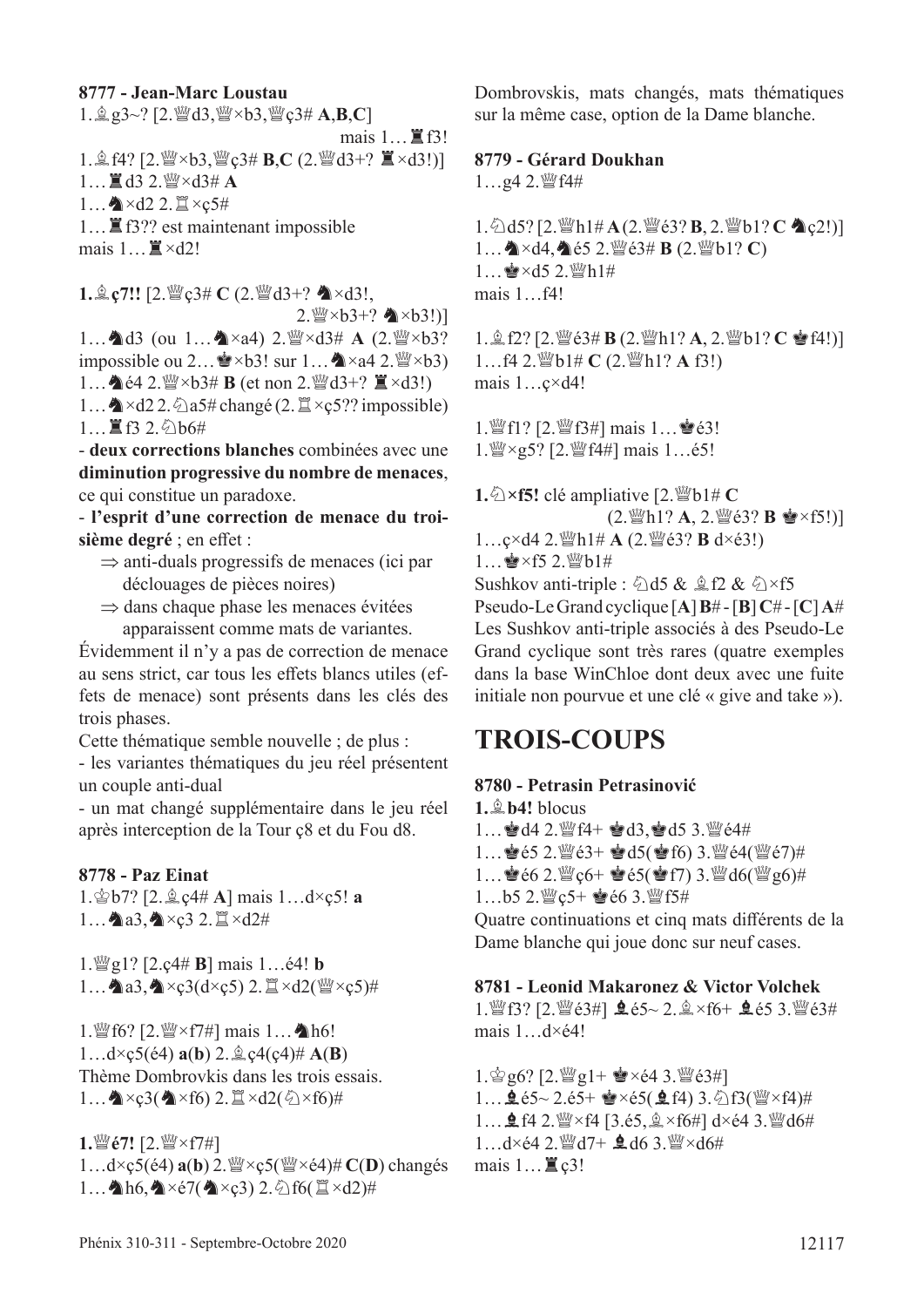**1.***w*<sup>*f*5!</sup> [2. ⊘ f3+  $\bullet$  d3 3.é×d5#]  $1...$  $\mathbb{Z}$   $c3$   $2.\hat{2} \times$  f6  $[3.\hat{2}$ ,  $\mathbb{W} \times 65#$   $\mathbb{Q} \times$  f6  $3.\mathbb{W} \times d5#$ 1…ç3 2. $\mathbb{Q}$ f2+  $\mathbb{Q}$ ç4( $\mathbb{Q} \times \in 4$ ) 3. $\mathbb{Q} \times \in 5(d3)$ #  $1...$ d×é4 2. $^{\omega}$ d7+  $\bullet$  d6 3. $^{\omega}$ ×d6# Pas de thème particulier, mais une certaine ri-

chesse dans les diférentes variantes des trois jeux.

## **MULTICOUPS**

#### **8782 - Mikola Chernyavsky**

a)  $1. \mathbb{Z}$  c4? blocus,  $1...$  $66$   $2. \mathbb{Z}$  f4  $6$   $67$   $3.$   $\Diamond$   $96+$  $3...$ e $66$ (ed $8,$ e $68)$  4. $\stackrel{6}{\cancel{(}}$ a2( $\stackrel{6}{\cancel{(}}$ f $8)$ # mais  $1...$ **s** f6!

 $1.\n\mathbb{Z}$  **g4!** blocus

 $1...$ @  $66$  2.  $16$  Ref 2.  $67$  3.  $9$  g6+ @  $66$  4.  $2$  a2# 3... ad8, e é 8 4. I f8# 1... § f6 2. § d6 § f7 3. â a 2+ § f6 4.  $\mathbb{Z}$  g6# 3... **曾é8, 曾f8 4.** 買g8# b) 1. $\mathbb{E}$ f8? [2. $\mathscr{E}$ ç5  $\mathscr{E}$ é6 3. $\mathscr{E}$ f5+  $\mathscr{E}$ é5 4. $\mathscr{E}$ g6#] mais  $1 \dots \triangleq d4!$ 

**1.** $\hat{\mathbb{E}}$ **a2!**  $[2.$  $\hat{\mathbb{E}}$  c5  $[3. \hat{\triangle}$  g6+  $\hat{\mathbb{E}}$  é4 4. $\hat{\mathbb{E}}$  d5#]  $\hat{\mathbb{E}}$  é4 3. gd5+ 會é5 4. 2g6, 罝f5#] 1... ad4 2. ad6 [3. 2f5+ Ree4 4. ad5#] Ree4  $3.\n$  $d5+$   $d4.4.\n$  $f5#$ Changement de mats (auteur) dans un tanagra aristocratique.

#### **8783 - Petrasin Petrasinović**

1. $\mathcal{W}$ d5? blocus 1... §f2 2. @f3+ · g1 3. @g3+ · h1 4. gc6# mais 1... *₹*f4!

 $1.\n$ gc4? blocus 1... @ é4 2. @ d2 @ xé5 3. @ f3+ @ é4 4. @ d5# 2...f4 3. $\mathbb{Q}$ d3+  $\mathbb{Q} \times 65$  4. $\mathbb{Q}$ g4# mais  $1 \dots \cong 64!$ 

**1.**f**é8!** blocus 1... §f2 2. @f3+ §é1 3. @e3+ §d1 4. ga4#  $2...$ gl 3. $\mathbb{W}$ g3+ gh1 4. $\&$ c6# 1... · é 4 2. sd d2 · × é5 3. 2f3+  $3...$ e é $4$ (e é $6,$ e f $6)$  4.  $2$  ç $6$ ( $4$ d $6,$  $4$ h $6)$ #  $2...$ f4 3.  $2$  g6+  $\bullet$  ×é5 4.  $\mathbb{W}$ d6# 1... **14 2.**  $\mathbb{F}_2$  eqs 3.  $\mathbb{F}_2$  g<sub>3</sub>+ **e**h6 4.  $\mathbb{F}_2$  g6# Belle variété des coups blancs (y compris les mats)

mais le manque d'éléments thématiques nuit à la qualité du problème.

#### **8784 - Leonid Makaronez**

**1.** $\mathbb{E}$  **bg5!** [2. 2b5+  $\mathbb{\hat{E}}$  é4 3. 2d6+  $\mathbb{\hat{E}}$  d4 4.ç3#] 1... Agé2 2. 公f3+ 营é3 3. 公d1+ 营é4 4. 置é5# 1...  $\bigcirc$  f3 2. $\mathbb{Z} \times$ f3 h2 3. $\bigcirc$  g2  $\bigcirc$  f4~ 4. $\mathbb{Z}$ ( $\times$ )d5#

**8785 - Steven Dowd 1.** $\hat{a}$ **a3!** [2. $\hat{a}$  é7+  $\hat{e}$  é5 3. $\hat{\Xi}$  c5#]  $1...$   $22.2.2$  f8 [3. $2$  g7#]  $\ge 65$  $3.\n\mathbb{Z} \times 66 + f \times 664.\n\mathbb{Q} \times 7\#$ 1… $\bullet$ é5 2. $\Xi$ ç5+  $\bullet$ f6 3. 2×c7 [4. 268#] é×f5 4. <sup>[2</sup> ×f5#  $1...f3$  2. $\hat{g}67+$   $\hat{g}65$  3. $\hat{g}65+$   $\hat{g}64$  4. $\hat{g}65$ #  $1...$ ç×b $6$  2. $\hat{\mathbb{Q}}$ f8 [3. $\hat{\mathbb{Q}}$  g7#] 2... ■×é4 3. 鱼g7+ ●×f5 4. 公d6# 2...  $\bullet$  é5 3.  $\mathbb{Z} \times 66 +$  f $\times 66$  4.  $\mathbb{Q}$  g7# Quatre variantes bien dissociées.

#### **8786 - Bernard Courthiau**

Essais Thématique Seeberger : 1.  $\hat{Q}$  c 3?  $\hat{Z} \times 67! 2. \hat{Q} \times 64 [3. \hat{Q}$  g 3#]  $\hat{Z}$  b 8  $3.\n\mathbb{Z}$  a2  $\mathbb{Z}$  a8,  $\mathbb{Z}$  é ~ 4.? et pas de mat.

**1.**  $\hat{\mathbb{E}}$  **f8!**  $[2.\hat{\triangle}$   $\hat{\mathbb{C}}$ 3,  $\hat{\triangle}$   $\hat{\mathbb{C}}$  |  $\sim$  3.  $\hat{\triangle}$   $\hat{\mathbb{C}}$  2  $\sim$  4.  $\hat{\triangle}$   $\hat{\mathbb{C}}$ 3,  $\hat{\triangle}$   $f4\#$ ]

1… I ×f8 2. ①c<sup>3(1)</sup> I fa8! 3. ②×é4!<sup>(2)</sup> 曹b8! 4.  $\angle$  a2  $\angle$  h2+ 5.  $\angle$  ×h2  $\angle$  a8~ 6.  $\angle$  g3#  $4...$   $\mathbf{W}$  f4( $\mathbf{W}$ é5, $\mathbf{W}$ d6, $\mathbf{W}$ ç7)  $5.\text{é} \times$ f4(d $\times$ é $5.\text{c} \times$ d $6.\text{b} \times$ c $7$ )  $\mathbb{Z}$ a8 $\sim$  6. $\frac{6}{2}$ g3#

- $(1)$ : 2. $\bigcirc$ c $1$ ?  $\mathbb{I}$  fa8 3. $\bigcirc$ e2  $\mathbb{I}$ b8 4. $\mathbb{I}$ a2  $\mathbb{I}$ b $2$ +
- $(2) : 3.\overline{2}$ é2?  $\ddot{\mathbf{\Psi}}$ b8 4. $\ddot{\mathbf{\Xi}}$ a2  $\ddot{\mathbf{\Psi}}$ h2+!

Dans les deux cas, la Tour est interceptée par le Cavalier blanc.

Theme Seeberger avec essai thématique  $(1.\hat{\triangle} \zeta_3?)$ associé à un Bristol Noir.

Avec cette correction d'un problème démoli de 1983, saluons l'auteur qui revient à la composition 35 ans après son dernier inédit !

### **8787 - Bernard Courthiau**

- $1.\Xi$  h7?,  $\Xi$  g7?,  $\Xi$  df7?,  $\Xi$  é7? mais  $1...\Leftrightarrow$  d2!
- $1.\nsubseteq$ é4? mais  $1...\nsubseteq$ f2!

1. 當 fd4! [2.  $\angle$  ç7 會 f2 3. 當 f4+ 會×g3 4. 當 fd4+

- 4... **8**  $f2$  5.  $\ddot{\Xi}$   $f7 +$  **8**  $e1$  6.  $\dot{\Xi}$   $g3\ddot{t}$
- $4...$  Ah4 5.  $\ln 7 +$  Re  $\times$  g5 6.  $\ln 48$ #]

 $1...$   $1$   $2.1$   $7 +$   $2e1$  3.2 f6  $2f2$  4.2  $e5+$   $2e1$ 5. $\mathbb{Z}$  df4  $\mathbf{d}$ d~ 6. $\mathbb{Z}$ d7+ $\mathbf{d}$ é1 7. $\mathbb{Q}$  d6  $\mathbf{d}$ d~ 8. $\mathbb{Q}$ ×b4# 2...  $\mathbf{r} \times \mathbf{g}$ 3. $\mathbf{r}$ , $\mathbf{c}$ 7+  $\mathbf{r}$ h4 4. $\mathbf{r}$ h7+  $\mathbf{r} \times \mathbf{g}$ 55. $\mathbf{r}$ , $\mathbf{d}8$ # Double échange mutuel de fonction des Tours blanches associé à deux batteries d'Andersen et switchback des deux Tours blanches.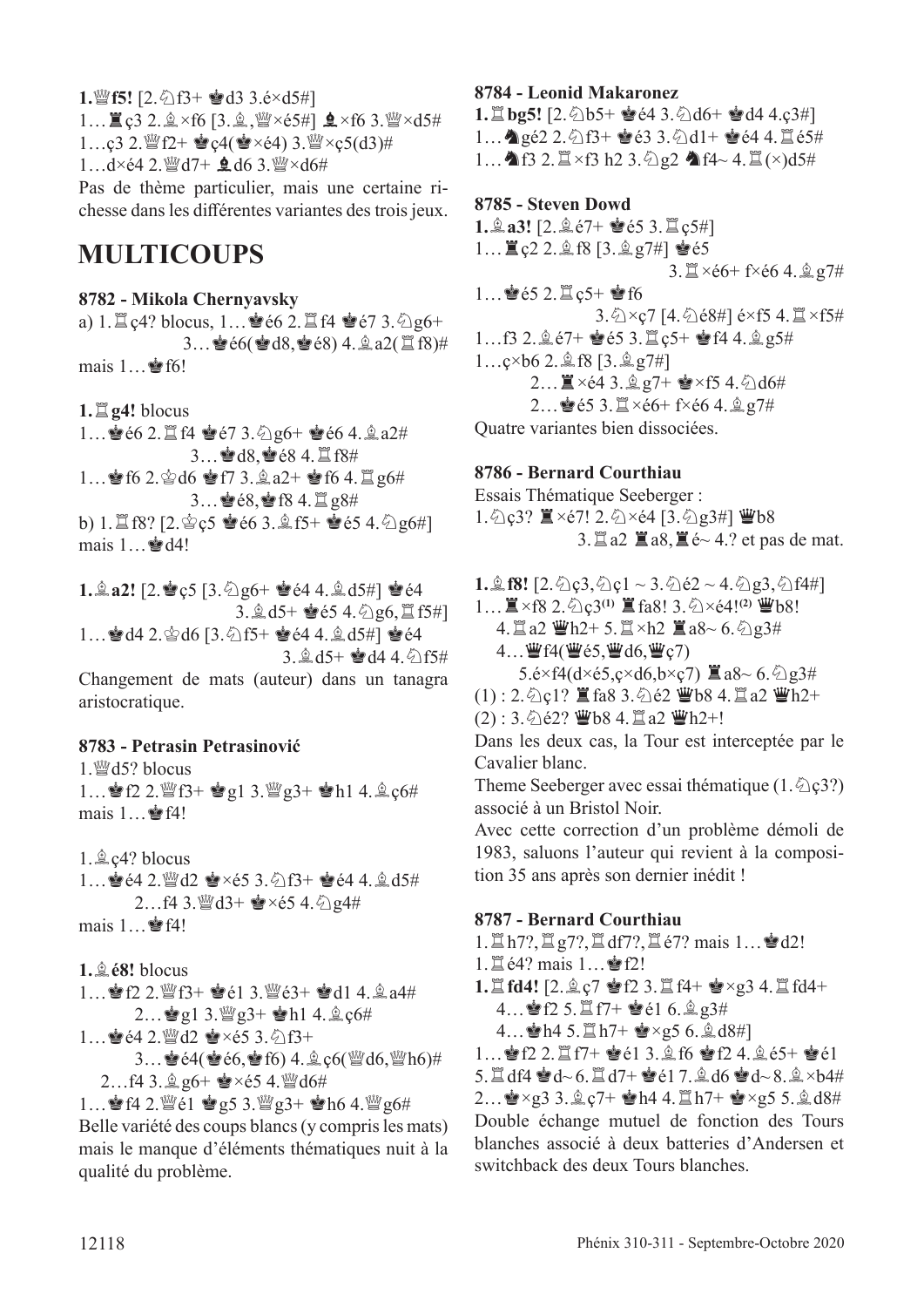#### **8788 - Viktor Sizonenko**

**1.** ①d2+! 會g2 2.  $\angle$ 1é3 [3.  $\angle$ 1g3#] 會f2 3.  $\angle$ ×é6+  $\mathbf{Q}$ 2 4. $\mathbf{Q}$  é3 [5. $\mathbf{Q}$  g3#]  $\mathbf{Q}$  f2 5. $\mathbf{Q} \times 67 + \mathbf{Q}$  g2 6.  $\mathbb{E}$  é3 [7.  $\mathbb{E}$  g3#]  $\mathbb{E}$  f2 7.  $\mathbb{E}$  é8+  $\mathbb{E}$  g2 8.  $\mathbb{E} \times$ g8  $\sim$  $9.$  $\mathbb{Z} \times 27#$ 

Moulinette de la Tour blanche qui visite trois fois la case é3 puis qui mate sur une case assez inattendue.

#### **8789 - Olivier Schmitt**

a) 1.  $\circ$ f5+!  $\bullet$ h3 2.  $\circ$  ×h6+  $\bullet$ h4 3.  $\circ$ f5+  $\bullet$ h3 4.h8= $\mathbb{W}$  [5. $\mathbb{W} \times h$ 5#]  $\mathbb{E} \times h$ 8 5.  $\Diamond h$ 6+  $\mathbb{P}h$ 4  $6.68 =$ 營 [7.營×h5#]  $\Xi \times 68$  7.  $\bigcirc$  f5+  $\bullet$ h3 8. $\frac{2}{5}e7+$   $\frac{1}{2}h4$  9. $\frac{2}{9}g6\#$ 

Le Cavalier g7 ouvre la colonne h au Pion h7 puis ferme ensuite cette même colonne pour le Pion é7, instaurant ainsi une menace de mat grâce à l'appui du Cavalier f6.

b) **1.** ②**f5+!** ●h3 2. ②d4+ ●h4 3.h8= $\mathbb{Q}$  [4.  $\mathbb{Q}$  f6#]  $\Xi \times h8$  4.  $\bigcirc$  f5+  $\bigcirc$  h3 5.  $\bigcirc$  g7+  $\bigcirc$  h4

 $6.\dot{e}8 = \frac{300}{4}$  [7. $\frac{300}{4} \times h5 \#$ ]  $\Xi \times \dot{e}8$  7. $\odot$  f5+  $\dot{e}$  g4, $\dot{e}$  h3 8. $\hat{Q}$ é7+  $\hat{Q}$ h4 9. $\hat{Q}$ g6#

L'absence du Cavalier f6 ne permet plus d'exploiter l'ouverture de la colonne h. Mais la case f6 libre permet au Pion h7 promu de créer une menace sur cette case. Le Cavalier g7 doit toutefois d'abord empêcher le Fou a1 de contrôler cette case. Puis il doit jouer le rôle du Cavalier f6 absent en contrôlant la case h5, permettant ainsi le sacrifice de déblocage du Pion é7.

**Batteries de Popandopulo** (deux batteries de Siers dans la même variante avec la même pièce arrière).

#### **8790 - Olivier Schmitt**

1. $\angle 1.$   $\angle 2 \times 64 + ?$   $\angle 2.$   $\angle 65 + \angle 63!$  le Roi se sauve 1.b3? [2.  $\Diamond \times 64\#$ ]  $\Xi$  h4!

**1.** ② **é5!**  $[2.\&\times 64\&\times 1]$  1… and  $[60^\circ 2.\&\times 4e^{4+1}]$  [marche pas : 2.  $\triangle$ éç4+?  $\triangle$ ç5 3.  $\triangle$ a5  $\triangle$ d6 4.  $\triangle$ dç4+  $\triangle$ c5 5.b3  $\triangle 08!$ ] 2… $\triangle 05$  3. $\triangle 045$  [pas encore 3.b3?  $[4.\&0.7\#]$  g×f6!  $(3...g6,g5? 4.\&0.2!)$ ]  $3...$  d6 4. **h** f7+  $\bullet$  c5 puis 5.b3! [6. h b7#] 5…a×b3<sup>(2)</sup> 6.  $\triangle$  é5!  $\triangleq$  d6<sup>(3)</sup> 7.  $\triangleq$  aç4+  $\triangleq$  ç5 8.  $\triangleq$  d2  $\triangleq$  d6 9.  $\bigcirc$  f7+  $\bigcirc$  c5 et 10.  $\bigcirc$  ×é4+  $\bigcirc$  c4 11.  $\bigcirc$  é5# modèle Deux pendules du Cavalier f7 et un aller-retour du Cavalier d2 permettent de forcer un pré-blocage en b3 dans les deux avant-plans.  $(1)$ : 1...  $\mathbb{Z}$  h4 2.  $\Diamond$  d7+  $\mathbb{Q}$  d6 3.  $\Diamond$  c4#

 $(2)$ : 5...  $\triangleleft$  d8 6. $\triangle \times$ d8  $\triangleleft$  d6 7. $\triangleleft$  c4+, $\triangle$  f7+

$$
(3): 6... \blacktriangleleft 38.7. \triangleleft \times b3+, \triangleleft 17+
$$

## **ÉTUDES**

#### **8791 - Viktor Sizonenko**

**1.***a*<sup>*C*</sup>**4+ e**<sup>*c*</sup>**5 2.***a*<sup>*C*</sup>*d***5+ <b>e**<sup>*b*</sup>**6** (2…**e**<sup>*b*4 3. ⊘<sup>2+</sup></sup>  $\bullet$  a4 4.  $\mathbb{W}$ b3#), 3.  $\mathbb{W}$ d8+  $\bullet$  a6 4.  $\mathbb{W}$ a8+  $\bullet$  b6  $5.\&$ a4+  $(5.\&$ d5+?  $\bullet$ b5=; 5. $\bullet$ d8+  $\bullet$ a6 6. $\bullet$ a8+ **Rb**6 ne serait qu'une perte de temps), **5…b5 6.***d*<sub>5</sub> **e a6** (6…<sup>a</sup> × a4, **e b4** 7. *p* **b**3#), **7.**c**ç5+** R**b6,**R**b5 8.**c**d7+** R**a6 9.**de**a8+** R**b5 10.**<sup>*W*</sup>**b7+ <sup>8</sup>c4 11.**<sup>*W*</sup>**b3+ <sup>8</sup>d4 12.**<sup>*W*</sup>**d3**#

Une suite ininterrompue d'échecs pour faire mat, mais cela tombe bien car c'est le seul gain.

#### **8792 - Pavel Arestov & Daniel Keith**

Une étude à mon avis très difficile à résoudre mais dont la solution est compréhensible sans ordinateur.

 $1.\bigcircled{2} g$ 7+?  $\bullet$  é5 2.  $\mathbb{Z}$  a5+ (2.  $\mathbb{Z} \times a$ 7 d1= $\mathbb{Z}$ 3.  $\mathbb{Z} \times a8 \mathbb{Z}$ d6+-+), 2... **2.** d5-+  $1.\bigcircled{2} g3+?$   $\bullet$   $65$  2.  $\Box a5+$   $\clubsuit$  d5 3. ① é2 d1=曹 4. 罝×d5+ 曹×d5-+ **1.** $\Xi$  **a5+**  $\triangle$  **ç5+!** (1…會 g4 2. ①f6+! 會 f3 3. $\Xi \times a7$  $d1=\mathbf{W}$  4.  $\mathbf{X} \times a8=$  la case d5 est contrôlée, ...  $\mathbf{W}$ d6+ ne gagne donc plus la Tour ;  $1...$ ge  $6$  2. $\Diamond$ f4+! **Solution**  $6$  3.  $\triangle$ d5+ suivi de 4.  $\triangle$  c3 ; 1...  $\triangleq$  e6 2.  $\triangleq$  g7+!  $\bullet$  d6 3.  $\circ$ 1 f5+  $\bullet$  c6 4.  $\Xi$  a1 suivi de  $\Xi$  d1 et  $\Xi \times$ d2 ; 1… $\bullet$ é4 2. $\circled{1}$ f6+! et on peut prendre les deux Fous car la case d5 est contrôlée) **2.** $\mathbb{I} \times$ **ç5+**  $\mathbf{\dot{e}}$ **66** (2… $\mathbf{\dot{e}}$ g4, $\mathbf{\dot{e}}$ e4 3. $\mathbb{I}$ a5 d1= $\mathbf{\ddot{w}}$ 4.  $\textcircled{1}$ f6+ suivi de  $\mathbb{Z} \times a8$ ; 2… $\textcircled{1}$ g6 3.  $\textcircled{1}$ f4+!  $\textcircled{1}$ f6 4. $\&$ d5+ puis 5. $\&$ c3) **3.** ① **f4** + (3. ② g7+? ● d7! {3…● d6? 4. □ ç8 ● d5 5.  $5.6$ f5+ et  $6.63$ } 4. $1 = 0$  5. $1 = 5.12$  a7+  $\bullet$  d6-+)  $3...$ **e** d6  $(3...$ **e** d7  $4.\mathbb{Z}$  c3=) **4.**  $\mathbb{Z}$  **<b>ç3!** (4.  $\mathbb{Z}$  **ç**8?  $\mathbf{\hat{L}}$  **ç6**-+ ; 4.  $\mathbb{Z}$  a5? d1= $\mathbf{\ddot{W}}$  5.  $\mathbb{Z} \times a8$  $\mathbf{W}$ f3 6. $\mathbf{\mathbb{Z}}$ a4  $\mathbf{W}$ b7-+ attaque la Tour par  $\mathbf{W}$ c8- $\mathbf{W}$ d7 et attaque le Cavalier par  $\ddot{\mathbf{\Psi}}$ é7- $\ddot{\mathbf{\Psi}}$ g5) **4...** 皇é4 5.  $\Xi$  ç4! (5.  $\Xi$  é3? 皇f5-+) **5…會é5!** (5…d1=豐 6.罝×é4 豐f3,豐ç2 7.罝é6+) **6.**  $\Diamond$ **é2!** d1=曹 7.  $\Box \times$ **é4+ 會f5** (7…會 $\times$ é4 8.  $2c3 +=$ ; 7... § f6 8.  $\Delta$ d4! suivi de 9.  $\Xi$  é6+  $\dot{\mathcal{E}}$  g5 10.  $\Diamond$  c6= avec regroupement)  $8.\textdegree$ **g3+ 會f6**  $(8...$ 會g5 9. $\textdegree$ ié7! 曹d8+ 10. $\hat{\mathscr{L}}$ f7  $\hat{\mathscr{L}}$ d5+ 11. $\hat{\mathscr{L}}$ g7! {11. $\hat{\mathscr{L}}$ f8?  $\hat{\mathscr{L}}$ g6-+}  $11...$  $q_94$ ,  $q_1q_2h_4$  12.  $\Diamond$   $e_4!=$ ) **9.** $\Xi$  **f4+**  $\bullet$  **g5** (9… $\bullet$ é5 10. $\Xi$ é4+= ; 9… $\bullet$  g6 10. $\circ$ e?!  $\ddot{\mathbf{w}}$ é1+ 11. $\circ$ è4!  $\ddot{\mathbf{w}}$ é3 12. $\ddot{\mathbf{z}}$ f6+=) **10. html 普通6+ (10…曾g6 11. html g7+ 曾h6**  $12.\textcircled{2}f5+=$ **11. 宫g8 曹b8+ 12. 宫h7 曹×g3 13.** $\mathbb{Z}$  **g**7+  $\mathbf{\dot{\bullet}}$ **h4** 14. $\mathbb{Z} \times$ **g3**=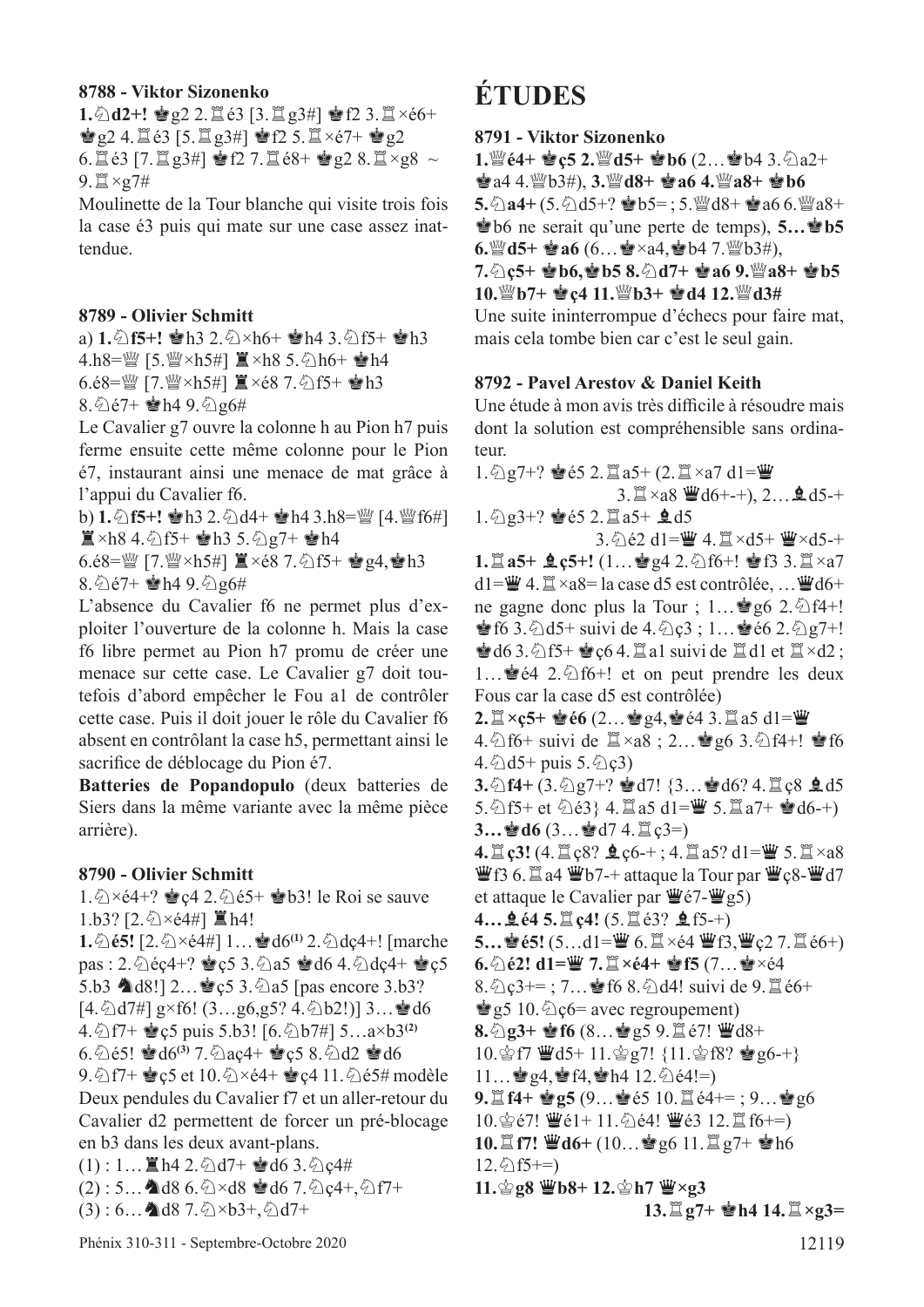#### **8793 - Vladimir Samilo**

1. b1!?  $\log 2! 2$ .  $\log 1$   $\log 16 3$ .  $\log 14 2 \times b7 (3...h2)$ 4.  $\mathbb{Z} \times g2$  h1= $\mathbb{Z}$  5.  $\mathbb{Z}$  g6+!+-), 4.  $\Diamond \times h3$  a3! 5.  $\Diamond f2$ **L** $\neq$  et des tentatives blanches échouent :  $\triangle 6.$   $\Box$  h<sub>1</sub>+!  $\angle$  g5 7. $\angle$  c3 b2 8.  $\angle$  e4+  $\angle$  f4 9. $\triangle$ d2  $\triangle$ é6 et deux sous-variantes :  $\blacksquare$ 10. th4+  $\spadesuit$  g5!! 11. ta4  $\spadesuit$  f5 12. ta5  $\spadesuit$  f4=  $\blacksquare$ 10.  $\mathbb{Z}$  é1 et le Pion f est difficile à avancer mais 10…**g**d5! 11.gc2 f5 12.gb1 **g**g8 13.  $\sharp$  é7  $\sharp$  d5!= les Blancs ne peuvent pas améliorer leur position (nulle positionnelle) : 14. $\Xi$ a7  $\bullet$ é3 ou 14. $\Xi$ é2  $\bullet$ é4+  $\triangle 6.$   $\angle$  c3 b2 7.  $\angle$  é4  $\triangle$  é6 8.  $\angle$  d2 f5! 9.  $\angle$  c2 f4!= **1.** $\mathbf{\hat{g}}$  **c3 a3 2.** $\mathbf{\hat{g}}$  **h2** (2. $\mathbf{\hat{g}}$  b1?  $\mathbf{\hat{g}}$  g2!=)

**2…皇g2 3.**<br>**☆>b3 ●h4** (3…a2 4. ☆b2! voir la solution  $\{4.\simeq \times a2? \cong h4 \cdot 5.\simeq f4 \cdot \< b7 = 6.\simeq \times h3+$  $g4$  7. $\Xi$ h7!  $g64$  8. $\Xi \times f7$   $g15$  9. $\Im$ d5  $g66$  $10.\n **11.4** \n **12.2** \n **13.6** \n **14.6** \n **15.12.2** \n **16.5**$  $13.\,^{\circ}\,^{\circ}\,c4 \cong d6!= J.V.E.\})$  $4.\Diamond$ f4  $\&$ ×b7 5.  $\&$ ×h3+ · 24 6.  $\&$  h7!  $\&$  é4  $(6...$  $\cdot$  × f4? 7.  $\mathbb{Z}$  × f7+) **7.** $\mathbb{I} \times$ **f7**  $\mathbf{\underline{4}}$  **f5** (7...a2 8. $\mathbf{\hat{e}}$ b2!+-) **8.**①**d5 皇é6 9.**置f4+ 曾g5 10.罝d4 a2! (10…曾f5 11. $\hat{\mathscr{Q}}$  c<sup>3!</sup> a2 12. $\hat{\mathscr{Q}}$  e<sup>3++</sup>- {12. $\hat{\mathscr{Q}}$  e<sup>7+?</sup>  $\hat{\mathscr{Q}}$  f6 =}) **11.** $\mathbf{\hat{\Phi}}$ **b2!!** gain  $(11.\mathbf{\hat{\Phi}} \times a2? \mathbf{\hat{\Phi}} 12.\mathbf{\hat{\Phi}} b3 \mathbf{\hat{\Phi}} 65$ 13. $\&$  c4  $\&$  d6!= Jean de Villeneuve Esclapon). Développement original (à mon avis) d'une idée de Jean de Villeneuve Esclapon (datant de 1923) avec ajout d'un refus thématique de prise du Pion a2 et attraction des Tour blanche et Fou noir sur

#### **8794 - Michael Pasman**

les cases thématiques.

De nouveau l'auteur nous gratife d'une étude de nulle positionnelle assez étonnante !

Essai Thématique : 1.g7  $\triangleq$  é6+ 2. $\triangleq$ b4  $\triangleq \times$ a4+ 3. $\circ$ ×b5  $\mathbb{Z}$  g4 4. $\circ$ é5  $\bullet$ b7 5.ç6+  $\bullet$ c8-+

Le Roi noir bloque le Pion ç7 ; le Fou peut ainsi contrôler le Pion g7 et la Tour libérée de toute contrainte permet le gain des Pions ç6, ç7 ou g7 par zugzwang. Par exemple :  $6.\hat{\otimes} c5 \trianglelefteq g8$  7. $\hat{\otimes} b6$  $E$ g5 8. $\pm$ f6  $E$ f5 9. $\pm$ d4  $\pm$ c4 10. $\pm$ c5  $E$ g5 11.  $\triangleq$  d4  $\triangleq$  b5+ 12.  $\triangleq$  a6  $\triangleq$  xc7 13.g8= $\cong$   $\triangleq$  d5+ 14. 含a7 置a5# Essai Thématique : 1. $\mathbf{\hat{\Phi}}$ b4  $\mathbf{\hat{\Xi}} \times a4+2.\mathbf{\hat{\Phi}} \times b5 \mathbf{\hat{\Xi}} g4$ 

3.  $\&$  65  $\&$  66! (3...  $\&$  ×g6? 4.c6!), 4.c6  $\&$  g5!-+

**1.a×b5!**  $\mathbb{Z}$ ×b5+ 2. $\circledcirc$  c4 (2. $\circledcirc$  a4?  $\mathbb{Z}$ ×c5)  $2...$ **E** b2 3.c6!  $(3.97 \text{ } 266 + 4.$  @ d4 @ b7-+)

#### **3…** $\mathbb{E}$  **g2** 4.*ু***<sub>€5</sub>!!** (4.*ွ*<sup>§∈1</sup>  $\mathbb{E}$ <sup>a7-+</sup>)

**4…** $\mathbb{I} \times$ g6 (4… $\mathbb{I} \times$ é6+ 5.宫c5  $\mathbb{I} \times$ g6 6.鱼d4 宫a7 7.  $\circledcirc$  b5+ et 4...  $\circledcirc a$ 7 5.  $\circledcirc$  d4+  $\circledcirc$  a6 6.g7  $\circledcirc$  e6+  $7.\n\&\,\n9;5,\n\&\,\n9;14=$ **5.**<br>**5.**<br>**b5!**  $\mathbb{Z}$ **g5** (5... **a**<sub>8</sub> a<sup>7</sup> 6.  $\mathbb{Q}$ , d<sup>4+</sup>  $\mathbb{Z}$  a8 avec nulle positionnelle, les Noirs ne peuvent pas améliorer leur position)

**6.gb6!**  $\mathbb{\underline{I}} \times 65$  pat

#### **8795 - Marco Campioli**

 $1.g \times h5? c2-+$ 1.g8=de? h×g4+ 2.rh2 g3+ 3.rg1 ç2 4.deç8 a2 5.  $\degree$  c3  $\degree$  g4 6.é8= $\degree$  f3-+  $1.h8 = \frac{300}{2}$  h×g4+ 2. $\frac{3}{2}$ h2 g3+ 3. 宫g1 (3. 宫h3 会g4), 3…a2

**1.é8=** $\mathbb{W}'$ **!** h×g4+ (1… hf1 2. $\mathbb{W}$ ×h5 a2 3. $\mathbb{W}$ ×g5 a1= $\mathbf{W}$  4. $\mathbf{\hat{\Phi}}$ h4=; 1…ç2 2. $\mathbf{\hat{\Psi}}$ ç6, $\mathbf{\hat{\Psi}}$ ç8 cf variante principale ;  $1...a2$   $2.$   $\mathbb{W} \times 44$   $c2$   $3.$   $\mathbb{W} \times 43$   $h \times g4+$ 4.  $\pm$  h2  $\pm$  f2 5.g8= $\frac{100}{4}$   $\times$ g8 6.h $\times$ g8= $\frac{100}{4}$  g3+  $7.\n$ gh $3$  g $4+8.\n$ gh $4=$ ) **2. 宫h2 g3+ (2…會f2 3.g8=** $\mathbb{W}$  **▲hf5 4.** $\mathbb{W}$ **b5 ç2** 5. $\frac{36}{2}$ c5 a2 6. $\frac{36}{2}$ ×ç2+  $\triangle x$ c2 7. $\frac{36}{2}$ ×a2 g3+ 8. $\frac{1}{2}$ h3  $\bullet$  f3 9. $\mathbb{W}$  g8 g2 10. $\mathbb{W} \times$ g5 $\pm$ )  $3.\s{g1}$   $(3.\s{gh1},\s{gh3}$ ? ç2 4. \righ15+  $\s{g1}$   $f2-+)$ **3…ç2 4.***s*/\*e***c6, ��cecalleright and all (4... ▲hf5 5.h8=** $\ddot{x}$ **=)**  $5.$ **g** $c3$  **hf5!**  $(5...$ **e** $e2$   $6.98 =$ **g** $=)$ **6.h8=***s* (6.g8=��? ▲d4! 7.��gç4 a1=��+ 8. $\frac{m}{2} \times a1$   $\triangleleft \times c4$  9. $\frac{m}{2}f1 + \frac{b}{2}e3$  10. $\frac{m}{2} \times c4$   $\triangleleft \triangleleft e2+$ 11. $\hat{\otimes}$ f1 ç1= $\hat{\mathbf{W}}$ + 12. $\hat{\mathbf{W}}$ ×ç1+  $\hat{\mathbf{A}}$ ×ç1 13.h8= $\hat{\mathbf{W}}$  f3-+) **6... ▲d4 7.** h5+! (7. \righ1+? ★g4 8. \right\  $\times$ é2+  $9.$ gh1  $\triangle x$ ç3-+)  $7...$ g4  $8.$   $\frac{100}{2}$  h1+  $(8.$   $\frac{100}{2} \times 94 + ?$   $\approx \frac{1}{2} \times 94$  $9.98 = \frac{100}{10} + \frac{1}{20}f(3 - 1)$ **8…會é2 9.g8=** (9. g2+? ▲×g2 10. 含×g2 f3+  $11.\n\&\times g3 \cong d1\ 12.g8=\n\frac{mg}{g}\n\&\neq 2+\n$  $9...f3$   $(9...A$   $f3+10$ .  $\frac{100}{12} \times f3+g \times f3$  11.  $\frac{100}{12}$   $g c4+$  $\mathbf{\&} \times \mathbf{c}4 \cdot 12. \mathbf{W} \times \mathbf{c}4 + \mathbf{d}1 \cdot 13. \mathbf{W} \cdot 15 + 1; 9...a1 = \mathbf{W} +$ 10. $\mathbb{W} \times$ a1  $\mathbb{A}$ f3+ {10...f3 11. $\mathbb{W} \times$ g4=} 11. $\mathbb{W} \times$ f3+  $g \times f3$  12. [[f]  $f$  +!  $\triangle x f1$  13. [[f]  $g \times f4 + g$  d2 14.  $g \times f1 =$  $10.\mathbb{W}$ g2+!  $(10.\mathbb{W}$ gç4+?  $\triangle \times c4$  11. $\mathbb{W} \times c4+ \triangle 11!$ 12.  $\mathbb{I}$ f1+  $\mathbb{I}$ d2 13.  $\mathbb{I}$ h6+ é3 14.b7 ç1= $\mathbb{I}$ 15. $\mathbb{W} \times 63 + \{15. \mathbb{W} \times c1 + \mathbf{e} \times c1 \} 16. \mathbb{W} \times 63 + \mathbf{e} \cdot c2!$ 17.  $\mathbb{W}$ é4+  $\mathbb{Q}$  d2 -+}, 15… $\mathbb{Q} \times 63$  16.  $\mathbb{W} \times c1 + \mathbb{Q}$ é4 17.b8= $\mathbb{W}$   $\triangle 62+ 18.$  $\oplus$ h1 g2+ 19. $\oplus$ h2 g3+ 20. $\Phi$ h3 g1= $\spadesuit$ +! {20... $\spadesuit$ ×ç1? 21. $\spadesuit$ b4+ échec perpétuel} ;  $10.\mathbb{W} \times 63+$ ?  $\bullet \times 63$  11.  $\mathbb{W}$  g5+  $\bullet$  d3 12. $\mathbb{Q}$ c1  $\triangleq$ é2+-+) **10…f×g2 11.***N*<sup>2</sup> × ç2+! **4** é×ç2! 12. *N*<sup>2</sup> × a2 é3!  $(12...$ d3 13. Wb1 d2  $\{13...$ é3 14.b7 cf ligne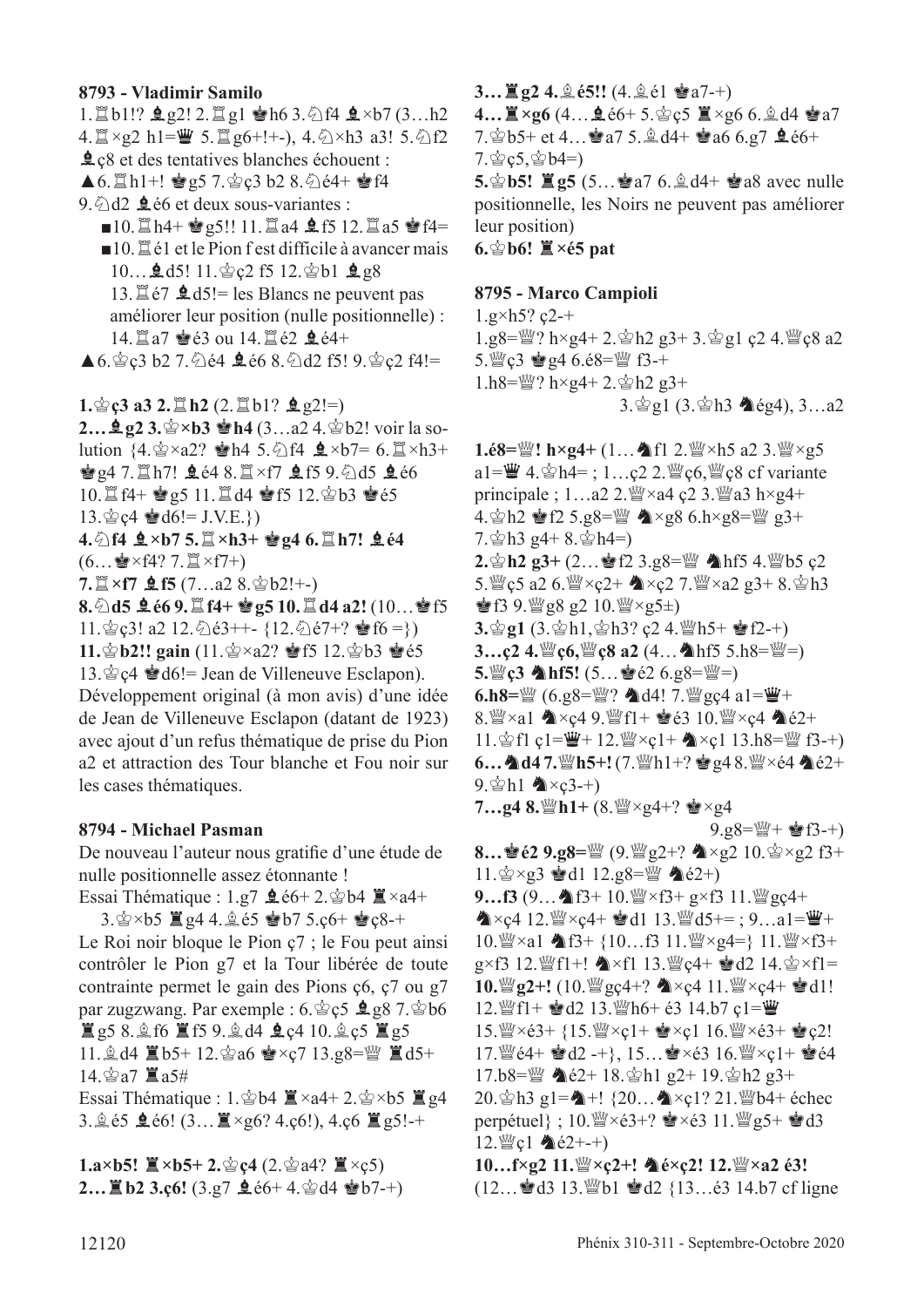principale},  $14.\n\× g2 \neq 3$  15.b7  $\neq 2$  16.b8=\"  $\triangle 63 + 17. \triangle xg3=$ 13.b7 (13. Sex 2+? ▲×ç2 14.b7 ●d1 15.b8= \$2  $16.$  W ×  $65 \text{ é }1 = 4 + 17.$  W ×  $61 + 18 = 11 + 15$ 17... $\triangle \times 1$ ?? pat!) 13... • d3 14. [b1! (14.b8= $\frac{100}{2}$ ? • é2+! 15.  $\frac{1}{2} \times g2$  $\triangle 61+16.$   $\triangle$  fl  $g2+17.$   $\triangle$   $\times$   $e1g1=\frac{w}{g}$  #; 14.  $\triangle$   $\times$   $c2+?$  $\bullet \times c2$  15.b8= $\mathbb{W}$  é2 16. $\circ \times$  e2 é1= $\mathbb{E}$ !-+; 14. \$×g2? é2 15.b8=\{{@``` à é3+!  $16. \&\times g3 \&1=\&++$ 

14... $\acute{e}2$  15.b8= $\dddot{\mathbb{W}}$   $\acute{e}1$ = $\ddot{\mathbb{W}}$ + 16. $\ddot{\mathbb{W}}$ × $\acute{e}1$   $\spadesuit$  × $\acute{e}1$  $(16...$  16.  $17. \circ xg2$  12  $\circ \circ (1 + 18. \circ xg3)$ 17. sb3, sb5+(17. sb1+? \ec2! 18. sd1+ e é3 19.  $\mathcal{L}\in\{1+1\}$   $\mathbf{\triangle}$   $\in$  2+! -+)  $17...$   $\blacktriangle \times b3$  pat

## **RÉTROS**

#### 8796 - Bernd Gräfrath

a) 1. 公c3 d5 2. 公×d5 曹×d5 3.d3 曹g5 4. 鱼×g5 h6 5.  $\&$  ×h6 g×h6 6. é3 (C+ Natch 3.3 en 1" et Jacobi  $v0.7.4$  en 1")

b) 1. 2a3  $\blacktriangledown$  df5 2. 2c4  $\blacktriangledown$  d3 3.  $\triangledown \times$  d3  $\blacktriangledown$  h6

4.  $\&$  ×h6  $\blacktriangledown$  é4 5.  $\&$  é3  $\blacktriangledown$  ×é3 6.  $\forall$  ×é3  $\blacktriangledown$  ×h6 (C+ Jacobi v0.7.5 en 1")

Il s'agit ici de trouver la plus courte partie justificative dans les deux jumeaux. C'est pour cette raison que le nombre de coups n'est pas donné.

#### 8797 - Andrew Buchanan

1.d4  $\triangle$  f6 2.  $\triangle$  h6  $\cong$  g8 3.é3  $\cong$  ah8 4.  $\triangle$  a6  $\triangle$  × a6 5. 公f3 国hb8 6.0-0 国ba8 7. 公é1 4b8 8. 幽a6  $\Xi$  gh8 9.f3  $\triangleq$  g8 10. $\cong$  f2 (C+ Jacobi v0.7.4 en 8") Triangulation d'une des Tours noires. Il est intéressant ici de noter que l'essai consistant à jouer un nombre de coups pair pour les Noirs en capturant le Fou blanc f1 sur place, échoue.

Essai: 1.d4 \f6 2. \ph6 \c4 3.e3 \c3

4. 曾a6 ★×f1 5. 公f3 ▲g3 6. 置f1 ▲h5 7.0-0?? Il n'y a donc pas de solution plus courte, mais l'énoncé est volontairement imprécis ici pour inciter le solutionniste à vérifier qu'il n'y a pas de démolition en un nombre de coups inférieur à la solution de l'auteur.

Ce n'était pas le cas avec les problèmes précédents sur le même thème qui admettaient des solution plus courtes :

- le I en 7,5 coups qui admet des solutions en 7,0 coups et le II en 9,5 coups qui admet d'autres solutions en 8,5 coups.



1.a3 g6 2. 1a2 **g**c3 3. 公×c3 d5 4. 1b1 d4 5. Iaa1 鱼a2 6. Ih1 曾d7 7. Iba1 曾c8 8. 2b1



Justificative en 7,5 coups **Cylindre Vertical** 

1.d4  $\triangle$  f6 2.  $\triangle$  h6  $\triangle$  g8 3.é3  $\triangle$  ah8 4.  $\triangle$  a6  $\triangle$  × a6 5.  $\triangle$ d2  $\angle$ 18 6.0-0-0  $\angle$ 18 ba8 7.  $\triangle$ b1 �� b8 8.  $\angle$  a6  $\angle$  gh8 9.  $\angle$  f1  $\triangle$  g8 10.  $\angle$  é1

#### 8798 - Michel Caillaud

 $5.$  ( $\times$ d $5 \leq h5(2)$  6.  $\leq \times g8$   $2 \leq dl(4)$ )  $7.$   $\mathbb{W} \times$ g7  $2.94$  (4) 8.  $\mathbb{W} \times$ g4  $\mathbb{W}$ d4(1) 9.  $\mathscr{L} \times d1 \cong d7 10.6 \times d4(\mathscr{L}) \cong d6 11. \triangle d62(\mathscr{L})$  $(C+$  Jacobi v0.7.5 en 10h31'21") Le 8798 est inspiré du III (voir page suivante). La solution est ici plus compacte avec une seule pièce hors homebase.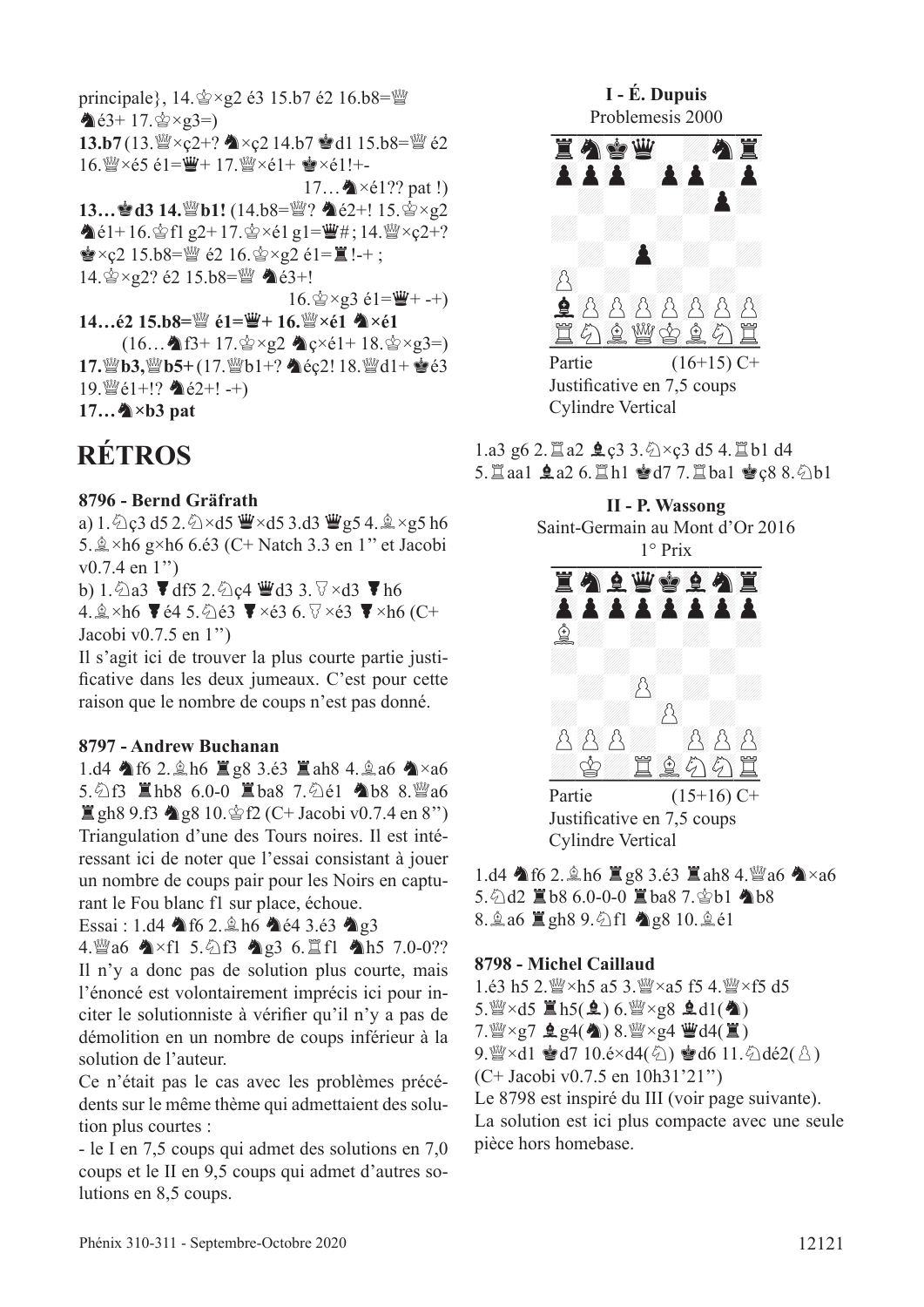**III - T. Le Gleuher**

diagrammes 1991-92



Partie  $(16+5)$  C+ Justifcative en 12,5 coups Einstein

1.é3 h5 2. $\frac{W}{2} \times h$ 5 d5 3. $\frac{W}{2} \times d$ 5  $\Xi$  h5( $\Omega$ ) 4. $\frac{W}{2} \times b$ 7  $\hat{\mathbf{Q}}$ d1( $\hat{\mathbf{Q}}$ ) 5. $\hat{\mathbf{W}} \times c$ 7  $\hat{\mathbf{Q}}$  g4( $\hat{\mathbf{Q}}$ ) 6. $\hat{\mathbf{W}} \times a$ 7  $\hat{\mathbf{W}}$ c7( $\hat{\mathbf{Z}}$ )  $7.$ @ $\times$ b8+  $\bullet$ d7 8.@ $\times$ f8 f5 9.@ $\times$ g7  $\bullet$ 8f6( $\bullet$ ) 10.  $\mathbb{Z} \times$ g4  $\mathbb{Z}$ g8( $\mathbb{Q}$ ) 11.  $\mathbb{Z} \times$ d1 f4 12.é×f4( $\Diamond$ )  $\mathbb{Q}$ c8 13. $\hat{\mathcal{L}}$ fé2( $\hat{\mathcal{L}}$ )

#### **8799 - Éric Pichouron**

1.d4 g5 2.d5 g4 3.d6 g3 4.d×é7 d5 5.b4  $\text{\textsterling}$ f5 6.b5  $\bullet$  c8 7.b6  $\bullet$  d7 8.b×c7  $\mathbb{Z}$  c8 9.c×d8= $\mathbb{Z}$   $\mathbb{Z}$  c3 10. $\acute{e}$ ×f8= $\hat{g}$   $\hat{g}$  f3 11.c4  $\dot{g}$  ×f8 12.c5  $\dot{g}$  fé7 13.c6 0-0 14. $\&$  h6  $\&$  é $\times$ d8 (C+ Jacobi v0.7.4 en 6'22") Certes il y a deux Fous Schnoebelen, ce qui est réalisable en orthodoxe (voir le IV) mais la condition Knightmate aide beaucoup, car les possibilités de promotions ne laissent que deux sortes de trajectoires aux pièces promues (orthogonales, ou diagonales). Ici le Fou est la seule promotion Schnoebelen qui ne requiert en théorie aucun

**IV - É. Pichouron** Problemesis 2005



Partie  $(14+12)$  C+ Justifcative en 17,5 coups

mouvement de la pièce royale (Cavalier royal) pour se justifer. Une idée intéressante. IV : 1.  $\triangle$ a3 é6 2.  $\triangle$ c4  $\triangle$ a3 3.b×a3 g5 4.  $\triangle$ b2 g4 5.  $\angle$  c3 g3 6.  $\angle$  a5 g×h2 7.c3 h×g1= $\angle$  8. I $\angle$  h3 h5 9. $\mathbb{Z}$ d3 h4 10.g3 h3 11. $\hat{\mathbb{Z}}$  g2 h2 12. $\hat{\mathbb{Z}}$  c6 h1= $\hat{\mathbb{Z}}$ 

13.f3 **Q**c5 14. ga4 **Qf8** 15. gf2  $\ddot{\textbf{w}}$  e7 16.  $\ddot{\textbf{w}}$  ×h1  $\triangleq$  d8 17.  $\angle W \times h8$  A h6 18.  $\angle W \times f8+$ 

#### **8800 - Göran Wicklund**

1.ç4 a5 2.ç5 a4 3.ç6 a3 4.ç×b7 ç5 5.f4  $\triangle$ ç6 6.b8= $\Xi$  **Q** a6 7.f5 **Q** c4 8.f6 **Q** b3 9.f $\times$ é7 c4  $10.\text{e}{\times}f8=\square + \cdot \cdot \cdot 7$  11.h4  $\cdot \cdot \cdot 46$  12.h5  $\cdot \cdot \cdot 66$ 13.h6  $\triangle$  gé7 14.h×g7 h5 15.g8= $\cong$  h4  $16. \square$  g5  $\Sigma$  g8 17. $\square$  gb5  $\Sigma$  g3 18. $\square$  g8  $\triangle$  g6 19. bf8  $\angle$  d8 20.  $\angle$  b8 (C+ Natch 3.3 en 1") La nuance par rapport à d'autres réalisations (voir le V) est le critère du 10ème WCCT : les trois pièces thématiques sont en place (15ème coup blanc) avant de s'échanger.



Justifcative en 20,5 coups Einstein

 $V: 1.h4$  h6 2.h5 hf5 3.h6 hd4 4.h×g7 h5 5.g8= $\Xi$   $\Xi$  h6 6. $\Xi$ g3  $\Omega$ g7 7.f4 @f8 8.f5 @g8 9.f6  $\bullet$ h7 10.f×é7 f5 11.é8= $\mathbb{Z}$  Wh4 12.ç4 Wh2 13.c5 h4 14.c6 h3 15.c×b7  $\triangleleft$  bc6 16.b8= $\angle$   $\triangleleft$  a6  $17. \ \ \, \text{\&g8} \ \ \text{\&g4} \ 18. \ \ \, \text{\&b8} \ \ \text{\&b8} \ 19. \ \ \, \text{\&b3} \ \ \text{\&b5}$  $20.\text{\textdegree}$  $c3 \equiv$   $d5 \frac{\textdegree}{} 21.\text{ }$  $\equiv$   $bb8$ 

#### **8801 - Andreï Frolkin**

**& Sergy Ivanovich Tkachenko** 1.a4  $\triangle$ c $6$  2. $\triangleq$ a3  $\triangleq$ é5 3. $\triangleq$ h3  $\triangleq$ g6 4. $\triangleq$ h6 g×h6 5.b3  $\angle$  g7 6. $\angle$ a3  $\angle$ b2 7. $\angle$ g c5  $\angle$  f6 8. $\angle$ b6 a×b6  $9.\&$  f3  $\equiv$  a5 10. $\&$  d4  $\equiv$  f5 11. $\&$  b5  $\equiv$  f3 12.g×f3 0-0 13. th3 th8 14.0-0 直g8 15. th1 曹f8 16.  $\mathbb{Z}$  g1  $\mathbb{Z}$  g7 17.  $\mathbb{Z}$  f1  $\mathbb{Z}$  f8 18.  $\mathbb{Z}$  g2  $\mathbb{Z}$  g8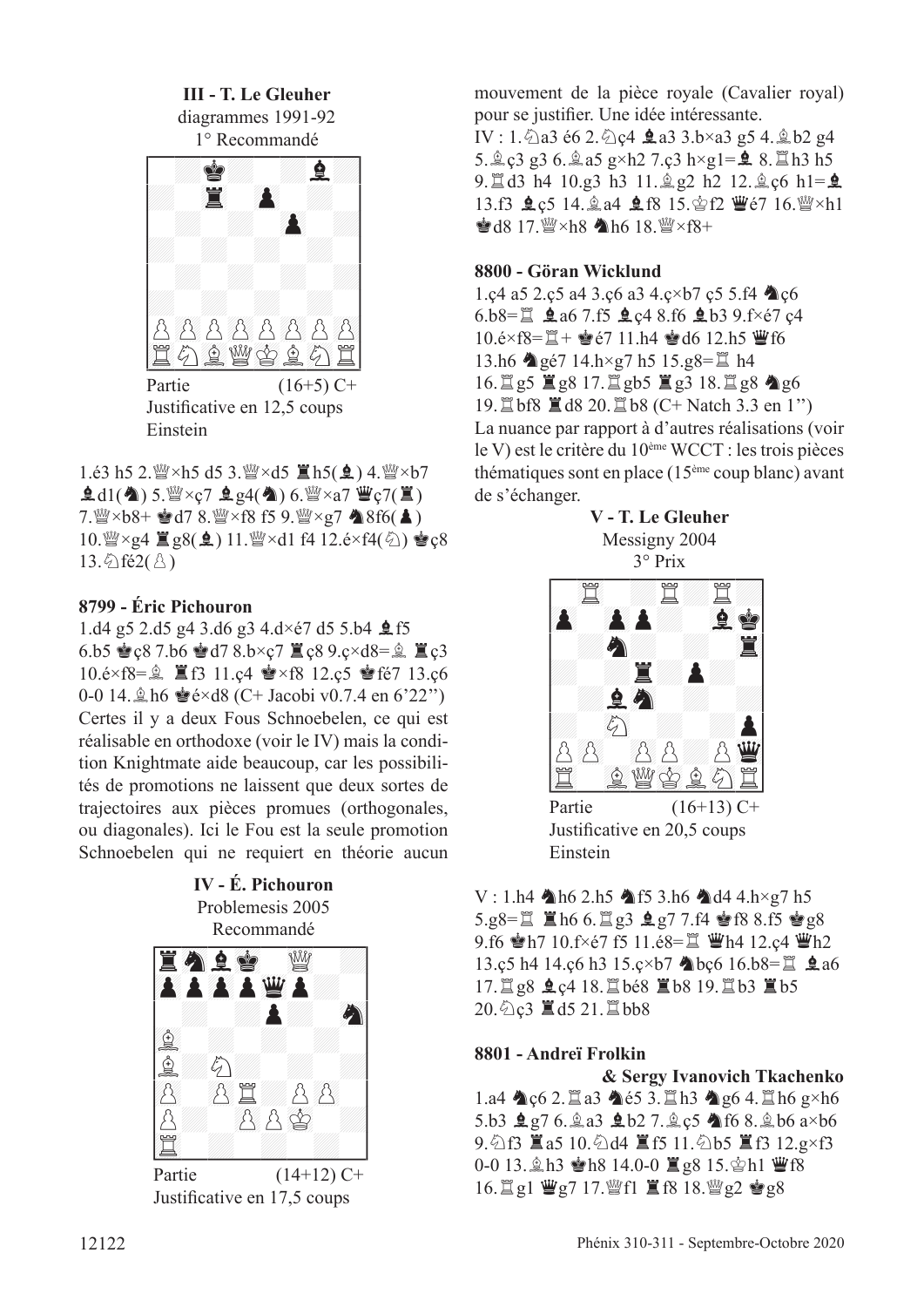19. lf1 4h8 20. 宫g1 曹g3 21.h×g3 鱼ç1

22. $\frac{100}{22}$  (C+ Natch 3.3 en 1h1'37")

Après avoir effectué le petit roque, chaque camp efectue des switchbacks du Roi et de la Tour. Idée originale.

## **AIDÉS**

#### **8802 - Jorma Pitkanen**

 $1.\n\clubsuit \times g6 \text{ A } h8 = \square + 2.\n\spadesuit g7 \text{ B } f8 = \square + 2.$ 1. **g7 B** f8= $\Xi$  2.  $\blacktriangle \times$ g6 A h8= $\mathcal{L}$ #

Une manière simple de présenter un échange de coups noirs, des sous-promotions changées et des mats par clouage en écho. Un peu symétrique.

#### **8803 - Miroslav Cvetković**

1. 鱼a8 鱼c2 2. 置b7 负é7#

 $1.\n\bullet g8 \triangleq \times g7$  2.  $\Xi$  h7  $\triangleq \times d5\#$ 

Le Fou noir est neutralisé de manière habile dans la première solution (fermetures de lignes noires), de manière brutale dans la seconde (capture).

#### **8804 - Mihaiu Ciofanca**

 $1.$   $\mathbb{E}$  é4  $\&$  c6+ 2. $\mathbb{E} \times d4 \mathbb{E} \times d4$ # 1.  $\mathbf{\Omega}$  f4  $\mathbf{\hat{\mathbb{E}}}$  é6+ 2.  $\mathbf{\hat{\mathbb{E}}}$  é4  $\mathbf{\Xi} \times$ f4# Sacrifces noirs et fermetures de lignes blanches pour permettre l'accès au Roi à une case.

#### **8805 - Christer Jonsson**

 $1.$  $\bullet \times d2$  **a**  $\&$   $b4+$  **A**  $2.$  $\bullet \times d1$  **b**  $\&$   $\&$   $e1 \#$  **B**  $1.\bullet \times d1$  **b**  $\Box$   $e1+$  **B**  $2.\bullet \times d2$  **a**  $\Diamond$   $b4\#$  **A**  $1.$  $\mathbf{W} \times \mathbf{d}6$   $\mathbf{Z}$  a3 2. $\mathbf{W} \times \mathbf{d}2$   $\mathbf{Z}$  a1# 1. W×é3 公c3 2. W×d2 鱼a3#

Échanges de coups noirs et blancs dans la première paire de solution, Zilahi dans la seconde, pour accéder à d2. Les quatre mats sont modèles.

#### **8806 - Jean Carf**

1.  $\frac{1}{2} \times c$ 5  $\frac{1}{2} \times b$ 4 2.  $\frac{1}{2} d4 \frac{1}{2} c6 \#$  $1.\spadesuit \times d5 \rightharpoonup \times q12.\spadesuit f4 \rightharpoonup h2\#$ Zilahi, captures réciproques et mats modèles.

#### **8807 - Mikola Vasyuchko**

**& Mikola Chernyavsky**

 $1.\overset{\bullet}{\blacktriangle}$ c $\times$ é3 é $\times$ d5 A 2. $\overset{\bullet}{\blacktriangle}$ c4 d $\times$ c4# **B** 

 $1.\overset{\bullet}{\blacktriangle}$ d×é3 d×c4 **B** 2. $\overset{\bullet}{\blacktriangle}$ d5 é×d5# **A** 

Sacrifces noirs en é3 et switchbacks pour ouvrir la ligne du Fou blanc ç1 puis permettre le jeu de la batterie blanche (initialement en position de demi-batterie). Échanges des coups blancs.

#### **8808 - Valery Kopil & Gennady Kozyura**

a)  $1. d \times 65+ \circledcirc$ ç5 2. $\triangleleft \times c4 \mathbb{Z} \times c4 \#$ b) 1.  $f3 + \r{c}c3$  2.  $f4 \times c6$   $f2 \times c6 \#$ Echecs doubles et sacrifces de Cavaliers noirs, écho D/O et jumeaux Forsberg.

#### **8809 - Michal Dragoun & Ladislav Salai Jr**

1.  $\cdot$   $\times$  d5  $\cdot$   $\cdot$   $\times$  c8 2.  $\cdot$   $\times$  c6  $\cdot$   $\cdot$   $\times$  a8# 1.h×g4 *Wh3* 2.c2 *W* ×b3# 1. ■b8 營×b8 2.b5 營×b5#

 $1.$  $\mathbf{W} \times 65 + \mathbf{W} \times 65$  2.  $\mathbf{A} \times 44$   $\mathbf{W} \times 44$ #

1. 曾d3 營f8 2. g×d5 營b4#

Dans chaque solution, les deux coups noirs ont la même motivation : mouvement du Roi, ouverture de ligne, Bristol bicolore, prises autorisant la recapture, autoblocage. Dix coups diférents de la Dame blanche menant à des mats selon cinq lignes diférentes.

#### **8810 - Mihaiu Ciofanca & Gheorghe Ristea**

1.c×d6 é3+ 2. $\bullet x$ é5  $\Diamond x$ d7# 1.  $\mathbb{Z} \times$ f8  $\mathbb{Q} \times$ f8 2. $\mathbb{Q}$  g5  $\mathbb{Q} \times$ h6#  $1.9 \times d2 \quad \circledcirc \times 66 + 2.$ es é3  $\circledcirc$  d1#

Beaucoup de prises, dont une paire de solutions (I et II) présentant un Zilahi.

#### **8811 - Jorma Pitkanen**

1...  $\hat{\mathbb{Z}}$  h4 2. $\hat{\mathbb{Z}}$ g5  $\hat{\mathbb{Z}}$ d5 3. $\hat{\mathbb{Z}}$ f6 f8= $\hat{\mathbb{Z}}$ # modèle  $1...$ f8= $\Xi$  2. $\spadesuit$  f6  $\⋉$  f6+ 3. $\spadesuit$  h7  $\Xi$  h8#  $1...$  $\triangle$ d5 2. $\angle$ é6  $\triangle$ ×é6 3. $\angle$ f8  $\triangle$ ×h6# modèle 1… $\&×h6+2.$  $\bullet$ h8 f8= $\&+3.\&g8 \&g7\#$  modèle Festival de mats (trois seulement sont modèles et deux utilisent des clouages).

#### **8812 - Slobodan Saletić**

1. A × b3 2. A f7  $2a4#$ 

1... gb1 2. c×d3 g×d3 3. d7 g g6#

Efet d'antisymétrie entre jeu apparent et jeu réel. Autoblocages du Cavalier et jolis mats modèles.

#### **8813 - Valery Liskovets**

a) 1.Rç4 cç5 2.Rb4 rb1 3.Ra3 cç2# b) 1. d3  $63$  2.d2  $42$   $23$ .d2  $163#$ c) 1. d3  $\bigcirc$  b3 2. e c2  $\bigcirc$  f2 3. d1  $\bigcirc$  e3# d) 1. b4  $66$  2. b5  $68$  3. a6  $6$ e) 1.  $C$  c<sub>2</sub> 2. b3  $C$  b6 3. a4  $C$  c<sub>5</sub># f) 1. d2  $\bigoplus$  f5 2. de2  $\bigoplus$  h2 3. def1  $\bigoplus$  g3#

Valery Liskovets ajoute deux jumeaux au 5265 de Roland Lecomte avec des mats tous diférents (cf px 157 page 7087).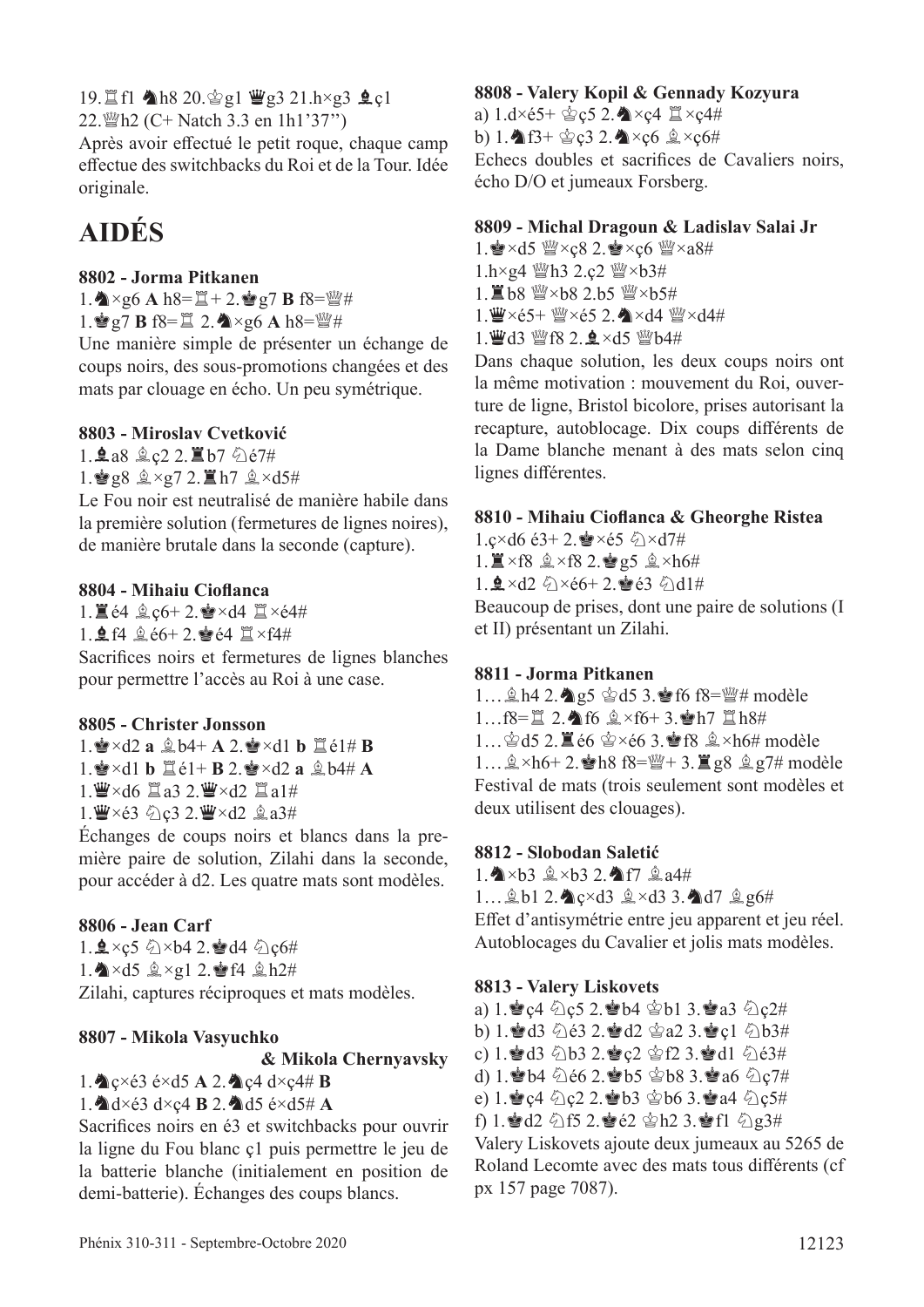#### **8814 - Mihaiu Ciofanca**

 $1.\Xi$  g6  $\Xi \times b3$  2.  $\Xi$  g7  $\triangleq$  g6+ 3. $\angle$  g8  $\Xi$  b8#  $1.945 \& a4 2.967 \& a3+3.9648 \& a8+4$ Variations sur ce bon vieux mat du couloir.

#### **8815 - Mihaiu Ciofanca**

 $1...$  $2.53$   $2. d1 = \ddot{w}$ ,  $\ddot{w}$  &  $\dot{\phi}$  as  $43$   $6 \times 66#$  $1.$  $1.$  $d3$   $d3$   $f3$   $2. d1 =$   $d4$   $d5$   $d6$   $e3$   $f3 \times f6$   $f4$  $1.$   $\Xi$  c3 b4 2.  $\angle$  c4  $\angle$  g4 3.  $\angle$  d4  $\angle$   $\times$  e6# Deux solutions, l'une étant une variante du jeu apparent, l'autre un «mat ajouté».

#### **8816 - Claus Grupen**

1. ad2 公h3 2.g1=罝 公g5  $3.\n  $\mathbf{d}1 \otimes \mathbf{e}2 \cdot 4.\n  $\mathbf{e}1 \otimes \mathbf{f}3 \neq 0$$$ 1.  $\bullet$   $\acute{e}$ 1  $\circ$   $\circ$   $g$ 3 2.  $\bullet$  f1  $\circ$  f3  $3.\dot{e}1=\mathbb{E} \quad \hat{\triangle}$  e2  $4.\text{g}1=\mathbf{\hat{e}} \quad \hat{\triangle}$  g3#

Trois promotions visant à autobloquer. Peut-on en réaliser quatre avec le même matériel ?

#### **8817 - Ivan Bryukhanov**

a)  $1...$   $2.5$  2.  $2e4$   $2.95$  3.  $e5$   $2.5$   $4.2$   $14$   $2d7$ # b)  $1...$  $2$ ,  $67$   $2.$   $85$   $613+$ 

3. f6  $\&$  d8+ 4.  $\bullet$  e6  $\&$  e5# Mats idéaux, échanges de places des pièces

#### **8818 - Sébastien Luce**

noires.

#### **& Fadil Abdurahmanović**

1... 營f8 2. 曹f3 ç8=營 3. $\mathbf{W} \times \mathbf{c}6 \cong \times \mathbf{f}1$  4.g $\times \mathbf{f}1 = \mathbf{\&} \cong \times \mathbf{c}6 \#$ 1... *彎*b8 2. *彎d8* ç×d8=*彎* 

 $3.94 \frac{m}{2} \times h2 + 4.$  $\approx$   $\times h2 \frac{m}{2} h4 \#$ 

Deux doubles sacrifces de Dames.

**VI - S. Luce** Saint-Germain au Mont d'Or 2019



Lors d'échanges avec Fadil Abdurahmanović, je (SL) lui avais adressé parmi une sélection de mes problèmes, le suivant qui avait eu le Premier Prix de la Riface 2019 (voir le VI) sur le thème des sacrifces de Dames. Fadil avec son coup d'œil acéré a réussi à améliorer sensiblement l'économie de pièces blanches et supprimer les jumeaux. a)  $1...$  @g8 2.  $\mathbf{W} \in \mathbf{S}$  @ $\times$ g2+

 $3.2 \times g2$  f $\times$ é $8 = \frac{g}{g}$  4.  $\frac{1}{2} \times 64$   $\frac{g}{g} \times 64$ # b)  $1...$ f8= $\mathbb{W}$  2. $\mathbb{W}$ ×f4  $\mathbb{W}$ ×f4  $3.f \times g5 \cong \times f14.g \times f1 = \bullet$   $\cong f3#$ 

#### **8819 - Mirko Degenkolbe**

 $1.a5 \& \times d4 \; 2.a4 \& c5 \; 3.\; \& c3 \& b5$ 

4. d4 \$b4 5.a3  $\Diamond$  c6# 1.  $c2 \approx \times d4$  2.  $b3 \approx \times 63$  3.  $b4 \approx d2$ 

4.  $c5 \text{ and } 7+ 5.$   $d4 \text{ and } 3#$ Thème **Kniest** (un camp capture sur la case où le Roi adverse sera maté). Échange de la position des Rois au cours de la deuxième solution.

#### **8820 - Sébastien Luce**

 $1.95 \text{ m}72.$ \$h7  $\text{\textdegree}65$ 

3. f4+ 2d3 4. g6 2×b2

5. h6 公c4 6. lh2 公×d6 7. lh5 公f5# Le Cavalier blanc s'affaire à couper la diagonale h7-b1, puis à libérer la Tour noire avant de revenir mater. Sarcophage du Roi noir.

#### **8821 - Jorma Pitkanen**

1.  $\frac{6}{5}$  f5  $\frac{6}{5}$  b1 2.é4  $\frac{6}{5}$  a1! 3.é3 d×é3 4.d2 é4 5.d1= $\triangle$  é×f5 6. $\triangle$ é3 f6 7. $\triangle$ f5 f7 8. $\triangle$ g7 f8= $\triangle$ # Excelsior blanc et deux promotions en Cavalier. Noter le parcours du Roi blanc en a1, seule case où il peut se cacher !

### **INVERSES**

#### **8822 - Michel Caillaud**

**1.**c**é3!** blocus  $1...h1 = \frac{w}{2} \cdot \frac{w}{2} \times f2 + 2 \times f2$  3.  $\frac{w}{f1} + \frac{w}{f1} \times f1 \#$ 1...h1= $\angle$ 2. $\angle$ hg4+  $\angle$ h2 3. $\angle$ gé2  $\angle$ a5#

 $1...h1=\mathbf{2}.$   $\mathbb{W}\times q1+\mathbf{2}.q2.3.\hat{q}61 \equiv a5\#$ 

 $1...h1 = 2.9f3$   $h2$   $3.9 \times h2$   $\Xi a$ 5#

Allumwandlung avec pièce promue incarcérée dans deux variantes (Tour et Cavalier).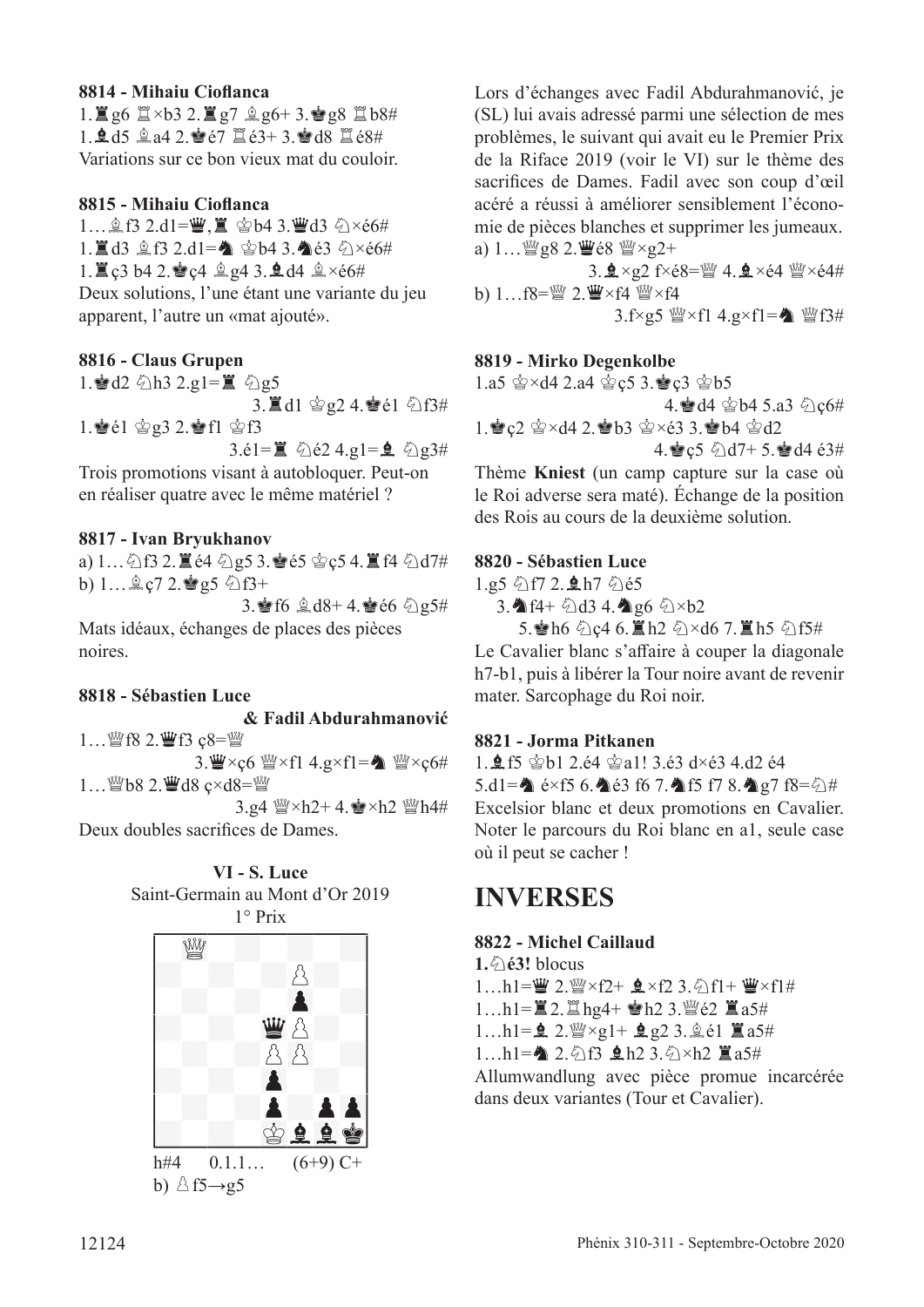#### **8823 - Jorma Pitkanen**

**1.é8=里! 會h8 2.** ②g6+ 會g8 3.  $\frac{4}{3} \times d6$ + 會g7 4.  $\&$  65 f4 5.  $\&$  g4 f3 6.  $\&$  g3 f2 7.  $\&$  h4 f1=~  $8.\nexists g6+ h\times g6\#$ Les Fou et Cavalier blancs doivent bloquer g4 et h4 pour permettre le mat fnal.

#### **8824 - Jean Carf**

**1. 曾d4+! 會a2 2. 公c3+ 會a1 3. 含d2+ 會b2** 

 $4.\&05+$   $\bullet$  a2 5. Wb6  $\bullet$  b2 6.  $\&04+$   $\bullet$  a2 7.  $\&0;$  $\bullet$ a1 8. $\odot$ b3+  $\bullet$ a2 9. $\odot$ d2  $\bullet$ a1 10. $\mathcal{W}$ b2+ a×b2# Le but est clair : amener le Cavalier blanc b1 en d2 et forcer le mat par *N*b2+. La manœuvre qui permet d'y arriver est élaborée : il faut cinq coups au Cavalier pour aller de b1 en d2 au moyen de la formation de batteries  $\mathbb{W}-\mathbb{Z}$ . Un switchback inattendu du Roi blanc est aussi inclus dans la solution.

#### **8825 - Ivan Soroka**

1. ①dé6+! 會f3 2. 2g5+ 會f4 3. @d4+ 鱼é4 4. 5 f7 [5. 5 é6+ \$f3 6. @d3+ g ×d3#] \$f3! 5.  $65+$   $646.$   $296+$   $6437.$   $20h4+$   $648.$   $20d7$  $[9.624 \cdot 10.000]$   $(3 + 9 \times 134)$   $(3 \times 9.62)$   $(2 + 1)$  $\mathbb{Z} \times g2$  10. 2d6+  $\mathbb{Z}$ f3 11.  $\Diamond$ é5+  $\mathbb{Z}$ f4 12.  $\Diamond$ g6+  $\bullet$  f3 13.  $\mathcal{Q}$ d3+  $\mathcal{Q} \times d3#$ 

4... $\mathbb{Z}$  a6 5. $\Diamond$  × a6 a2 6. $\mathbb{Z}$ d6+  $\mathbb{Z}$ f3

 $7.\textdegree$  e5+  $\bullet$  f4 8.  $\textdegree$  e6+  $\bullet$  f3 9.  $\textdegree$  d3+  $\bullet$  ×d3#  $4...$  $d8$  5. $\odot$  $d3+$   $d8$  6. $\odot$  $d65+$   $d8$   $f4$ 

7.  $\Diamond$  × d8 a2 8.  $\Diamond$  g6+  $\bigcirc$  f3 9.  $\bigcirc$  d3+  $\bigcirc$  × d3# 4... ■ é8 5. ① d3+ 會f3 6. ② dé5+ ■×é5

7.  $\Diamond \times 65+$  e f4 8.  $\Diamond$  g6+ e f3 9.  $\mathscr{B}$ d3+  $\mathscr{A}$   $\times$ d3# Le mat final  $\ldots$   $\frac{1}{2}$  ×d3# doit être amené en gardant sous contrôle la Tour noire, en particulier après des coups tranquilles car le but ne peut pas être atteint seulement avec des échecs. Un ballet précis des Cavaliers blancs et de la Dame blanche permet cela, et les tentatives de défense de la Tour mènent à sa capture (variantes courtes) ou à son écart (solution).

## **DIRECTS FÉERIQUES**

#### **8826 - Hubert Gockel**

 $1...$ **E** f6 **a** 2. $\∖$   $\times$  f6( $\text{-}$ **E** b7),  $\∖$  g5# **A,B**  $1...$  $\mathbb{E}$  g5 **b** 2. $\Diamond$ f6, $\Diamond \times$ g5(- $\mathbb{E}$ **b7)# A**,**B** 

 $1.\n **1** b7~? [2.\n **1** b7~]$ 

 $1...$ **E** f6 **a** 2. $\oslash$  × f6(-**E** ~),  $\oslash$  g5# **A**,**B**  $1...$  $\mathbb{E}$  g5 **b** 2. $\Diamond$ f6, $\Diamond \times$ g5( $\text{-} \mathbb{E} \sim$ )# **A**,**B** mais  $1 \dots \triangleleft \times 1(- \triangleleft 61)!$  [car  $2 \triangleleft 8b7+$ ?  $\triangleleft 3!)$   $1.\Xi \times b3(-\triangle \c{c}4)$ ? [2. $\triangleq b7, \Xi b4\#$ ] mais  $1\ldots c1=\mathbf{\ddot{W}}+!$ 

 $1.\n\mathbb{Z} \times b3(-\triangle d2)?$  [2. $\triangle b7\#$ ] la Tour b3 prend le contrôle de d3 et, à la place du Pion d2, de é3. 1... **If** f6 **a** 2.  $\frac{5}{2}$ g5# **B** (2.  $\frac{5}{2}$ ×f6(- $\frac{10}{2}$ b3)+?  $\stackrel{\bullet}{\bullet}$ é3!) 1...  $\mathbb{E}$  g5 **b** 2.  $\circled{}$  f6# **A** (2.  $\circled{} \times$ g5(- $\mathbb{E}$  b3)+?  $\bullet$  é3!) mais  $1 \cdot \bullet$  é3!

**1. d7!** [2.  $\angle$  b7#] garde d3 et ferme la ligne ç8-f5 1...  $\mathbb{E}$  f6 **a** 2.  $\Diamond$  × f6(- $\mathbb{E}$  d7)# **A** (2.  $\Diamond$  g5+?  $\mathbb{E}$  f5!)  $1... \equiv g5 b 2.$   $\Diamond \times g5(- \equiv d7) \# B(2. \triangle f6+? \triangle f5!)$  $1...$   $63.2.13#$ 

Accumulation de thèmes : Ellerman-Makihovi, correction blanche, antidual, mats échangés. C+ by Popeye 4.83

#### **8827 - Maryan Kerhuel**

Le plan principal consiste à amener le Fou blanc en é6, cela ne peut se faire que pendant la phase où les conditions s'appliquent.

L'essai 1.  $\&$  b3? ne menace rien car après 1...  $\&$  ×f2 2. $\mathbb{Z}$  f7  $\mathbb{Z}$  a5, le coup 3. $\mathbb{Z} \times$  f2 est plus long que  $3.966$ 

mais si :  $1.\n$ ga2?  $\mathbb{Z}$ a5!  $2.\n$ Tf7  $\mathbb{Z} \times$ a2!

Par cet essai logique, on détermine qu'il faut intervertir l'ordre des coups blancs :

**1.**t**f7!** [2.f4#]

 $1 \dots \triangle 2 \times 12$ .  $\triangle 2$ , les deux conditions s'appliquent maintenant :  $2...$   $\overline{2}$  a5 3. $\stackrel{6}{\cancel{0}}$  é6 3. $\stackrel{10}{\cancel{0}}$  a1, les conditions ne s'appliquent plus :  $4. \mathbb{Z}$  f5#

Le Pion h2 empêche la suite dualistique  $1...$   $\Delta$ h2 2.  $\hat{\mathbb{Q}}$  a2,  $\hat{\mathbb{Q}}$  b3 etc, et une démolition par 1.  $\hat{\mathbb{Q}} \times d5!$ en donnant du jeu aux Noirs  $(1...h1=\mathbb{E},\mathbf{\triangle}!)$ , mais alors il faut un Pion g2 pour que l'essai 1.  $2 \text{ a}$ 2? n'ait pas aussi la réfutation  $1...h1 = 2!$ 

#### **8828 - Bernard Courthiau**

 $1.\hat{A} \times d3(\triangle d7)!$  [2.  $\hat{O} d5\#$ ]  $\triangle h5+2.\hat{A} d5\#$ ]  $\hat{\mathbf{Q}} \times 62(\hat{\mathbf{Q}} \text{ f1}) + 3.\hat{\mathbf{Q}} \times 62(\hat{\mathbf{Q}} \text{ c}8) \hat{\mathbf{Q}} \text{ c}44.\hat{\mathbf{Q}} \text{ d}2#$ 

La clé est forte (elle empêche ...  $\hat{\mathbf{Q}}$  a4+ et prend la case de fuite ç4), mais la discussion théorique est digne d'intérêt. WinChloe indique : Seeberger. Ce thème nécessite que les Noirs enferment l'une de leur pièces. Ici ce n'est pas le cas, mais ils n'ont pas d'autre solution pour parer la menace (puisqu'il est interdit de capturer le Cavalier en d5) que de donner échec. On peut dire que le Fou noir se suicide, mais ce sont les Blancs qui l'enferment en le capturant. Néanmoins, les Noirs ont expédié le Fou blanc en f1, ce qui permet aux Blancs de lever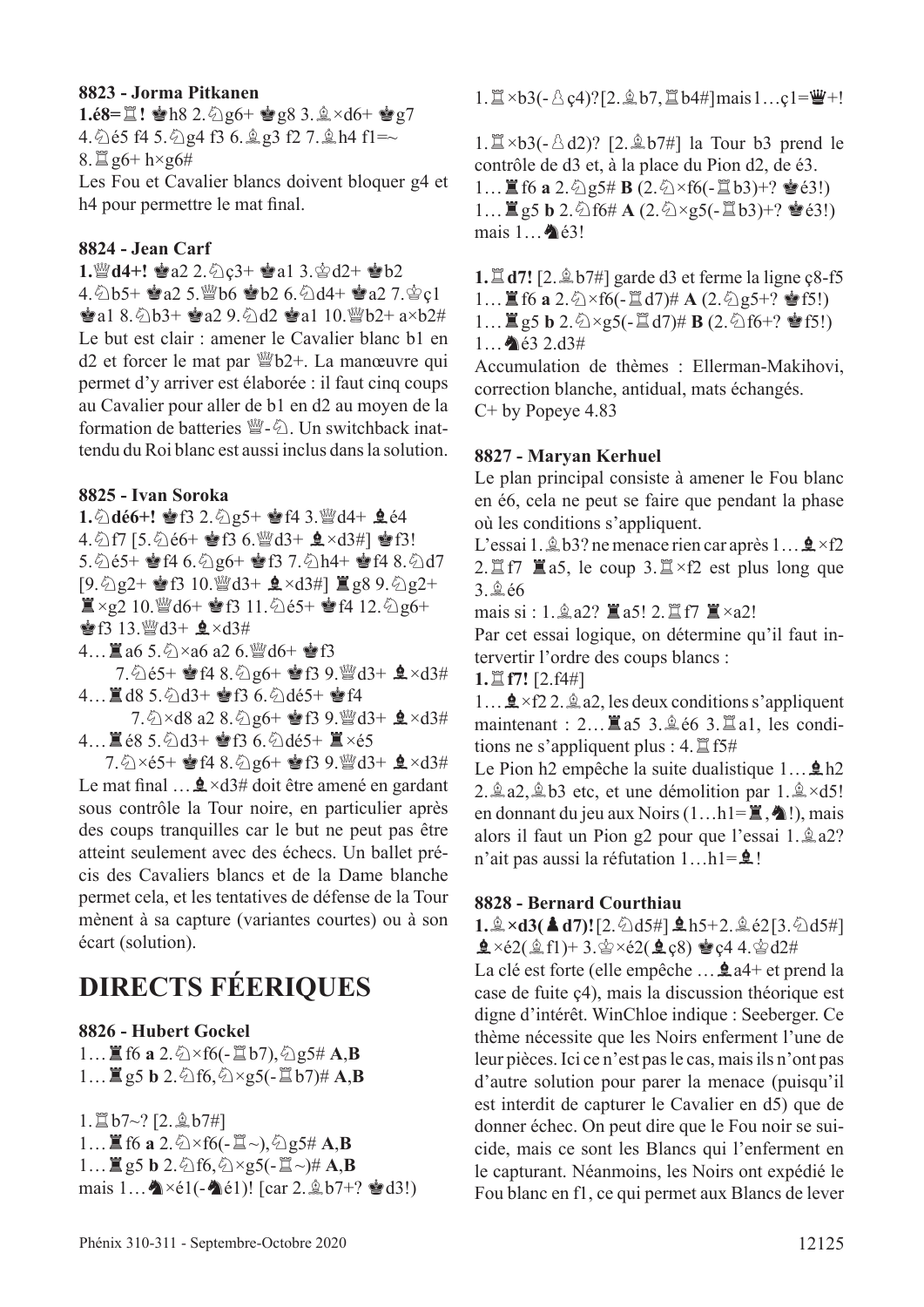le pat par l'interception en é2. On peut parler ici de manœuvre indienne sans le coup critique joué normalement par les Blancs. On peut dire que dans ces pseudo-réalisations des deux thèmes les Blancs jouent le rôle habituellement tenu par les Noirs dans le Seeberger, et les Noirs jouent partiellement le rôle des Blancs dans le thème Indien.

#### **8829 - Roméo Bédoni & Sébastien Luce**

**1.d×é8=** $\Xi$ **+! ⊗f7 2.g8=** $\hat{\mathbb{Q}}$ **+ ⊗×é8** 

 $3. a8 = \frac{100}{4} + \frac{100}{4}$  d7 4. $\frac{100}{4} \times a4 = 68$  5.b8= $\zeta$ = Ce problème est une amélioration du 1 p.1492 publié dans un article de Romeo Bedoni (*diagrammes* n°87, octobre 1988).

Blancs :  $\hat{\otimes}$  g5  $\triangle$  a7d7é7g7d6h6 (7) Noirs :  $\triangleq g8$   $\triangleq b868$   $\triangleq h7g6(5)$ **1.d×é8=** $\exists$ **+!**  $\bullet$ **f7 2.g8=** $\hat{\mathbb{Q}}$ **+**  $\bullet$ **×é8 3.a×b8=** $\Diamond$ **=** 

#### **8830 - Ivan Bryukhanov**

1.含d2! 會b2 2.營a2+ 會×a2(營d1) 3.營b3+ 會al 4.  $\hat{p}$  c2 é4 5. $\hat{q}$  c1 é3 6. $\hat{q}$ a3+ b×a3( $\hat{q}$ d1) 7. $\hat{q}$ d4+  $\bullet$  a2 8.  $\mathcal{L}$  b2+ a×b2( $\mathcal{L}$ d1)#

Bonne séquence : la Dame renaît trois fois en d1.

## **TANAGRAS**

#### **8831 - Vlaicu Crişan & Éric Huber**

Cette composition est de nature «hybride» : à la fois «étude féerique» et problème féerique». Elle est dédiée à Geir Sune qui a été le premier à montrer sur Mat Plus Forum que les conditions féeriques pouvaient être utilisées dans les études**(1)**. a)  $1.\Phi$ **b5!**  $\Phi$ b8 2. $\Phi$ c6  $\Phi$ c8 3.a6= $\Delta$ !  $\Phi$ d8<sup>(1)</sup>  $4.\sp{2}b7 \sp{2}d7 5.\sp{2}xa7 \sp{2}c7 6.\sp{2}a7 = \sp{2}!^{(2)} \sp{2}c8$  $7.$  $\&$  b6  $\&$  b8 8.a6= $\&$ !  $\&$  a8<sup>(3)</sup> 9. $\&$  b7#

 $(1)$  3… $\bullet$  b8? 4. $\circ$  b7# ; 3…a7= $\bullet$ ! 4. $\circ$  b7+  $\bullet$  × b7  $4.\Delta \times b7$  **A** a5 5.  $\Delta b8 = \frac{mb}{2}$  et mat au coup suivant (2) promotion en Roi... royal !  $6.\hat{\otimes}$  a8??  $\hat{\otimes}$  b6# et

les Noirs gagnent

(3) ou 8...  $\leq$  c8 9.  $\triangle$  a7 avec promotion

L'intérêt de l'étude est de démontrer un gain impossible dans les échecs classiques, en utilisant trois fois le transfert de la Régence permis par la condition féerique. Mais la correction de cette étude devra être éprouvée par les lecteurs !

b) Cette fois le problème est C+ par WinChloe, et propose deux tableaux de mats comparables.

1… $\circ$ a6= $\circ$  ↔ $\circ$ a5 2. b8  $\circ$ b6 3.ea8  $\circ$ b7# 1… $\circledast$ b5 2. $\circledast$ a7= $\blacktriangle \leftrightarrow \circledast$ a8  $\circledast$ ç6 3. $\circledast$ b7+  $\circledast \times$ b7#

#### **8832 - Vlaicu Crişan**

Le Plan Principal est : -1. $\hat{\otimes}$ g1×**A**f2(**A**f7,-**A**f7) **A** f3-f2+ -2. $\Diamond$ h8×**A** f7(**A** f7,- $\Diamond$ f7) (dans cette position le Roi noir g8 fait échec au Roi blanc car il menace de capturer le Cavalier h8 qui renaîtrait en g1 en «écrasant» le Roi blanc !),  $-2...$   $\bullet$  f8-g8+  $-3.8h7-h8=6$  & 1.  $8h7-h8=\frac{m}{4}$  échoue à cause de la fuite é7.

Pour que le Plan Principal fonctionne, les Blancs doivent repousser le Pion noir é4 sur é5 (en effet, dans le jeu en-avant, la Dame h8 empêche le Roi noir de jouer en é7 car en prenant en é5 elle fait renaître le Pion en é7… qui écraserait le Roi en é7 !) L'essai : -1. $\circledast$ f3-f2?  $\triangleq$  é5-é4+ -2. $\circledast$  g2× $\triangleq$  f3( $\triangleq$  f7,  $-$  f7) A f4-f3+ -3. $\&$ h8×A f7(A f7,- $\&$ f7)??

échoue car le Roi blanc n'occupe plus la case de renaissance du Cavalier blanc.

Après l'Avant-Plan :  $-1.\hat{\otimes}53\times\hat{A}t2(\hat{A}57,-\hat{A}57)!$  $\triangle$  é5-é4+ -2. $\triangle$ g2× $\triangle$  f3( $\triangle$  f7,- $\triangle$  f7)  $\triangle$  f4-f3+  $-3.\n\circ g1-g2 \triangleq f3-f2+$  le Roi blanc occupe la case

de renaissance (g1) du Cavalier blanc avec tempo. Maintenant le plan principal peut se dérouler :

 $-4.\overline{\bigcirc}$ h8× $\triangle$ f7( $\triangle$ f7,- $\overline{\bigcirc}$ f7)  $\cong$ f8-g8+

-5. A h7-h8=勾 & 1. A h7-h8=瞥#

La composition respecte donc toutes les requêtes de l'école allemande (auteur).

#### **8833 - Bastian De Haas**

1.  $\angle$  c2 é8= $\angle$  2.  $\angle$ a1  $\angle$  a4=

1. The f5 é8= $\Xi$  2.  $\triangleq$  g7  $\Xi$  é5=

Le Cavalier royal se fait pater grâce à deux promotions diférenciées et une position ultra minimale. Risques d'anticipations forcément élevés.

#### **8834 - Geof Foster**

1. f5 \$b4 2. b1 5d2# 1. Al  $\otimes$  g4 2.  $\otimes$  g1  $\otimes$  e2#  $1.$ h8  $\Delta$ b6 2. h8  $\Diamond$ d7#

Un même tableau fnal avec cette condition dans une position minimale. Le Roi ne peut s'enfuir qu'en jouant un coup de Cavalier sans prise (colonne b ou g), mais c'est impossible !

L'un des auteurs du 8831 (V.C.) a pourtant écrit dans Phénix 81 (il y a 20 ans !), pages 4645-49, un article intitulé *L'étude avec condition féerique* (!!)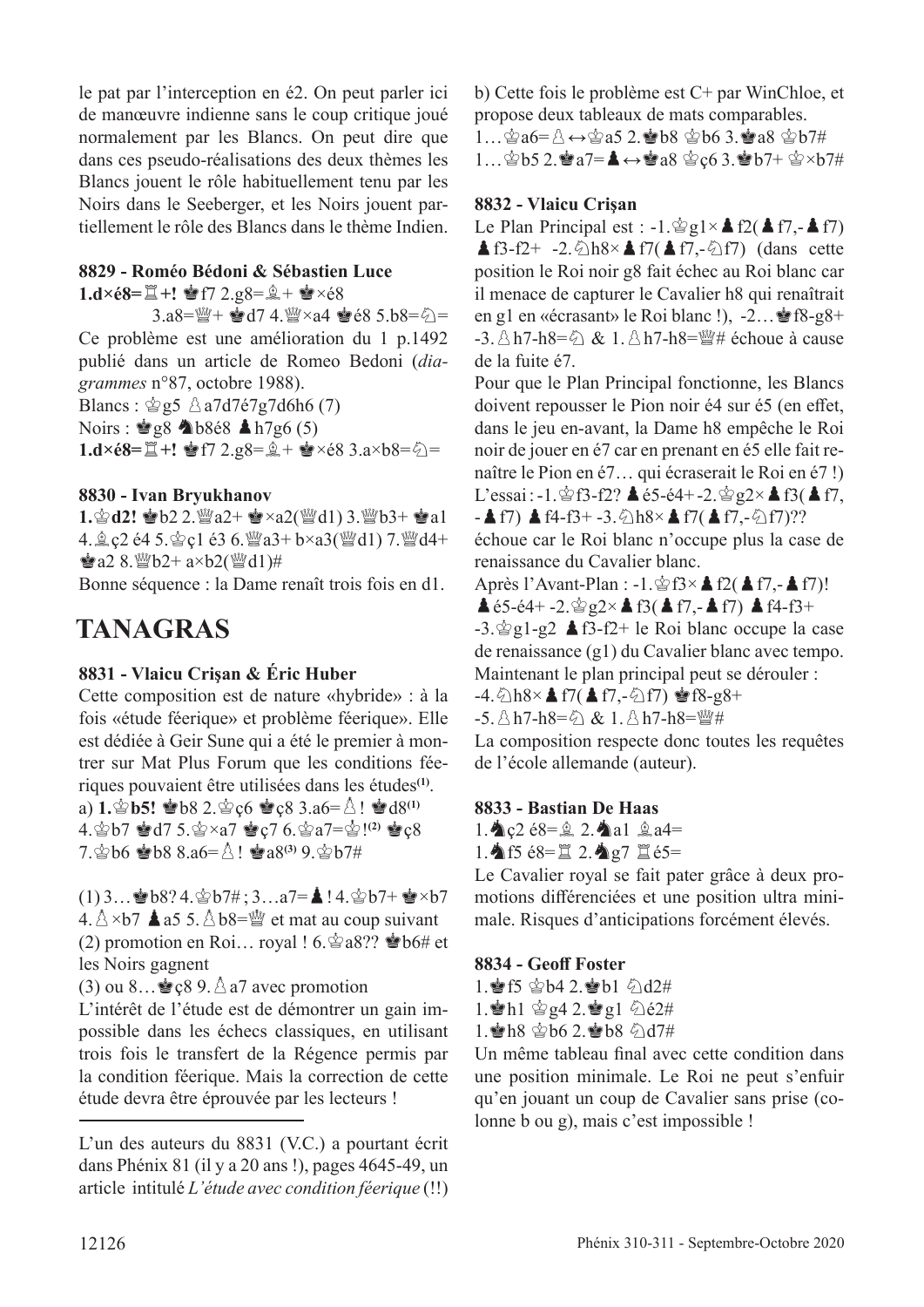#### **8835 - Éric Huber & Sébastien Luce**

 $1.b1 = W$  We4+ 2. as a  $6#$ 

1.c1= $\frac{100}{2}$   $\frac{100}{2}$  d2+ 2.f2 f6#

1.Äh5 Äf3 2.d1= f5#

1.  $\&$  d3 c4 2.f1= $\frac{W}{W}$  d5#

La condition Transmission Menace a récemment été introduite dans Winchloe. Quatre promotions en Dame sur quatre cases diférentes permettront ensuite quatre mats de Pion neutre, agissant «comme des Rois» sur le Roi noir ! Les quatre mats sont spécifques et les solutions 3 et 4 en écho vertical.

#### **8836 - Karol Mlynka**

a)  $1.f1=\pm + \frac{1}{2}f3!$  ( $1...\pm 2?$  auto-échec B-to-B) 2.d1= $\mathbb{Z}$ ! 含g2# (2.d1= $\mathbb{Y}$ ? 含g2? par exemple : 3. h5!  $\circledast$  ×h1 n'est pas autorisé, le Roi blanc pouvant être capturé par la Dame neutre ! Avec une Dame neutre d1, 3. fl – réfute aussi car la Dame neutre ne peut jouer 3... say ×h1, le Roi blanc g2 étant en échec… ce qui ne serait pas le cas avec une Tour neutre !). Par ailleurs, le Roi blanc en g2 n'est ni en échec par le Roi h1 (pouvant être capturé par le Fou) ni par le Fou, le Roi h1 pouvant être capturé par le Fou ou la Tour.

b)  $1.d1 = \n\& + \n\& d3 \n2.f1 = \n\& + \n\& \n2.f2 + \n\& 2.f1 = \n\& 2 \n\& d2!)$ c) 1. h2  $\&b2$ ! 2.d1= $\&$   $\&ff1#$ 

En Back-to-Back, la pièce au-dessous transmet sa marche à la pièce au dessus de couleur opposée. Avec des pièces neutres cela se corse et les pièces sont transformées à moitié : le Pion neutre f2 est une Dame pour les Blancs (au-dessus) et un Pion pour les Noirs (au-dessous) et symétriquement la Dame neutre f1 est une Dame pour les Blancs (audessous) et un Pion pour les Noirs (au-dessus). Le Pion f2 donne donc échec au Roi noir h2 et pas au Roi blanc b2.

Par ailleurs, si 1… $\hat{\otimes}$ a3, $\hat{\otimes}$ b3? alors 3. $\hat{\otimes}$ h3!!, la Dame neutre ne peut capturer en h3, car le Roi blanc serait capturé en a3 ou b3 !

d) 1.  $g1 h8 = \frac{m}{2} 2.$  Wh5 Wd1#

La partie blanche de la Dame d1 fait échec et le Pion d2 joue comme la Dame d1.

e)  $1. d1 = \bigoplus_{n=1}^{\infty} \bigoplus_{n=1}^{\infty} 2 + 2.$  hence  $3. e^{\frac{1}{2}} + (3. e^{\frac{1}{2}} + 2.2$  car autoéchec, le Cavalier jouant comme un Roi).

Un AUW un peu «chaotique» avec une association rare de conditions et de multiples jumeaux. De nombreux effets spécifiques et un problème très compliqué quand on essaye de le comprendre !

#### **8837 - Sébastien Luce**

1.é1= $\hat{Q}$  é8= $\hat{Q}$  2. $\hat{Q}$  c3+  $\hat{Q}$ -c6×c3= La case g1 est contrôlée par la Dame via d4  $1.\dot{e}1 = \spadesuit \dot{e}8 = \bar{1}2.$   $\spadesuit$  f3+  $\bar{1}$ -f6×f3=

AUW minimal en pat aidé. Les promotions en Dame ou Tour sont motivées par le fait de capturer la pièce noire de promotion sur la bonne case c3 ou f3.

#### **8838 - Gunter Jordan**

 $1.g4 \leqslant g5 2.\nexists \times g5(\nexists) \nexists h5\#$ 

1.  $\mathbb{I}$  h6 嗓g6 2.  $\mathbb{I} \times$ g6( $\mathbb{I}$ )  $\mathbb{I}$  h6#

Une idée simple mais plaisante à résoudre :

l'Aigle se sacrife sur la case quittée par la pièce noire (Umnov) et la Tour en le capturant change de couleur pour donner ensuite le mat.

#### **8839 - Pierre Tritten**

1… $\bigcirc$ g6 2. $\bullet$ d7  $\circledcirc$ f6 3. $\bullet$ é8  $\bigcirc$ é7#

1… $\circ$ 66 2. $\circ$ ç7  $Oh 7+ 3.\circledast$ d8  $Od7#$ 

Les tentatives de placer la Querquisite en a8 ou h8 ne marchent pas, le Roi blanc n'arrivant pas à se placer en opposition pour faire le mat du couloir. L'auteur a donc utilisé ici un des tous premiers mats que les débutants apprennent :

Blancs :  $\triangleq$ é6  $\triangleq$ d7 ; Noirs :  $\triangleq$ é8 On l'appelle ce tableau, «le baiser de la mort». Ici avec une Querquisite, nous assistons à «deux baisers en échocaméléon parfait».

#### **8840 - Karol Mlynka**

 $1...$   $\mathbf{W}$ ç2 2. $\mathbf{I}$ b1+  $\mathbf{W}$ d2 3. $\mathbf{I}$ b2  $\mathbf{W} \times 2$ #

 $(2...\triangle 2 \times b2)$  car le Fou n'est pas menacé) 1... 曹b5! 2. 置b2 曹b4 3. 置a2 zz 皇b2#

Si  $1...\mathbf{w}$ a5? 2. $\mathbf{\ddot{a}}$ b2  $\mathbf{\ddot{w}}$ b4?? car la Dame n'est pas menacée en a5 (mais en b5, elle l'est).

Mats sur la même case. Tanagra aristocratique.

#### **8841 - Jaroslav Štúň**

 $1...f\times g4(\textcircled{2};\blacksquare\text{f3};\blacksquare\text{h1})$  $2.$   $\mathbb{E}$  f4( $\mathbf{\underline{9}}$ )  $\Diamond$  f2( $\Diamond$ ) 3. $\mathbf{\underline{a}}$ g3( $\mathbf{\triangle})$  f×g3( $\Diamond$ ; $\mathbf{\triangle}$ f2; $\mathbf{\triangle}$ h1)#  $1.$   $\Xi$  g3( $\pm$ ) f4

2. 
$$
\mathbf{2} \times f4(\mathbf{Z}; \triangle g3) g \times f4(\mathbf{Z}; \mathbf{Z} g3; \mathbf{Z} h1)
$$

3.  $g2(\hat{\mathbf{g}}) \oplus \times g2(\hat{\mathbf{g}};\hat{\mathbf{g}})$  f4;  $\hat{\mathbf{g}}$  h1)#

On assiste ici à la création d'un «trio de Cavaliers» dans la première variante, puis de Fous dans la seconde : un écho d'un nouveau genre !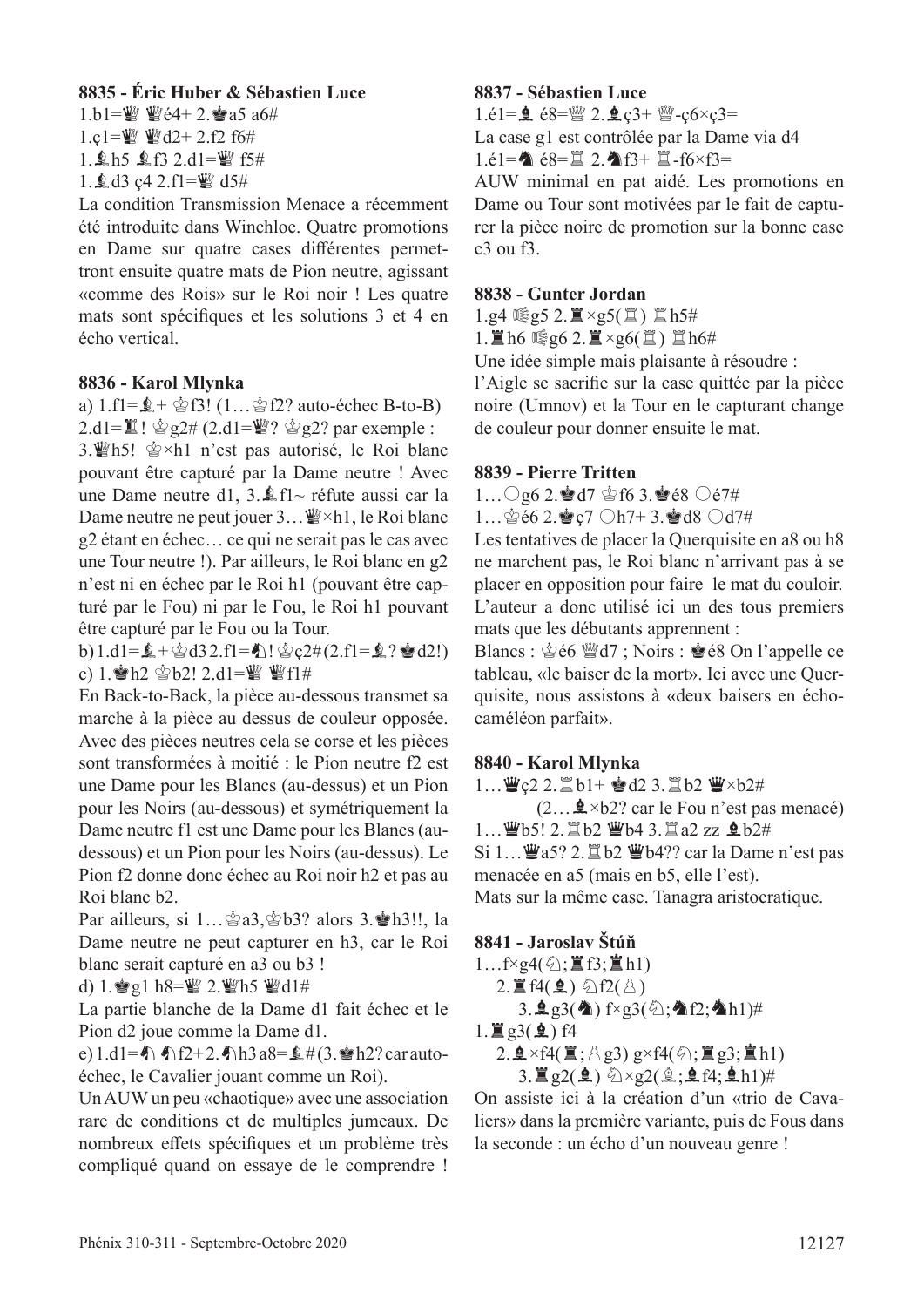#### **8842 - L'ubos Kekely**

1.  $\ln 4 \, \text{kg}$  c3 2.  $\ln 4 \, \text{kg}$  d4 3.  $\ln 2 \, \text{g}$  g3#

1.  $\pm$  d1+  $\&$  c4 2.  $\bullet$  f5  $\&$  d5 3.  $\pm$  h5 g4#

Ce problème montre clairement le mécanisme de la condition Bicolore : dans les positions fnales (en écho caméléon parfait encore une fois), toutes les cases de fuite du Roi noir sont contrôlées par les Fous noirs.

#### **8843 - Jaroslav Štúň**

a)  $1.\n\circledcirc q4 \leftrightarrow \circledast f2 \circledcirc q3(4f2)$  $2.\stackrel{\triangle}{=}$  g5( $\stackrel{\triangle}{\triangle}$  g4)  $\stackrel{\triangle}{=}$  f3( $\stackrel{\triangle}{=}$  g3) 3. $\bullet$  f4( $\land$  g5) **A**g3↔ $\land$  g5#  $1...$ g5(▲g4) 2.@f3( $\triangle$ f2) ▲g4↔ $\triangle$ f2  $3.\n$ g $5 \leftrightarrow \n\cong f3 \n\cong g3(\triangle f3)$  $4.$  $\bullet \times$ g4( $\land$ g5) **A**f3↔ $\land$ g5# b)  $1.\n\cong h2 \leftrightarrow g2 \cong f3(\triangleq f2)$  $2.\n$  $\circ$  f3 ↔  $\circ$  h2  $\circ$  h3( **A**h2)  $3.\bullet$  g3(  $\triangle$  f3) **A** h2←  $\triangle$  f3# 1…•sf2↔ $\Phi$ h2 2.•sh3( $\triangle$ h2)  $\Phi$ g3( $\triangle$ f2)  $3.\triangle h2 \leftrightarrow \triangle 12 \trianglelefteq f3(\trianglelefteq g3) 4.g2 \trianglelefteq g2 \leftrightarrow \triangle f2\#$ 

La conjonction des trois conditions amène des positions fnales qui ne sont pas en écho, mais avec des «similarités troublantes». Encore un nouveau champ d'investigation découvert par l'infatigable Jaroslav Štúň.

#### **8844 - Sébastien Luce**

a) 1. 部×é5-d4(扉é8) 扉é1 2. 扉é3 部×é3-f2(扉é1)  $3.\overline{\mathfrak{M}} \times f2-g2(\overline{\mathfrak{M}}f8) \overline{\mathfrak{M}} \times b8-a8(\overline{m}b1)$ 4.  $f{R}$  =  $\frac{2}{3}$  ×  $g{2-h1}$  ( $g{q1}$ )-4 officiers côte à côte b) 1.  $\bar{R}$  c5 ③ ×d4-é5( $\bar{R}$ d1) 2. ③ ×c5-b5( $\bar{R}$ c8)  $\bar{R}$ d8 3. Kb8 Ka8 4. W×d7-é8( Md8) Kc8-4 officiers côte à côte

Après un hommage orthodoxe à Yves, voici un hommage plus féerique : les quatre pièces neutres vont s'aligner en bon ordre sur la huitième et la première rangée.

#### **8845 - Jaroslav Štúň**



Le Roi blanc se fait mater en d8, é8, f8 puis en é1 et d1. Au total, un quintuple écho difficile à trouver pour le solutionniste !

#### **8846 - Sébastien Luce**

a) 1. b3 空é6 2.扁a3 空é4( 题é5) 3.扁ç3 空d4 4. **氚**×é5(③é8) 宫ç5 5. 氚b5 ③×b5-a4(③b1)+ 6. b2  $\&b4$  7.  $\&b4$  a1+  $\&b4$  a3== b) 1. $\frac{1}{2}$   $63$ ( $\frac{1}{2}$ d3)  $\frac{1}{2}$ d6 2. $\frac{1}{2}$ f3  $\frac{1}{2}$ d4( $\frac{1}{2}$ d5) 3. $\frac{1}{2}$ e2  $\dot{\text{Q}}$ d5 4.會f2  $\dot{\text{Q}}$ e5 5.會g1  $\dot{\text{Q}}$ g3(訓f4) 6.氚g4  $\dot{\text{Q}}$ h3 7. Al  $\Im \times g$ 4-h4( $\Im g$ 1)==

L'association des deux conditions permet la réalisation d'un tableau de double pat unique avec deux Locustes, l'une blanche, l'autre noire, ainsi que des solutions avec beaucoup «d'effets féeriques»: deux captures avec renaissance au quatrième et cinquième coup dans le premier jumeau, trois coups de Roque dans le jumeau b).

Écho Caméléon. L'idée de réaliser un écho avec ce tableau de pat me trottait dans la tête depuis le problème VII en mono-solution.





1.  $\triangledown$   $g$ 7  $\circ$   $g$  2.  $\triangledown$  é5  $\circ$   $\times$  é5-d5( $\triangledown$  é7) 3.  $\triangledown$  d6  $\circ$  b6  $4.\nabla \times d5(\mathbb{Q}d8) \mathbb{Q} \times d5-d4(\nabla d7) 5.\nabla b5 \hat{\otimes} a5$ 6.  $\blacktriangledown$  a4  $\hat{\blacktriangledown}$  ×a4( $\blacktriangledown$  a7) 7.  $\blacktriangledown$  c5  $\hat{\blacktriangledown}$  a3 8.b4=W 1 × b4-a4(16b1)==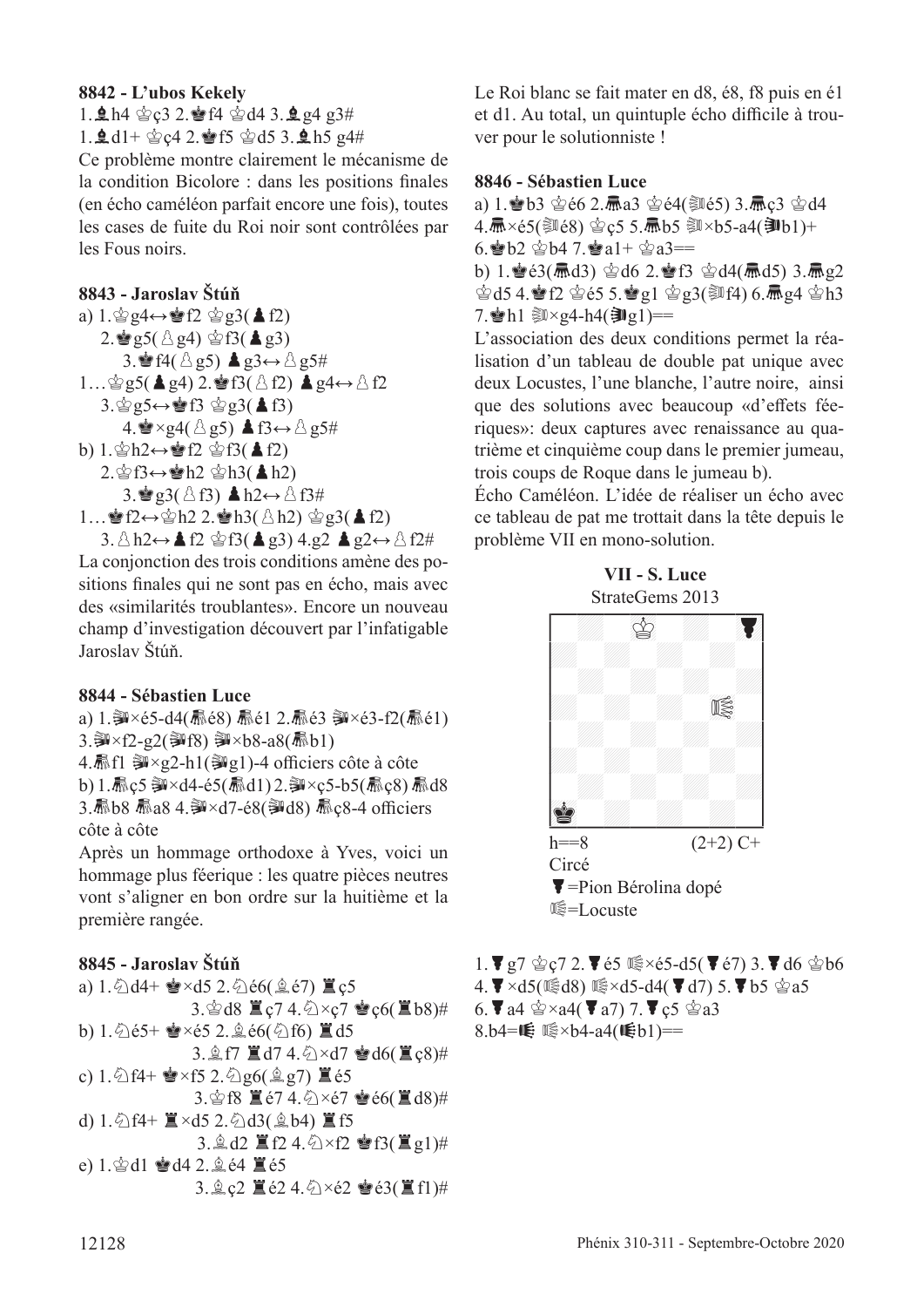#### **8847 - Václav Kotěšovec**

1. gc3 訓d2 2. gc4 訓b5 3. gd5 訓é6 4. 宫é4 訓a3 5. 宫f3 訓g4 6. 宫f2 會h3 7. 宫é2 割é1 8. 宫f2 割f3+ 9. 宫g1 割g2# 1. 宫d1 郭é1 2. 宫ç2 郭d1+ 3. 宫b3 郭a3 4. gc4 訓b5 5. gd4 曾g3 6. gc3 訓b3 7. gd3 割é3 8. gé2 割f4+ 9. gf1 割f2# 1. 宫d3 訓é2 2. 宫d4 曾g3 3. 宫d5 曾f4

4. gc6 訓d7 5. gd5 訓é4+ 6. gé6 訓é5 7. 宫f7 郭f1 8. 宫g6 郭f6+ 9. 宫h5 郭g5#

Un triple écho bien dans le style de l'auteur, où les quatre pièces noires forment un carré fnal dont une des pointes colle au nez du Roi blanc.

#### **8848 - Torsten Linss**

1...g5 2. \$b8 g4 3. \$c8 \$a7 4.a6 \$b6 5.a7 g3 6.a8= $\frac{30}{2}$  g2 7. $\frac{20}{2}$ b8+  $\frac{1}{2}$ a5 8. $\frac{1}{2}$ b7 g1= $\frac{10}{2}$  $9.$  $\circ$ a8  $\bullet$ a6 10. $\mathbb{W}$ a7+ $\mathbb{W} \times a7$ #

Triple circuit (les deux Rois et le Pion a), Excelsior et **Klasinc** des deux Rois dans une position très économique (défnition : une pièce A quitte une case x pour permettre à une pièce B de passer par x pour atteindre sa destination, puis A revient sur x).

#### **8849 - Sébastien Luce**

- 1. d3  $\frac{1}{3}$ d2 2.  $\frac{1}{3}$  g2  $\frac{1}{3}$ h2 3.  $\frac{1}{3}$ d1  $\frac{1}{3}$ h8 4. Ah3  $\overline{m}$ h2 5.  $\overline{eq}$ 4  $\overline{m}$ h8 6. Ah5  $\overline{m}$ h4 7.  $e8 \overline{m}$ h $8 8.$  b2  $\overline{m}$ a1 9. b1  $\overline{m}$ a8 10. d5 Mé4#
- 1.  $\blacktriangleright$  g5  $\overline{m}$  h4 2.  $\blacktriangleright$  g1  $\overline{m}$  h8 3.  $\blacktriangleright$  c3  $\overline{m}$  h1 4.vc1 Rb1 5. g3 Rb8 6. f4 Rg3 7. f5  $\frac{1}{3}$ g8 8. g6  $\frac{1}{3}$ g5 9. g é8  $\frac{1}{3}$ g8 10. f7 Mé6#

Le 8849 m'a été inspiré par le thème annoncé du récent tournoi «Dawson Triathlon MT 2021» (en l'honneur du 70ème anniversaire du dèces de Thomas Dawson) et demandant dans la section A, des mats aidés en deux coups avec au minimum une Sauterelle et un Noctambule. Cette composition était trop longue pour ce tournoi, mais plaira sans doute au lecteur. La Sauterelle mate le couple noir  $\dot{Q}$  après deux longues solutions, où la Sauterelle joue la sarabande avec les deux pièces noires ! (le thème des quatre coins de la Sauterelle est notamment réalisé). Dans le tableau fnal, la Sauterelle donne échec au Roi noir é8, situé sur la case de renaissance Circé de la Sauterelle. Cet échec ne peut être paré par la fuite du Roi car seul le coup  $\blacktriangledown$  d5-d1 dans la première variante ou  $\blacktriangledown$ f7f1 dans la seconde, seraient légaux (auteur).

#### **8850 - Franz Pachl**

a)  $1.b8 = \mathbb{Z}$   $\bullet$   $d6$  2.  $\mathbb{Z}$   $b6 + \bullet c7$  3.  $\mathbb{Z}$   $\bullet$   $6 \bullet b8$ 4.  $\mathbb{Z}$  é4 d×é4( $\mathbb{Z}$  d5) 5.  $\mathbb{Z}$  d3 é×d3( $\mathbb{Z}$  é4) 6.  $\mathbb{Z}$  é2  $d \times \epsilon 2(\exists d3)$  7. $\exists d1 \epsilon \times d1 = \mathbf{W}(\exists \epsilon 2)$  8. $\mathbf{\exists c2 \ \Psi b1}$  $9.1c8 + 2c7 10.1a8 2b8$ b)  $1.b8 = \bigcirc$   $\bullet$   $c8 2.\bigcirc$  d7  $\bullet \times$  d7( $\bigcirc$  c8) 3. $\bigcirc$  e7  $\bullet$  e8  $4.\n\circledast$  b6  $\circledast$  d7 5.  $\circledcirc$  c8  $\circledast \times$ c $8(\circledast$  d7) 6.  $\circledcirc$  c5  $\circledast$  c7+  $7.\n$ g ×a5( $\triangle$ b6) b×ç5( $\triangle$ b6) 8. $\triangle$ ç8  $\triangle$ b8

 $9.6$  b6  $\bullet$  a7 10. $\odot$  a4  $\bullet$  a6#

La combinaison des quatre conditions donne un jeu riche malgré la légèreté du matériel. Et il est étonnant d'avoir un jumeau avec une promotion Cavalier dans le même nombre de coups.

## **DIVERS**

#### **8851 - Maryan Kerhuel**

a)  $1. a8 = \frac{300}{4} a1 = \frac{100}{4} 2. \frac{300}{4} 18 + \frac{100}{4} a8 \times 18 +$ 

b)  $1. a8 = \hat{a}$   $a1 = \hat{a}$   $2. \hat{a}$   $\hat{e}4 + \hat{a}$   $-c3 \times \hat{e}4 \hat{a}$ 

AUW en miniature, sans "duals internes" dans les coups de capture. Noter le rôle du  $\triangle$  f4 qui permet au Roi noir de s'échapper en h6 sur  $\frac{36}{2}$ é4+, et celui du (même) Pion en d4, qui peut capturer la Dame sur  $\mathbb{W}e4+$  (mais pas le Fou !).

#### **8852 - Jaroslav Štúň**

- $1.\bullet c3 \circ c4 + 2.\bullet a1 \circ c3 +$
- 1. a8 <u>2</u> d7 2. **16** f3! **2** c6# en f3, le Cavalier

donne l'opportunité au Fou de contrôler a7 et b8.

- $1.\bullet$ h $1.\bullet$ g4 2. $\bullet$ c6  $\circ$   $5$ f3#
- $1.\blacksquare$ h7  $\blacksquare$ g6+ 2. $\square$ h8  $\blacksquare$ f6#

Problème composé pendant la Riface 2020 où un seul problème par compositeur était accepté. Échos. Le Roi noir est maté aux quatre coins sans jumelages, Roi et Fou imitateurs proftant à plein d'une mobilité et d'une force accrues.

#### **8853 - Antanas Vilkauskas**

- 1.  $\triangleleft$  g<sub>4</sub> g×é6+ 2. $\triangleleft$  d4 d5#
- 1.  $\frac{6}{9}$  g4 f4 2.  $\frac{6}{9}$  é4 f×é5#
- 1.  $\frac{6}{5}$  f5 g×f6 2. $\frac{6}{5}$ é6 é7#

Minimal blanc. Six coups diférents du Pion blanc et trois mats modèles. Moralité, tout Roi qu'on est, on ne doit pas se mettre un Pion adverse à dos !

#### **8854 - Antanas Vilkauskas**

a)  $1.$   $\&$  h7  $\&$  f3 2. $\&$  d1  $\&$  f8#

b) 1. F68 Wh1 2. gd1 Wh7#

Jolis mats modèles spécifques et échange de place entre la pièce noire bloquante et la blanche matante. Les deux pièces noires bloquent d1.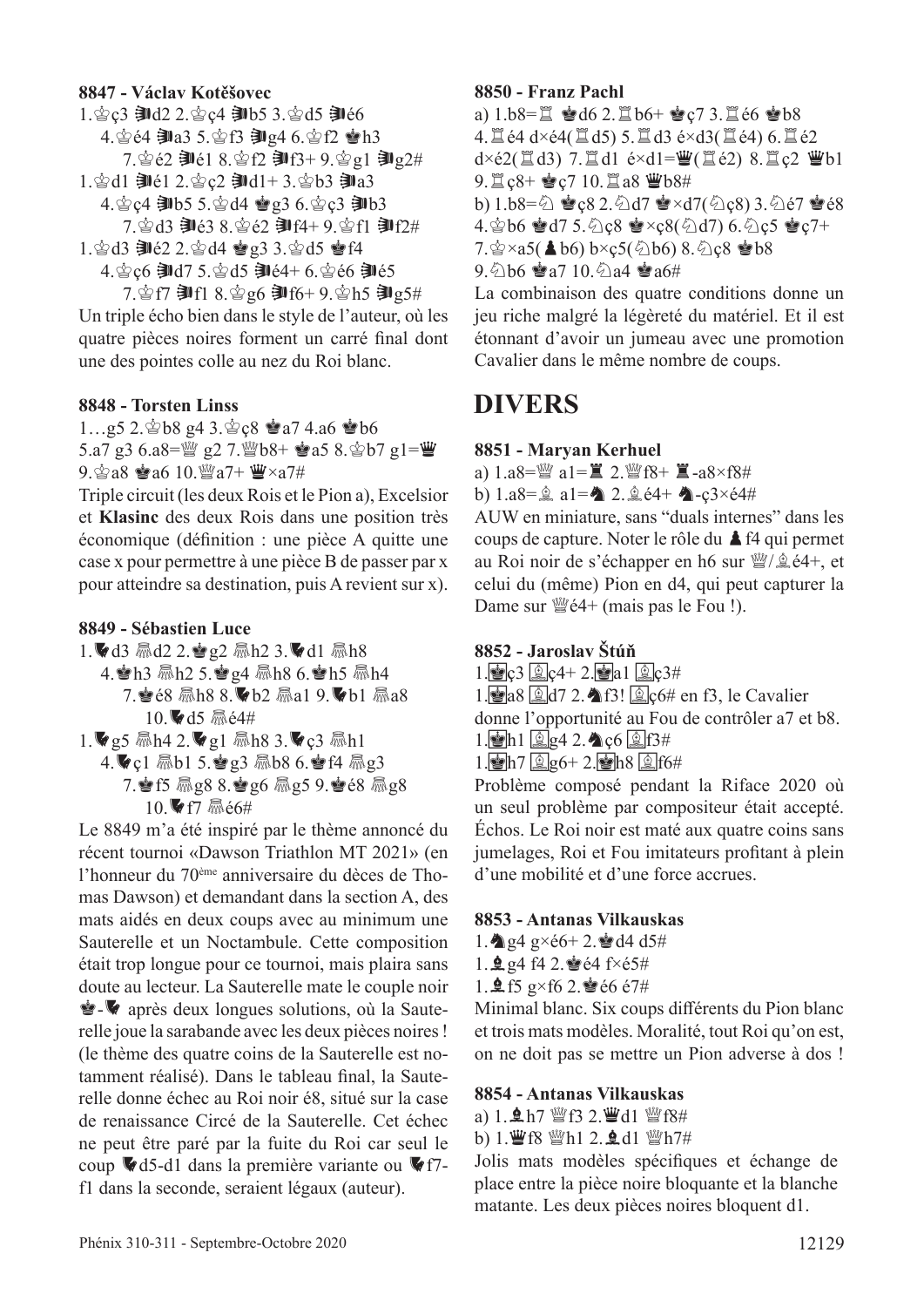#### **8855 - Antanas Vilkauskas**

1.  $\mathbb{Z}$  c1  $\Diamond$  7c5 2.  $\mathbb{Z} \times c$ 5-a4  $\Diamond$   $\times$ c1-c3# 1.  $\mathbb{E}$ é7  $\&$ 3ç5 2. $\mathbb{S} \times$ c5-a6  $\& \times$ é7-é2# Deux sacrifces en ç5, changement de monture pour le Roi noir. Mats modèles.

#### **8856 - Manfred Rittirsch**

 $1.\triangleleft b8$  ç×b8= $\angle( - \triangleleft a5)$  2. $\angle( a2) \angle( 1 \triangleleft a7)$ 

 $1.\Xi$ b8 ç×b8= $\hat{A}$ (- $\Xi$ f7) 2. $\Delta$ a2  $\hat{A}$ é5#

Deux ouvertures de ligne indirecte, choix de sacrifce, mats modèles. Le lecteur attentif se demandera : pourquoi une Dame blanche ? Remplaçons-la par un Fou blanc, et nous voyons des démolitions, par exemple :  $1.\Xi$ é7 ç8= $\mathbb{W}$  2.  $\mathbf{\Omega}$ a2  $\mathbb{W}$ ç3# Pour parer cela, l'auteur a fait en sorte qu'une Dame noire ait sous la main une première Dame blanche pour anéantir la seconde : 3. W × h7(-W  $c3$ )+!!

#### **8857 - Evgen Trakhtman & Jacques Rotenberg**

 $1.\Xi \times 63$ -ç3 d3 2. $\ddot{\mathbf{w}} \times$ g1-d1  $\hat{\mathbf{z}} \times d1$ -g1#

 $1.\n\mathbb{I} \times 63$ -d3  $\circledcirc \times 57$ -d6 2.  $\mathbb{I} \times 94$ -d1  $\mathbb{I} \times 11$ -g4#

«Zilahi, écho ortho-diagonal, échange de place des pièces blanches thématiques, switchbacks silencieux spécifques, mats modèles…» Toutes ces jolies choses dans le carré d4-g4-g1-d1. Le préambule  $(1, \mathbb{Z} \times 63!)$  est réussi : les auteurs ont placé en é3 «une belle Tour blanche audacieuse» (hypallage admirative).

#### **8858 - Sébastien Luce**

1. $\mathbf{1} \times \mathbf{9}$ 2-é3  $\mathbf{1} \times \mathbf{5}$ 4-f3 2. $\mathbf{1} \times \mathbf{9}$ 8-f6  $\mathbf{1} \times \mathbf{5}$ -h1# 1.  $\mathbb{Z} \times$ g8-h6  $\mathbb{Z} \times$ h5-h4 2.  $\mathbb{Q} \times$ g2-é1  $\mathbb{Q} \times$ h4-h8# Zilahi étendu avec échange de position des pièces situées en h1 et h8. Tous les coups sont des captures et seules les pièces neutres jouent.

#### **8859 - Mihaiu Ciofanca**

1…f5 2. $\×$ f5  $\mathbb{Z}$ g8 3. $\×$ g6  $\mathbb{Z}$ f5  $4.h \times g4 \cong \times g4$  5.  $\& \times h5+ \mathbb{Z} \times h5 \#$ 1...  $\bullet$  ×é4 2.h×g4  $\bullet$  ×g4 3. **â** é3  $\Xi$  h7+ 4. $\frac{6}{5} \times g6$  f3 5. $\frac{6}{5}$  f5+  $\frac{6}{5} \times f5$ # Jeu de déblayage sur les cases blanches.

#### **8860 - Jean-François Carf**

1.  $\mathbf{\ddot{w}}$ h1+  $\mathbf{\ddot{\otimes}} \times$ h3 2.  $\mathbf{\dot{Q}}$  g4+  $\mathbf{\ddot{\otimes}} \times$ g4 3. F2 \$f4 4. g1 \$ 63 5.g2 \$ 62= Rex Solus. Enfermements et captures.

#### **8861 - Pascale Piet**

1. b8  $\circledast \times d6$  2. a6  $\circledast \times d7$  3. d8  $\circledast \times d8$  4. ab5

 $\&$  ×b5( $\&$ ç8) 5. $\&$ a8  $\&$ ×ç8= et non 4. $\&$ a8  $\&$ b5?? car illégal. Switchback du Fou par renaissance.

#### **8862 - Sébastien Luce**

1.ç1= $\angle$  b6 2. $\angle$ g c7 b×c7

3.f1= $\hat{Q}$  ç8= $\hat{Q}$ 4. $\hat{Q}$ a6  $\hat{Q}$ g8 5. $\hat{Q}$ c8 d×ç8= $\hat{Q}$ = Apparemment le premier AUW en h=n avec ABC uniquement.

#### **8863 - Jaroslav Štúň**

1.  $\ln 3$  2.d2+  $\dot{\text{e}}$ 2 3.d1= $\dot{\text{e}}$ +  $\dot{\text{e}}$ d3 4. $\dot{\text{e}}$  c2+  $\dot{\text{e}}$ c4 5. $\text{\textsterling}66+ \text{\textsterling}d56$ . $\text{\textsterling}c5 \text{\textsterling}f4\text{\textsterling}m$ at idéal  $1. d2 + \hat{\otimes} f2$   $2. d1 = \hat{\triangle} + \hat{\otimes} g3$   $3. \hat{\triangle} c3$  4.  $\hat{\triangle} c2 + \hat{\otimes} g4$ 

5.  $\ln 3$ +  $\frac{1}{2}$ g5 6.  $\ln 4$   $\frac{1}{2}$  f4# mat modèle Deux sous-promotions diférentes et deux voyages du Roi noir.

#### **8864 - Sébastien Luce**

1.b1= $\triangleq$  a8= $\angle$  2. $\triangleq$ a3  $\angle$  ×a3 3.ç1= $\angle$   $\angle$   $\angle$  a4 4.  $\mathbf{\hat{L}}$  f4  $\mathbb{Z} \times$ f4 5.  $\mathbf{\hat{E}}$  é5  $\mathbf{\hat{E}}$  é7 6.é1=( $\mathbf{\overline{F}} + \mathbf{\overline{I}}$ ) d8= $\mathbf{\hat{E}}$ 7.( $\mathbf{\bar{G}} + \mathbf{\bar{g}}$ )d2  $\mathbf{W} \times d2 =$ 

Super-AUW en miniature. La cinquième promotion des «Échecs Virrey», c'est la transformation d'un Pion en Virrey si elle a lieu sur la colonne é. Virrey signife «vice-roi» en espagnol. Cette pièce est aussi appelée Erlking en anglais, Erlkönig en allemand, Régent, Roi non royal, etc. Elle est «analytiquement» désigné sous le code «Fers+Vizir».

#### **8865 - Jorma Pitkanen**

1.  $\ln 6$  2. For 3. For 4. For 5.  $\ln 7$  6.h6 7.  $\ln 7$  $8.\overline{\mathbf{W}}$ h $89.\overline{\mathbf{X}}$  g $810.\overline{\mathbf{M}}$ f $811.\overline{\mathbf{W}}$  g $7\overline{\mathbf{W}}$ é $6=$ Position noire «At Home» Dégagement du Fou pour le Roi noir et réciproquement.

#### **8866 - Sébastien Luce**

 $1.\n\mathbb{Z} \times a4(a1=\n\mathbb{Z})$  2.  $\mathbb{Z}$  d4 3.  $\mathbb{Z}$  d1 4.  $\mathbb{Z}$  h1  $5.\n\mathbb{Z}\times a1(\mathbb{W}h1)$  6.  $\mathbb{Z}\times a5(a1=\mathbb{Z})$  7.  $\mathbb{Z}$  d5 8.  $\mathbb{Z}$  d1  $9.$ tgl 10.  $\mathbb{Z} \times a$ 1( $\mathbb{Z}$  g1) 11.  $\mathbb{Z} \times a$ 6(a1= $\mathbb{Q}$ ) 12.  $\mathbb{Z}$  d6 13. $\exists d1 14. \exists f1 15. \exists x a1(\exists f1) 16. \exists x a7(a1=\blacktriangle)$ 17. $\mathbb{Z}$ d7  $\mathbb{Z} \times h2(\mathbb{A}h1)$ #

Le Roi blanc immobilise ses alliés de l'aile roi, et ne peut jouer lui-même sans donner échec au Roi noir. Cela amène la Tour blanche à jouer tous les coups (elle efectue un triple circuit) et à se résoudre à promouvoir les quatre Pions noirs de la colonne "a" (AUW). Elle met les quatre pièces en cage, les barreaux  $\triangle$  b3,  $\triangle$  é2 et  $\triangle$  c2 étant immobilisés par le Fou et le Cavalier noirs auto-paralysants. Mat par zugzwang.